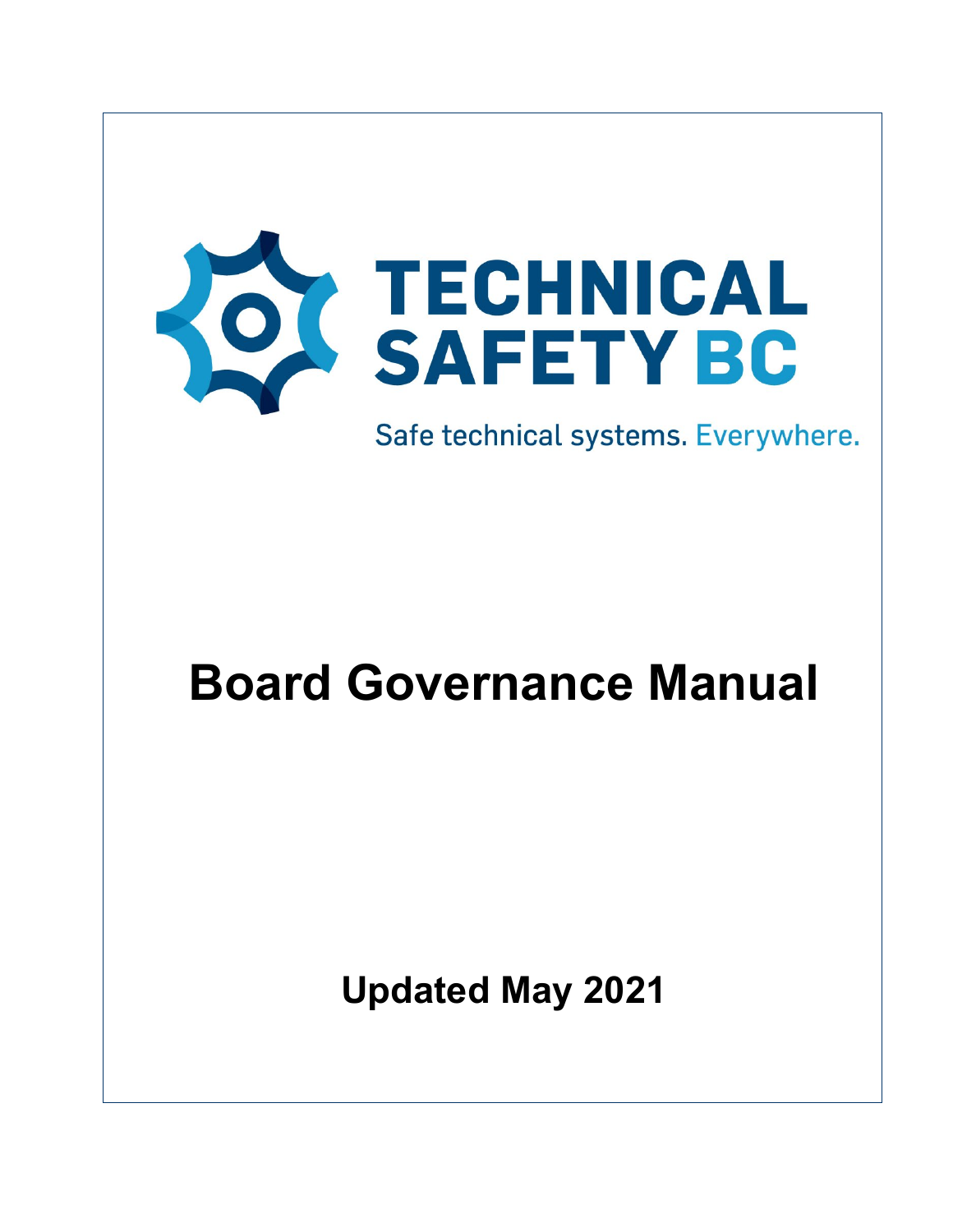This document is valid only as of the date of posting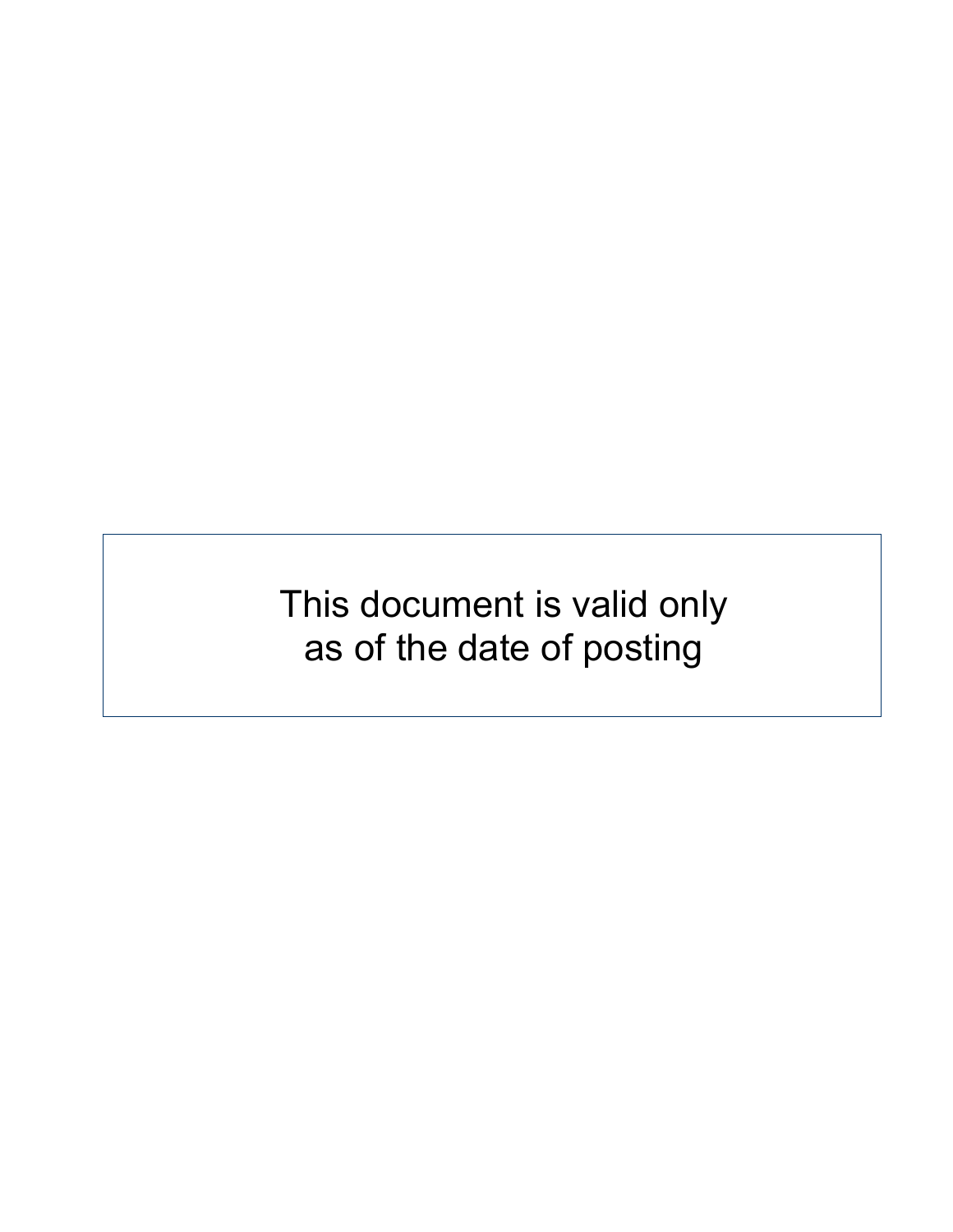# **GOVERNANCE MANUAL TABLE OF CONTENTS**



## **GENERAL**

| Tab <sub>1</sub> |                                                                                  | <b>History and Quick Facts about Technical Safety BC</b> |         |  |
|------------------|----------------------------------------------------------------------------------|----------------------------------------------------------|---------|--|
|                  | 1.1                                                                              | Background                                               | Page 1  |  |
|                  | 1.2                                                                              | Purpose                                                  | Page 1  |  |
|                  | 1.3                                                                              | <b>Operational Model</b>                                 | Page 2  |  |
|                  | 1.4                                                                              | <b>Division of Responsibilities</b>                      | Page 2  |  |
|                  | 1.5                                                                              | Impact on Fees                                           | Page 3  |  |
|                  | 1.6                                                                              | <b>Relationship with Stakeholders</b>                    | Page 4  |  |
|                  | 1.7                                                                              | <b>Relationship with Local Governments</b>               | Page 4  |  |
| Tab <sub>2</sub> | <b>Vision and Values</b>                                                         |                                                          |         |  |
|                  | 2.1                                                                              | Vision                                                   | Page 6  |  |
|                  | 2.2                                                                              | Values                                                   | Page 6  |  |
|                  |                                                                                  | <b>GOVERNANCE FRAMEWORK</b>                              |         |  |
| Tab <sub>3</sub> |                                                                                  | <b>Guiding Principles</b>                                |         |  |
|                  | 3.1                                                                              | Leadership                                               | Page 7  |  |
|                  | 3.2                                                                              | <b>Trust</b>                                             | Page 7  |  |
|                  | 3.3                                                                              | <b>Governance Procedures</b>                             | Page 7  |  |
| Tab 4            | <b>Code of Ethical Conduct for Technical Safety BC Directors</b><br>and Officers |                                                          |         |  |
|                  | 4.1                                                                              | <b>Code of Ethical Conduct</b>                           | Page 9  |  |
|                  | 4.2                                                                              | Compliance with the Law                                  | Page 9  |  |
|                  | 4.3                                                                              | <b>Conflicts of Interest</b>                             | Page 10 |  |
|                  | 4.4                                                                              | Protocol for Dealing with Technical Safety BC            |         |  |
|                  |                                                                                  | <b>Employees</b>                                         | Page 11 |  |
|                  | 4.5                                                                              | <b>Disclosure</b>                                        | Page 13 |  |
|                  | 4.6                                                                              | Accounting                                               | Page 14 |  |
|                  | 4.7                                                                              | <b>Board Solidarity</b>                                  | Page 14 |  |
|                  | 4.8                                                                              | Confidentiality                                          | Page 15 |  |
|                  | 4.9                                                                              | Gifts, Hospitality                                       | Page 15 |  |
|                  | 4.10                                                                             | <b>Not Political</b>                                     | Page 15 |  |
|                  | 4.11                                                                             | <b>Annual Review and Declaration</b>                     | Page 15 |  |
|                  | 4.12                                                                             | <b>Breach</b>                                            | Page 16 |  |
| Tab <sub>5</sub> | <b>Disclosure Policy</b>                                                         |                                                          | Page 17 |  |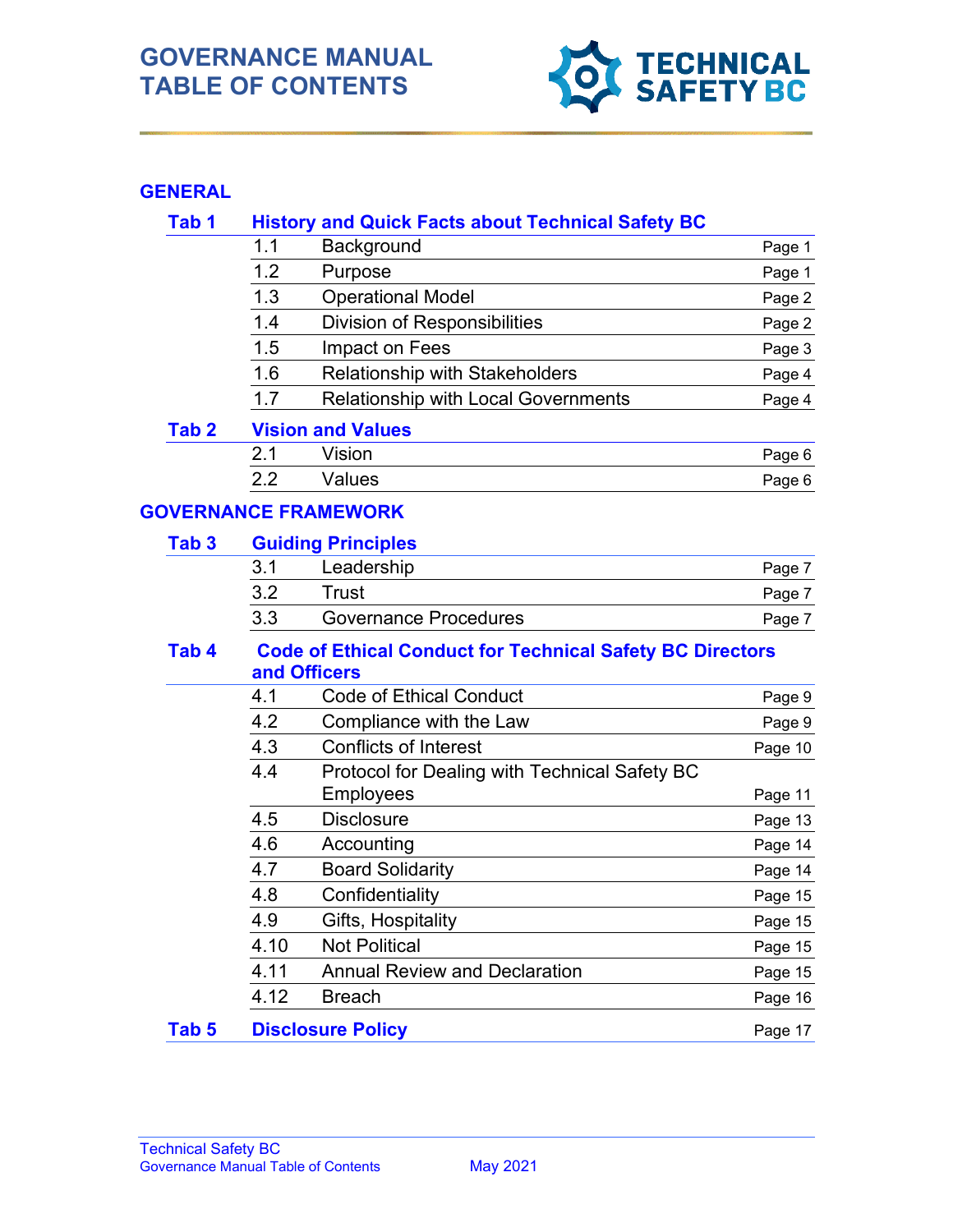

## **OVERVIEW AND RESPONSIBILITIES**

#### **Tab 6 Board of Directors Overview**

|                   | 6.1                                                             | Introduction                                                            | Page 18             |  |
|-------------------|-----------------------------------------------------------------|-------------------------------------------------------------------------|---------------------|--|
|                   | 6.2                                                             | Procedures and Organization                                             | Page 18             |  |
|                   | 6.3                                                             | General Legal Obligations of the Board of Directors Page 19             |                     |  |
|                   | 6.4                                                             | <b>Board of Directors' Guidelines</b>                                   | Page 20             |  |
|                   |                                                                 | Appendix "A" Excerpt from Safety Authority Act                          | Page 31             |  |
|                   |                                                                 | Appendix "B" Process for Appointing Board Chair                         | Page 32             |  |
|                   |                                                                 | Appendix "C" Board Chair Skills Matrix                                  | Page 33             |  |
|                   |                                                                 | Appendix "D" Board of Directors Core Competencies<br>and Skills         | Page 36             |  |
|                   |                                                                 | Appendix "E" Technical Safety BC<br><b>Board Member Evaluation Form</b> | Page 39             |  |
| Tab <sub>7</sub>  |                                                                 | <b>Chair Responsibilities</b>                                           |                     |  |
|                   | 7.1                                                             | <b>Goals and Objectives</b>                                             | Page 40             |  |
|                   | 7.2                                                             | <b>Duties and Responsibilities</b>                                      | Page 40             |  |
| Tab <sub>8</sub>  | <b>Director Responsibilities</b>                                |                                                                         |                     |  |
|                   | 8.1                                                             | <b>Goals and Objectives</b>                                             | Page 41             |  |
|                   | 8.2                                                             | <b>Duties and Responsibilities</b>                                      | Page 41             |  |
| Tab <sub>9</sub>  | <b>President &amp; Chief Executive Officer Responsibilities</b> |                                                                         |                     |  |
|                   | 9.1                                                             | <b>Goals and Objectives</b>                                             | Page 44             |  |
|                   | 9.2                                                             | <b>Duties and Responsibilities</b>                                      | Page 44             |  |
| Tab <sub>10</sub> | <b>Corporate Secretary Responsibilities</b>                     |                                                                         |                     |  |
|                   | 10.1                                                            | Role of the Corporate Secretary                                         | Page 46             |  |
|                   | 10.2                                                            | <b>Duties and Responsibilities</b>                                      | Page 46             |  |
|                   | 10.3                                                            | Role of the Assistant Corporate Secretary                               | Page 47             |  |
|                   | 10.4                                                            | <b>Duties and Responsibilities</b>                                      | Page 47             |  |
| <b>COMMITTEES</b> |                                                                 |                                                                         |                     |  |
| Tab <sub>11</sub> |                                                                 | <b>Committee Structure</b>                                              |                     |  |
|                   | 111                                                             | Mooting and Dropoduron                                                  | $D -$<br>$\sqrt{2}$ |  |

| 11.2<br><b>Access to Corporate Records/Personnel</b><br>Page 48 |  |
|-----------------------------------------------------------------|--|
|                                                                 |  |
| 11.3<br><b>Committees of the Board</b><br>Page 49               |  |
| <b>Finance and Audit Committee</b><br>Page 49                   |  |
| Governance and Human Resources Committee<br>Page 52             |  |
| <b>Strategic Advisory Committee</b><br>Page 54                  |  |
| <b>Committee Members</b><br>Page 56                             |  |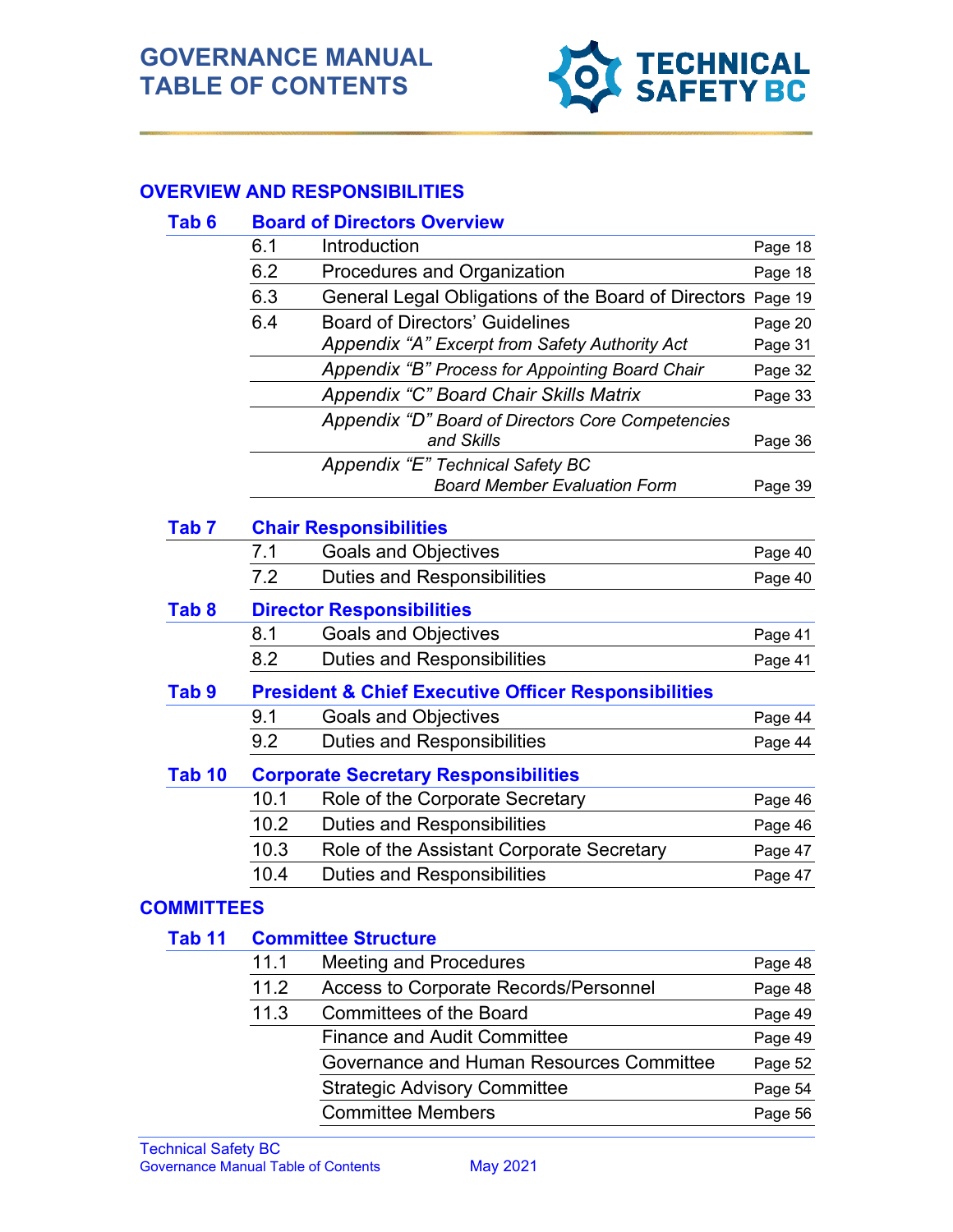# **GOVERNANCE MANUAL TABLE OF CONTENTS**



## **BOAR**

| ARD REVIEW |      |                                                       |         |
|------------|------|-------------------------------------------------------|---------|
| Tab 12     |      | <b>Board Review Process</b>                           |         |
|            | 12.1 | <b>Topics for Discussion</b>                          | Page 58 |
|            |      | <b>Board Operations</b>                               | Page 58 |
|            |      | Monitoring and Acting                                 | Page 58 |
|            |      | <b>Strategy Determination</b>                         | Page 59 |
|            |      | <b>Business Planning</b>                              | Page 59 |
|            |      | <b>Enterprise and Technical Safety Risk Oversight</b> | Page 59 |
|            |      | <b>Policies and Procedures</b>                        | Page 60 |
|            |      | <b>Reporting and Consultation</b>                     | Page 60 |
|            |      | Legal Requirements                                    | Page 60 |

## **ADMINISTRATION & INFORMATION**

#### **Tab 13 Directors' Fees and Expenses**

| 13.1 | Fees (April 1, 2019)                            | Page 61 |
|------|-------------------------------------------------|---------|
| 13.2 | <b>Fee Guidelines</b>                           | Page 61 |
|      | <b>Board and Committee Meetings</b>             | Page 61 |
|      | <b>Other Meetings</b>                           | Page 61 |
| 13.3 | <b>Fee Administration</b>                       | Page 61 |
| 13.4 | <b>Expenses</b>                                 | Page 62 |
|      | Travel                                          | Page 62 |
|      | <b>Private Vehicle Allowance</b>                | Page 62 |
|      | Accommodation/Lodging                           | Page 62 |
|      | <b>Air Travel</b>                               | Page 63 |
|      | <b>Vehicle Rental</b>                           | Page 63 |
|      | Meals                                           | Page 63 |
|      | Authorization                                   | Page 63 |
|      | Allowance (added September 2009)                | Page 63 |
| 13.5 | Speaking Engagements, Education and             |         |
|      | <b>Development Activities and Social Events</b> | Page 64 |
|      | Schedule "A"                                    | Page 65 |
|      |                                                 |         |

## **Tab 14 Board Roster Page 66** Page 66

|  | <b>Tab 15 Indemnity and Insurance Coverage</b> |  | Page 67 |
|--|------------------------------------------------|--|---------|
|--|------------------------------------------------|--|---------|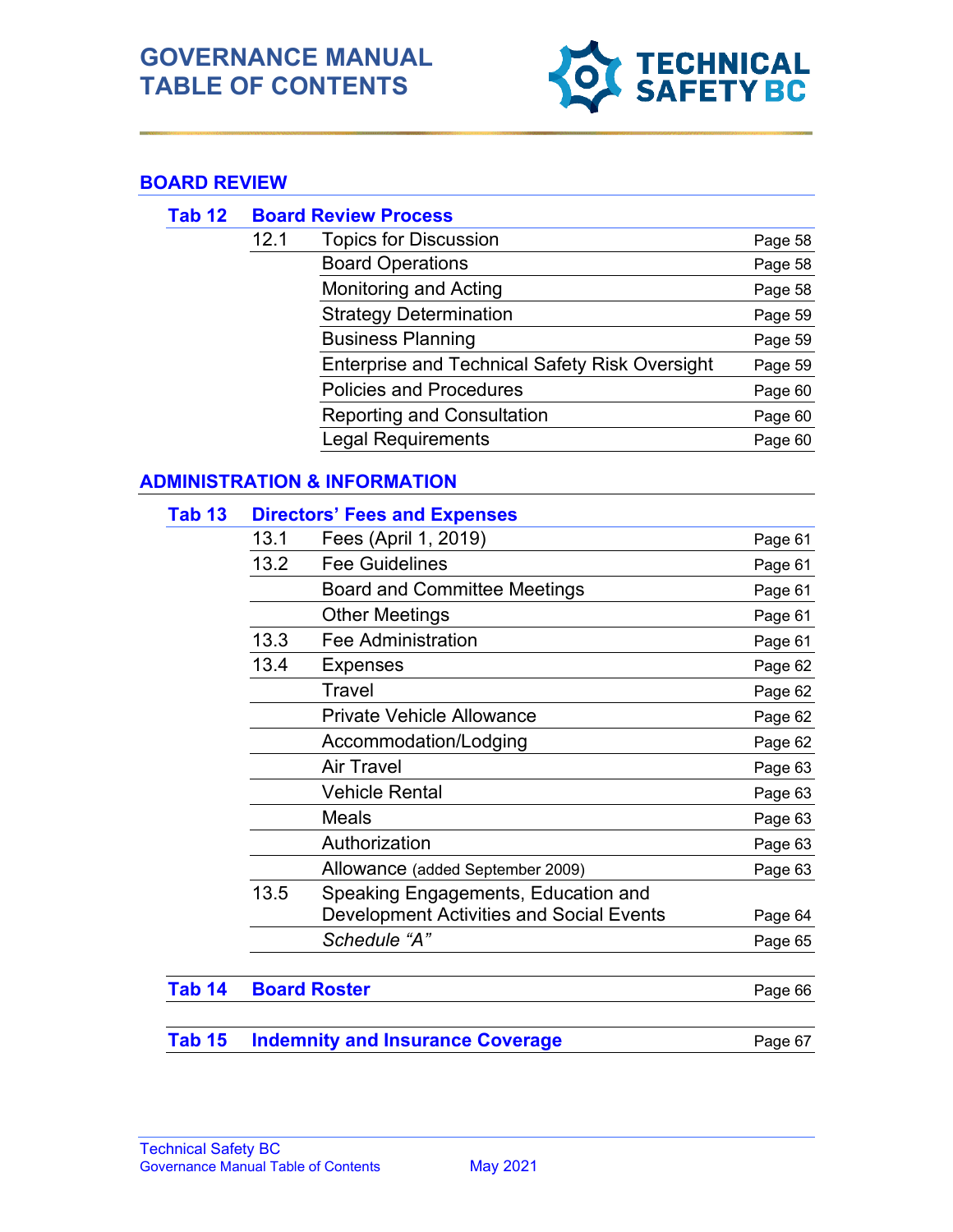# **GOVERNANCE MANUAL TABLE OF CONTENTS**



 **Throughout this document, a reference to "Chief Executive Officer" or "CEO" shall be read to include the corresponding term "Lead Executive Officer" or "LEO". The incumbent CEO determined for personal reasons and out of respect for cultural sensitivities the term "Chief" engenders for Indigenous persons, to replace "Chief" with "Lead" in her title. Accordingly, the present LEO for Technical Safety BC is effectively serving in the CEO role, which section 23 of the**  *Safety Authority Act* **mandates the Board to appoint an individual to in the following terms: Appointment of chief executive officer**

**23** The directors must appoint an individual as the chief executive officer of the authority to carry out the functions and duties that the board specifies and may set the remuneration of the chief executive officer.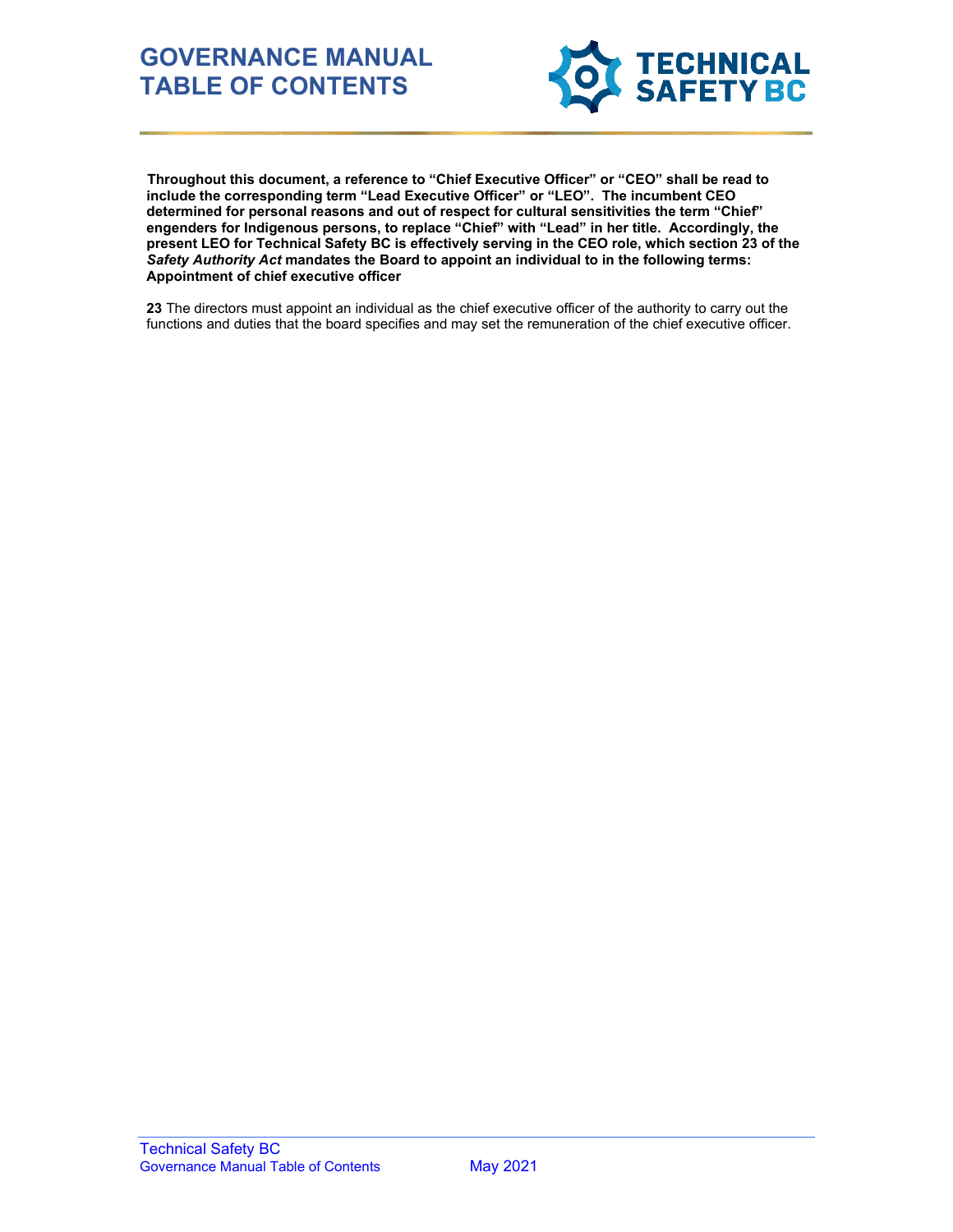## **1.1 BACKGROUND**

Throughout Canada, and elsewhere in the world, there is growing recognition that many of the services traditionally delivered by government can be more effectively provided by non-government bodies under appropriate guidelines and supervision.

The BC model is based on the recommendations provided by the Safety Systems Review, a comprehensive examination of the safety system conducted in British Columbia in 1995-97, as well as other research and consultation.

It was the recommendation of the Safety System Review, reinforced by the deliberations of safety advisory committees and the advice of individual stakeholders, that the best way of ensuring continued excellent levels of public safety would be to separate service delivery from government. The recommendation was designed to permit service to be offered by an independent authority, guided by an effective Board of Directors, capable of flexible and innovative responses to changing circumstances.

## **1.2 PURPOSE**

The key objective of BC Safety Authority (now operating as Technical Safety BC) is to protect public safety by delivering services that lead to the safe manufacture, installation, maintenance, use and operation of technical products, equipment and systems.

Other objectives are:

- to implement a safety system and service delivery model that is more responsive to client and safety system needs;
- to provide a dependable and sustainable level of service; and
- to finance service delivery through a cost-recovery, user-pay model.

Technical Safety BC is designed to protect public safety through a variety of mechanisms including the provision of inspection and audit services related to aerial tramways, amusement rides, boilers, electrical and gas equipment and systems, elevating devices, pressure vessels, railways and refrigeration systems. As well, Technical Safety BC certifies regulated products and individuals, licenses contractors and develops and administers inspector training programs. Technical Safety BC uses risk assessment to identify regulated work and products that require a higher level of regulatory attention. Technical Safety BC also provides public education.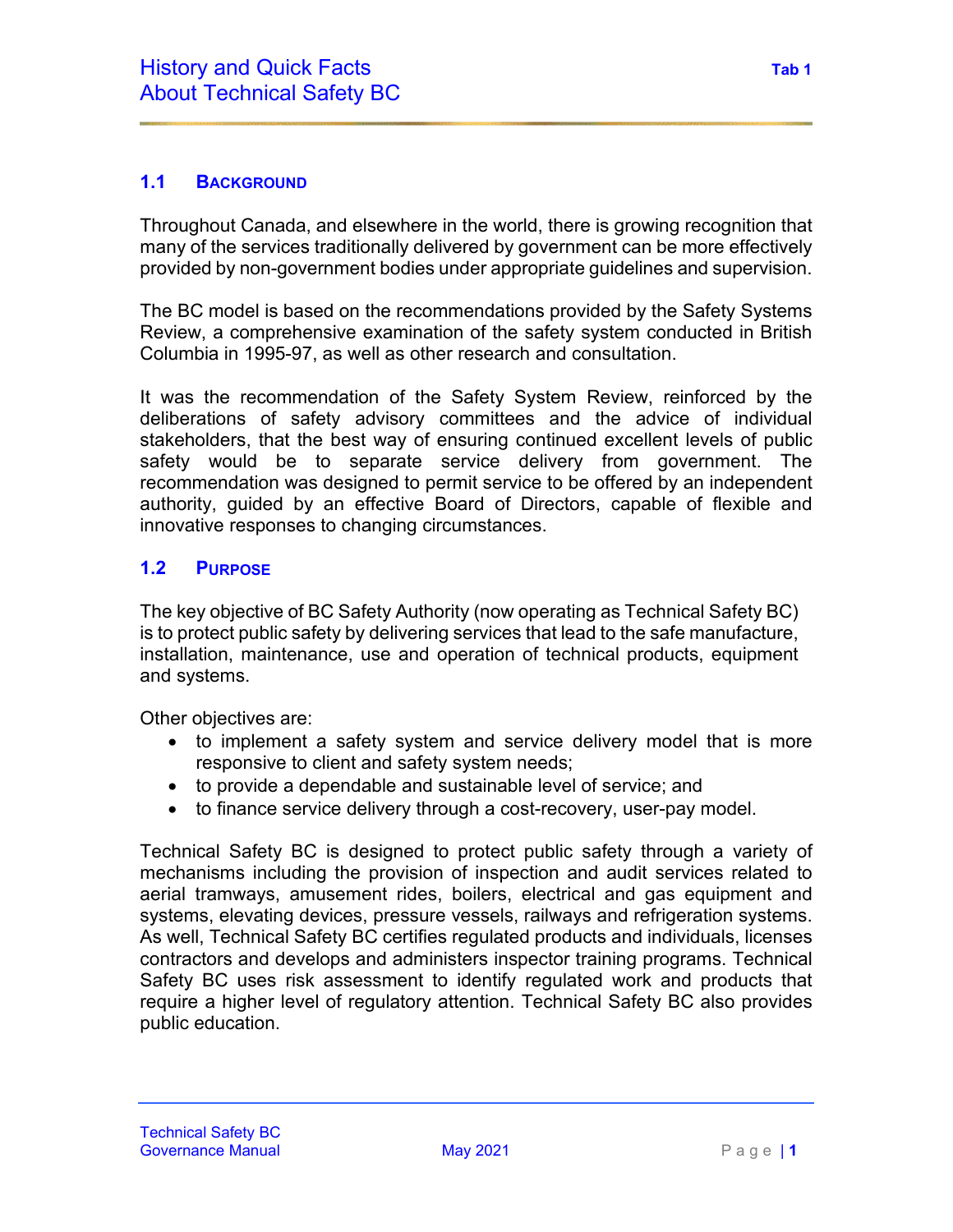## **1.3 OPERATIONAL MODEL**

Technical Safety BC is an independent, not-for-profit corporation established by statute and operating at arm's length from government. While Technical Safety BC is not an agent of government, a strong accountability framework ensures that it will fulfill its mandate and that the public's interests in public safety are protected.

The key elements of the accountability framework include:

- the incorporating statute and delegation provisions;
- two formal administrative agreements between the government and Technical Safety BC that specify responsibilities, performance expectations and other administrative matters;
- fee setting process and criteria established by regulation;
- government responsibility for safety policy and liaison to:
	- oversee the delegation of the administration of the *Safety Standards Act* and the *Railway Safety Act* to Technical Safety BC;
	- **nanage the legislation, regulations, codes and standards; and**
	- audit and monitor compliance with the administrative agreements;
- an administrative tribunal to hear appeals of certain decisions made by Technical Safety BC employees and inspecting local governments thereby ensuring impartiality and fairness;
- Technical Safety BC being subject to the *Freedom of Information and Protection of Privacy Act* and the *Ombudsperson Act* of British Columbia; and
- Technical Safety BC being required to prepare and make publicly available its annual report and three-year business plan.

## **1.4 DIVISION OF RESPONSIBILITIES**

Establishment of Technical Safety BC provides flexibility and responsiveness in the delivery of safety services. At the same time, the Province retains a policy role. Working through the responsible ministry, the Province:

- sets legislation, regulation and major external policies;
- adopts codes and standards by regulation;
- manages relationships related to national codes and standards;
- oversees municipal participation in the safety system;
- provides fee-setting process and criteria;
- oversees the appeal system;
- delegates administrative powers to Technical Safety BC and local governments; and
- monitors results.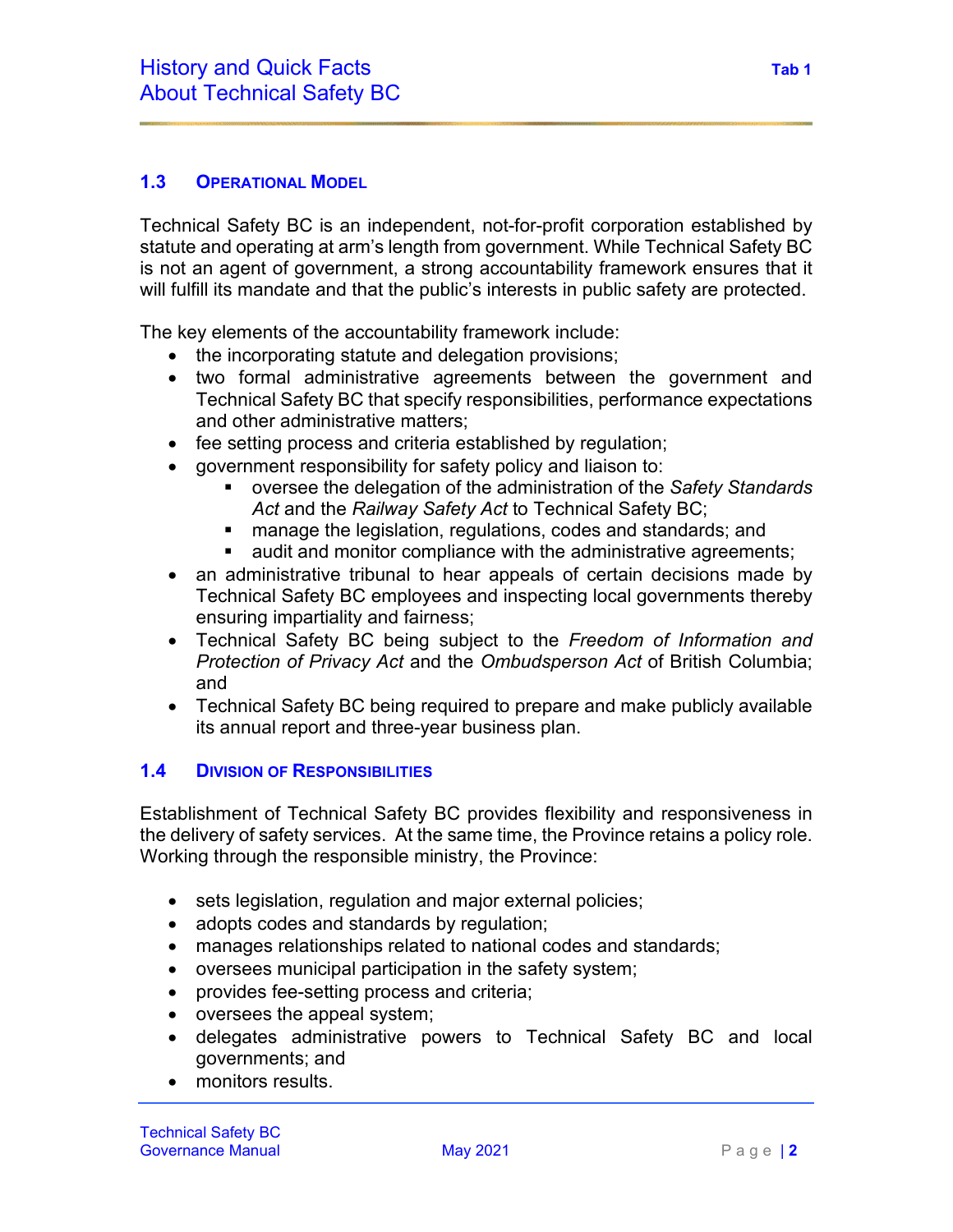Technical Safety BC:

- delivers the safety services previously provided by the Province of BC;
- manages its financial, operational, human resource and information systems affairs;
- advises the appropriate Minister, as required, on safety matters, including recommendations regarding development of codes and standards, policies, regulations and legislation;
- provides codes and standards interpretation services to stakeholders;
- undertakes technically specific safety research and policy development;
- sets fees based on processes and criteria set by the Province;
- enforces legislation, regulations and policy;
- issues licenses and permits;
- examines and certifies individuals;
- represents the Province, as required, on technical safety matters; and
- undertakes other duties as delegated by the Province.

Both the Province and Technical Safety BC have a role to play with respect to policy development, depending on the nature of the policy under consideration. The Province will continue to have responsibility for major policies that will have a direct impact on clients, e.g., establishing boiler regulations.

Technical Safety BC can recommend and comment upon such policy proposals; however, decision-making is retained by the respective Ministers. Technical Safety BC, for its part, has the ability to set and administer its own internal operational policies, e.g., the actual fees charged based on the criteria set by the Province, the number of safety officers on staff, how to undertake compliance monitoring, quality assurance measures, etc., without reference to the Province.

#### **1.5 IMPACT ON FEES**

Under section 86 of the *Safety Standards Act* the Minister responsible for the Act establishes the overall criteria to be used by Technical Safety BC in the setting of fees by regulation. These criteria are designed to ensure consultation and transparency. In making decisions on fees to be charged, a number of factors are relevant:

- Technical Safety BC is established as a not-for-profit corporation;
- Technical Safety BC incorporates private sector business practices such as multi-year business planning and the creation of a contingency to address unforeseen circumstances; and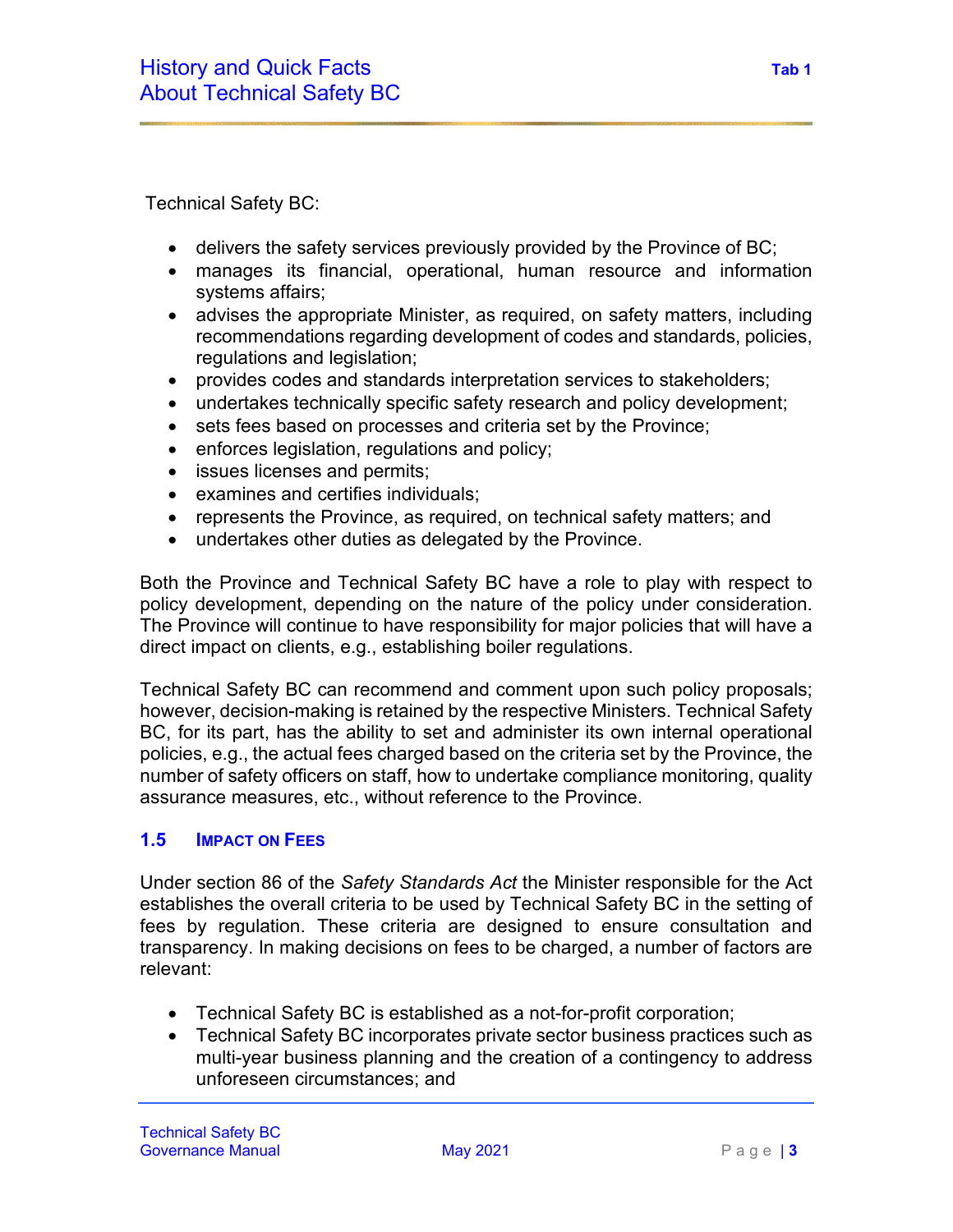• Technical Safety BC sets fees that reasonably reflect the cost of delivering services.

## **1.6 RELATIONSHIP WITH STAKEHOLDERS**

The input and insights of members of the public, industries, businesses and professional associations directly involved in the adoption and use of safety services is critical to the efficient functioning of the safety system and Technical Safety BC. To that end, the agreement between the Province and Technical Safety BC mandates that Technical Safety BC be responsive to the needs of clients and stakeholders.

To meet this obligation, Technical Safety BC has established a robust program of research and engagement activities aimed at involving and embedding clients and stakeholders in the various stages of decision-making, including the design, implementation and evaluation of our programs, policies, products, and services. This includes research and outreach efforts to understand group interests, priorities and concerns, as well as individual needs, preferences, and barriers faced in adoption (compliance) or participation.

The methods we use include a combination of:

- \* one-on-one meetings or interviews;
- \* industry workshops or events;
- \* focus groups;<br>\* survey researd
- \* survey research;<br>\* expert panels or
- \* expert panels or advisory groups (see below); and<br>\* digital engagement tools
- digital engagement tools.

#### Advisory Groups

Technical Safety BC facilitates advisory groups focused on incorporating industry stakeholders' input and recommendations into specific projects and initiatives. Each advisory group is made up of industry representatives specific to the project or initiative, such as contractors, instructors from technical schools and other interested stakeholders as required. Recommendations from the advisory groups assist Technical Safety BC in developing and improving policies, products and services and to propose regulatory changes to the Province.

## **1.7 RELATIONSHIP WITH LOCAL GOVERNMENTS**

Under the provisions of the *Safety Standards Act* responsibility for service delivery in electrical and/or gas safety is also delegated by the Province to ten local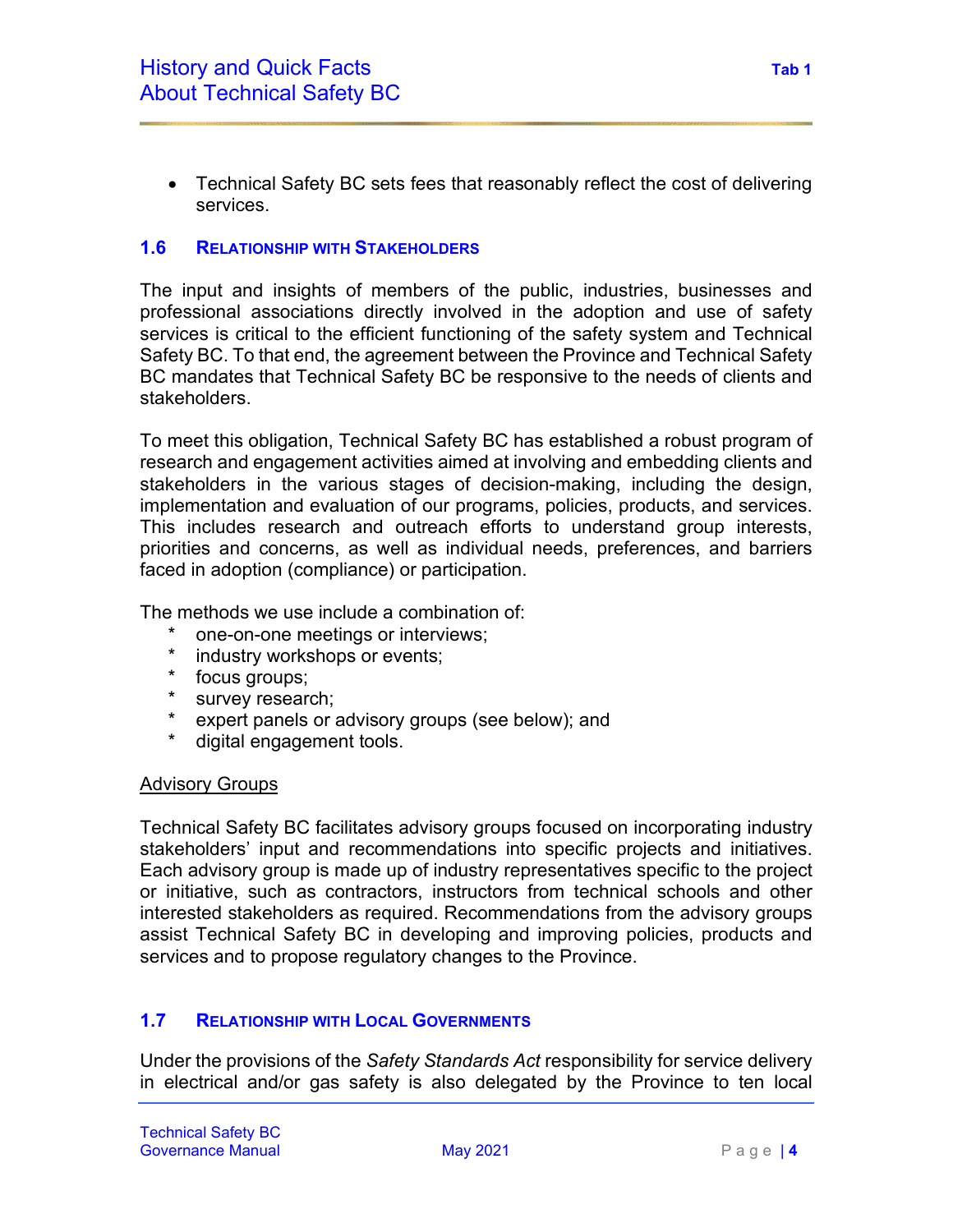governments with delegated authority to provide safety services (permits and inspections only) in their jurisdictions. The Province may also delegate the responsibility to any qualifying local government wishing to do their own permitting and inspections in future.

Technical Safety BC recognizes technical and operational relationships that were previously in place between the Province and the ten local governments. In these relationships Technical Safety BC is the pre-eminent technical specialist and assists local governments in areas, including:

- \* licensing of contractors;<br>\* certification of individual
- certification of individuals:
- \* certification of some equipment and appliances;
- \* provision of code interpretations; and<br>\* managing technical stakeholder adv
- managing technical stakeholder advisory mechanisms such as safety committees.

In addition to this, Technical Safety BC provides safety services such as inspection, technical auditing, and investigation to stakeholders.

Technical Safety BC and the ten local governments all operate under individual administrative agreements with the Province. The intent of the administrative agreements is to ensure that a basic and standard level of service delivery throughout the Province is established and all oversight organizations under the authority of the *Safety Standards Act* are tied together in a common purpose.

#### Safety Standards Administrators' Group

Technical Safety BC sponsors the Safety Standards Administrators' Group which is comprised of representatives of the 10 local governments that also have delegated authority to administer certain requirements for electrical and/or gas safety. The purpose of the group is to discuss common administrative issues, promote greater consistency in provincial safety management and foster collaboration between authorities administering the *Safety Standards Act*. The Province also participates through representatives of the ministry responsible for Technical Safety BC. The group makes non-binding recommendations to Technical Safety BC's senior management.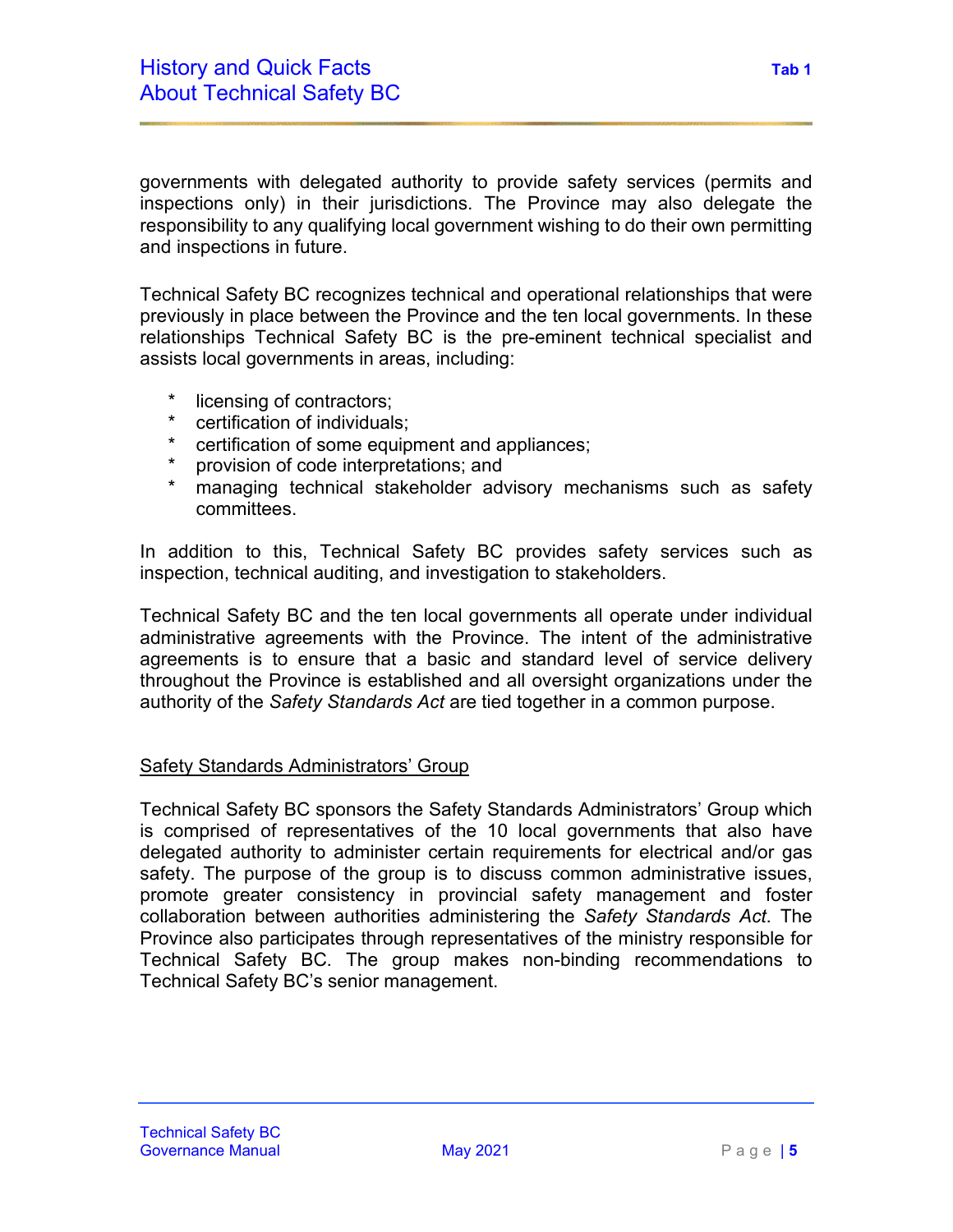## **2.1 VISION**

*Safe technical systems. Everywhere.*

## **2.2 VALUES**

| <b>We See Genius in Diversity</b> | When we each bring our unique perspective<br>to the table, in the spirit of collaboration and<br>respect, ideas improve and our impact on the<br>safety system becomes greater. |
|-----------------------------------|---------------------------------------------------------------------------------------------------------------------------------------------------------------------------------|
| <b>We Foster Confidence</b>       | We communicate directly, listen actively,<br>explain our decisions, and share what we know<br>to build confidence in each other, our<br>organization, and the safety system.    |
| We make the Complex Simple        | Through simplification of our initiatives we<br>promote understanding and engagement,<br>making safety accessible to everyone.                                                  |
| We Adapt                          | As society changes, we create and adopt new<br>ideas, skills, and tools that will enable us to<br>meet the safety challenges of a highly-<br>connected world.                   |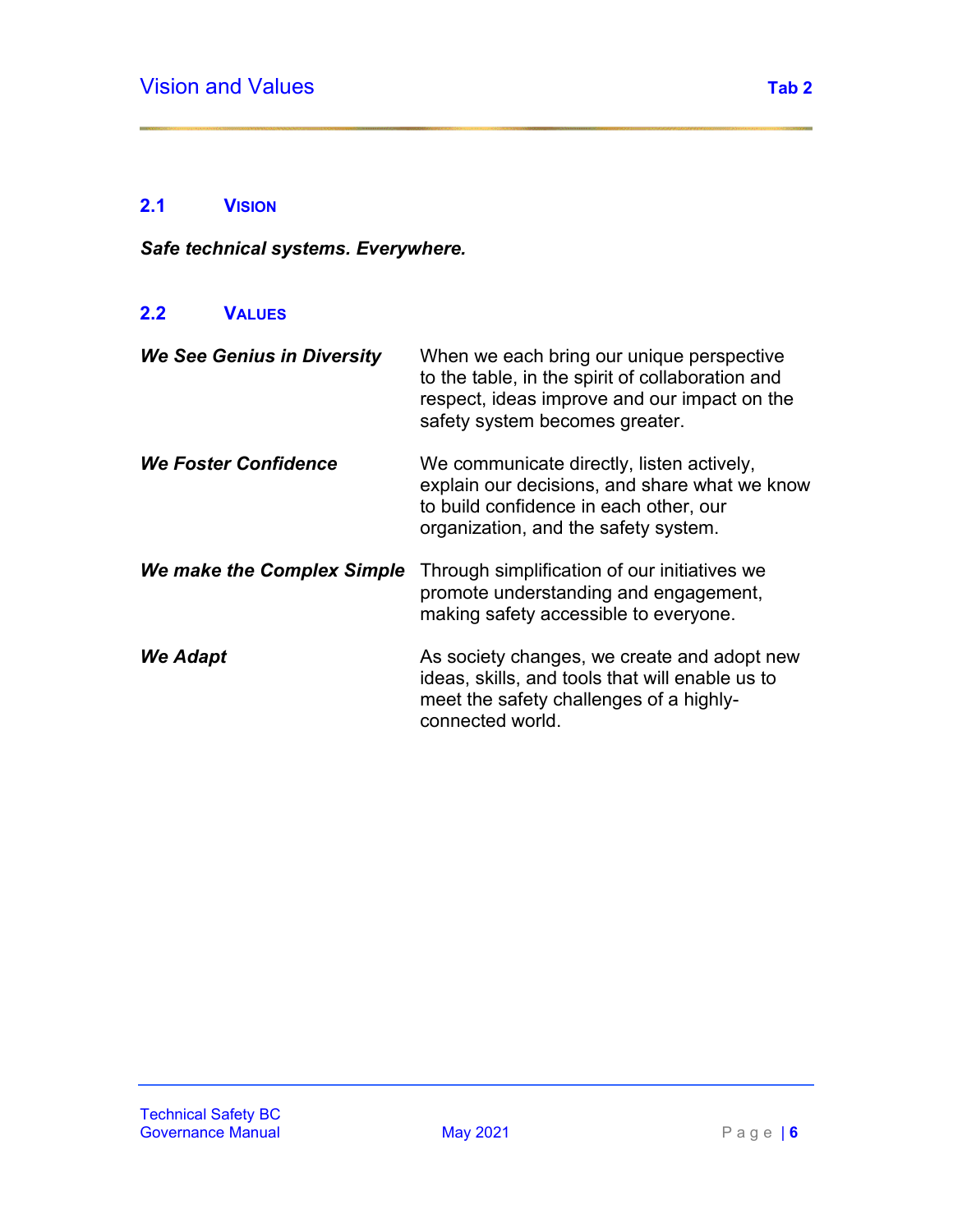#### **3. GUIDING PRINCIPLES**

#### **3.1 Leadership**

- The Directors must manage the affairs of Technical Safety BC or supervise the management of those affairs. (*Safety Authority Act,* s.14).
- The Board and senior management are collectively responsible for providing ethical and moral leadership and, individually, to conduct themselves with integrity.
- The Board of Directors functions as an independent body acting in a fiduciary capacity.
- The primary duty of the Board is to carry out the mandate of Technical Safety BC.

#### **3.2 Trust**

- The Board and senior management are expected to foster a spirit of cooperation, open communication and trust among the communities/stakeholders and customers.
- The Board demonstrates trust in senior management by delegating appropriate authority and holding senior management accountable.

#### **3.3 Governance Procedures**

#### **Dates and Locations**

• To the greatest extent possible, all Board and committee meetings are scheduled at a place and time convenient to members.

#### **Setting the Agenda**

- The Chair, in consultation with the CEO and Corporate Secretary, develops Board meeting agendas.
- Any Director or committee member may request a matter be placed on the agenda by advising the Chair.
- Committee Chairs set committee meeting agendas. Any committee member may request a matter be placed on the agenda for a committee meeting by advising the Committee Chair.
- Board and committee agendas should be designed so that the most important items are addressed first, thus allowing sufficient time for discussion and decision-making.
- Board and committee agendas should identify whether an agenda item is for information, discussion and/or decision.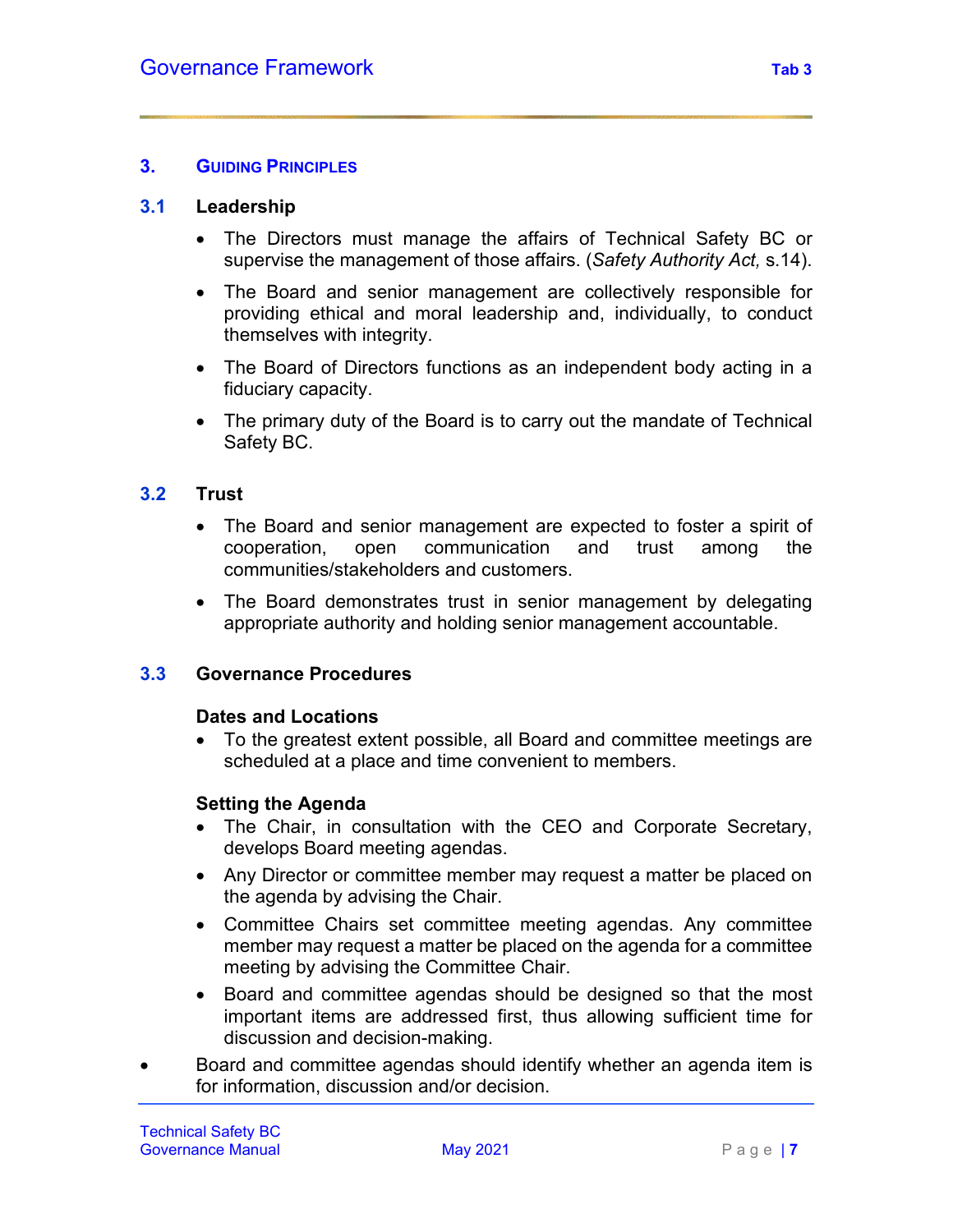#### **Meeting Rules and Procedures**

- The Chair of the Board chairs all regularly scheduled Board meetings. If the Chair is absent for any reason, the Chair of the Governance and Human Resources Committee will serve as Chair.
- Robert's Rules of Order\* apply to meetings, including the making of motions, amendments and calling the question. However, informal exchanges and discussions are encouraged.
- Minutes are kept of all motions, and while comments on important issues may be recorded, general discussion is not.
- At the end of each Board meeting the Board meets with the President and CEO followed by an in-camera session without members of Management present.
- The Chair will take informal minutes during sessions when the Corporate Secretary is not in attendance.

## **Meeting Preparation**

- All minutes and background information for Board meetings will be circulated in a timely manner to enable Board members sufficient time to review and come prepared to the meetings.
- The CEO facilitates business and news updates on a regular basis.

#### **Attendance at Meetings**

- All Directors should make every effort to attend meetings.
- The CEO may ask one or more Technical Safety BC employees to attend a meeting.

## **Committees of the Board**

- Committees of the Board are struck to deal with matters requiring more depth of inquiry. These committees report on the general nature of their discussions and make recommendations to the Board.
- Current standing committees are set out at Tab 11.
- The Board may, from time-to-time, restructure these committees, revise a committee's mandate or establish ad hoc committees or task forces as necessary.
- The Terms of Reference of all committees will be reviewed on an annual basis.

Reference: *\*Robert's Rules of Order Newly Revised, 11th Edition* Edited by Henry Robert, Daniel Honemann, Thomas Balch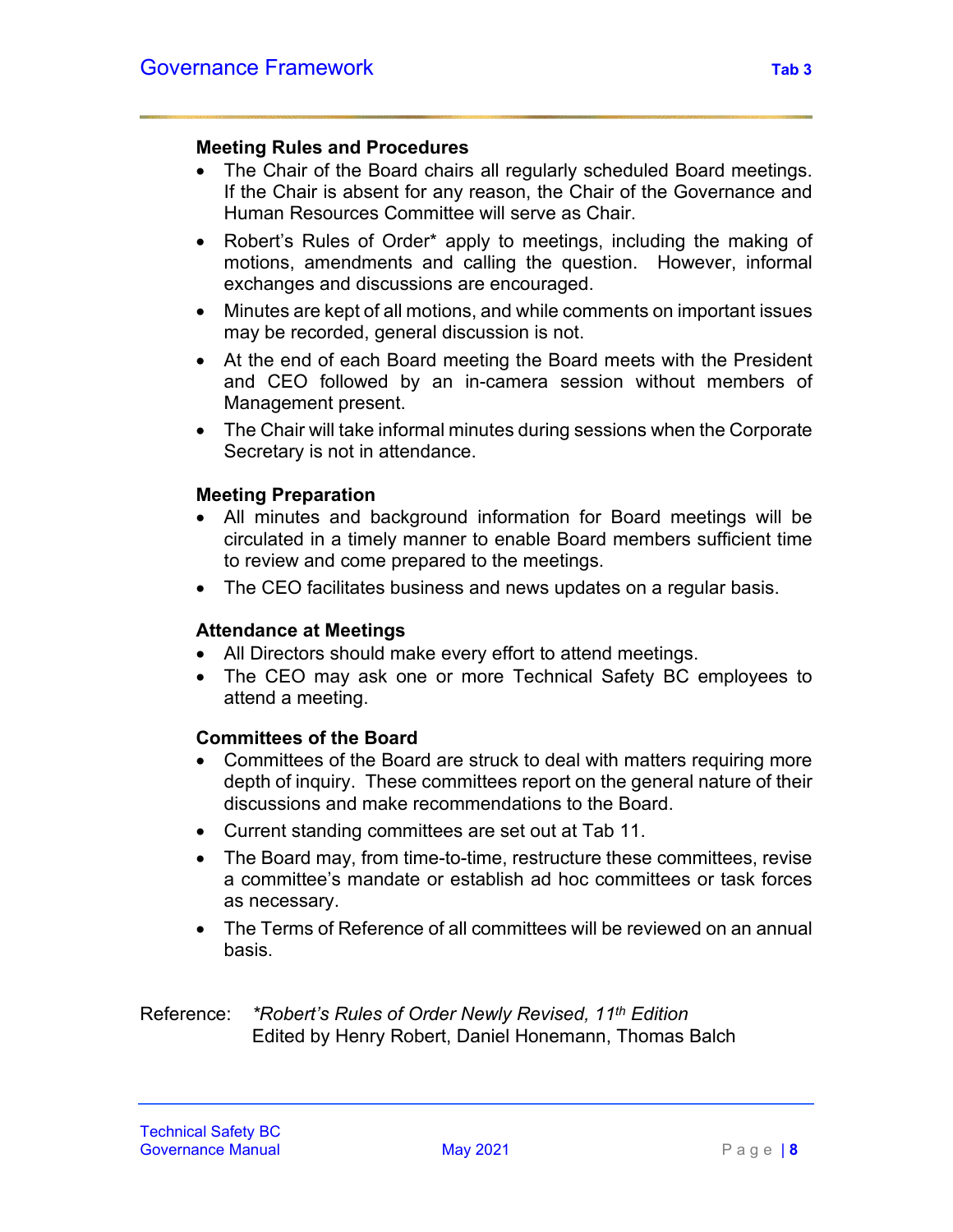#### **4.1 CODE OF ETHICAL CONDUCT FOR TECHNICAL SAFETY BC DIRECTORS AND OFFICERS**

BC Safety Authority (now operating as Technical Safety BC) was established under the *Safety Authority Act* effective June 20, 2003 as a not-for-profit corporation without share capital.

The *Safety Authority Act* provides for governance of Technical Safety BC as follows. Sections 8 – 16 provide for a Board of Directors. Sections 17 – 22 deal with conflicts of interest. Sections 23 – 24 deal with Officers.

Technical Safety BC's mandate requires that its policies and practices be driven by safety. Technical Safety BC's decision makers must not be affected (or perceived as affected) by conflicting interests or conflicting loyalties.

Directors and Officers, as individuals, agree to comply with the following Code. Their continuing compliance with the Code is a condition of their appointment and service as a Director or Officer.

**Statutory Standards.** Section 11(1) of the *Safety Authority Act* requires that when exercising their powers and performing their duties and functions a Director must:

- (a) Act honestly and in good faith.
- (b) Act with a view to the best interests of Technical Safety BC.
- (c) Exercise the care, diligence and skill that a reasonably prudent individual would exercise in comparable circumstances.
- (d) Act in accordance with the *Safety Authority Act*, the *Safety Standards*  Act and the regulations under them.
- (e) Act in accordance with any provisions of the *Business Corporations Act* that apply to Technical Safety BC. [1](#page-14-0)

#### **4.2 COMPLIANCE WITH THE LAW**

- 1. Directors and Officers shall at all times act in accordance with both the spirit and the letter of all applicable laws.
- 2. In his/her relationship with Technical Safety BC, no Director or Officer should commit or condone an unethical or illegal act or instruct another Director, employee or supplier to do so.

<span id="page-14-0"></span><sup>1</sup> When the Board came into being on April 1, 2004, no provisions of the Business Corporations Act had been designated by Regulation as applicable to the conduct of the Authority's directors or senior officers.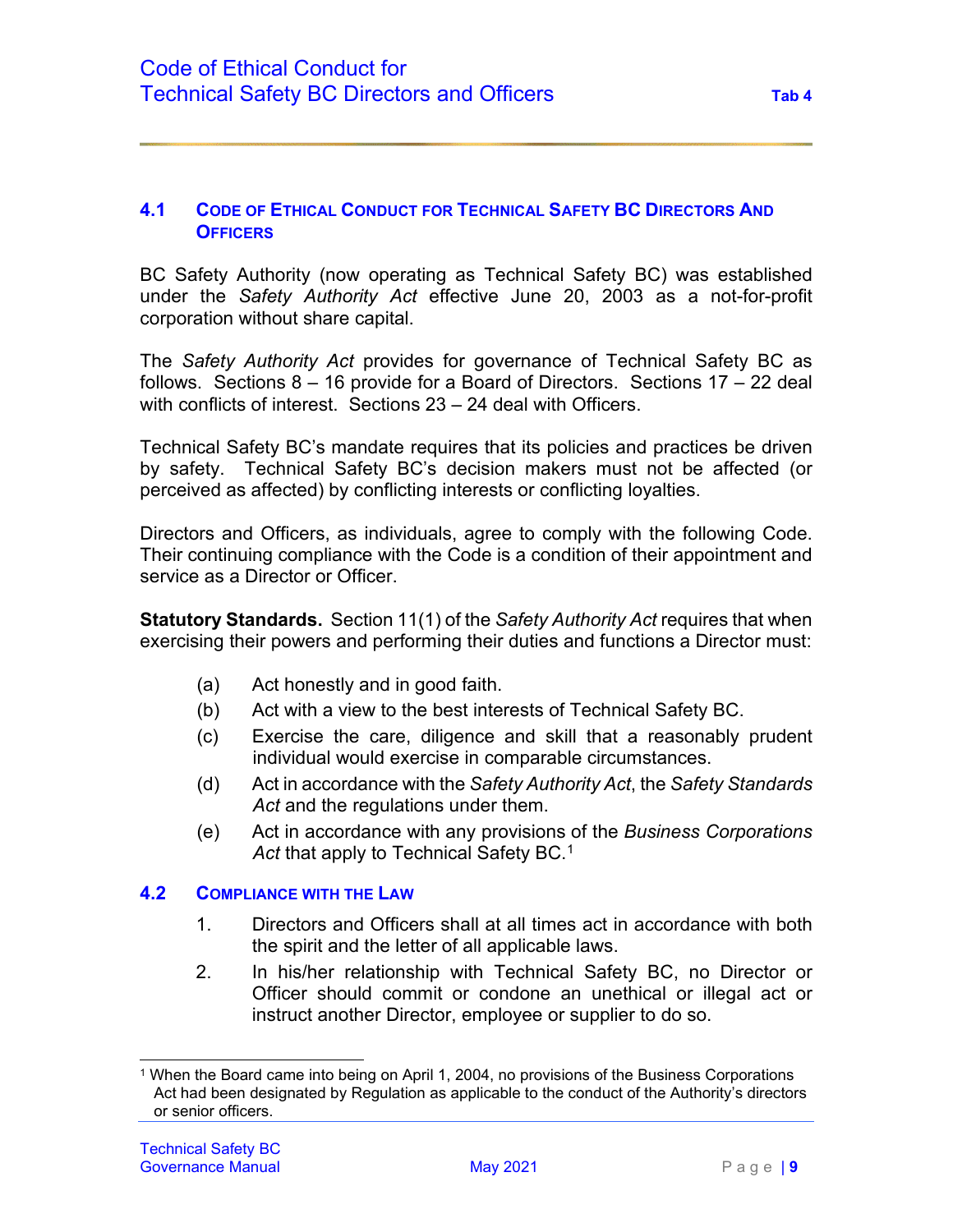3. Directors and Officers should not only comply fully with the law, but should also avoid any situation which could be perceived as improper or indicate a casual attitude towards compliance.

#### 4. **Additional standards**

In addition to compliance with applicable laws, Technical Safety BC requires Directors and Officers to observe a high ethical standard of business conduct in all aspects of its business.

#### **4.3 CONFLICTS OF INTEREST**

- 1. Nothing undermines respect for decisions or confidence in the decision makers more than a conflicting interest or agenda of the decision maker. Conflicts provide a ground on which an aggrieved person can challenge the decision (and the decision makers).
- 2. In general a conflict exists for Directors and Officers who use their position at Technical Safety BC to benefit themselves, friends or family.
- 3. A Director or Officer should not use his or her position with the organization to pursue or advance personal interests, the interests of a related person, the Director's or Officer's business associates, corporation, union, partnership or the interests of a person to whom the Director or Officer owes an obligation.
- 4. A Director or Officer should not directly or indirectly benefit from a transaction with Technical Safety BC over which the Director or Officer can influence decisions made by Technical Safety BC.
- 5. A Director or Officer should not take personal advantage of an opportunity available to Technical Safety BC unless Technical Safety BC has clearly and irrevocably decided against pursuing the opportunity and the opportunity is also available to the public.
- 6. A Director or Officer should not use his or her position with Technical Safety BC to solicit clients for the Director's or Officer's business or a business operated by a close friend, family member, business associate, corporation, union or partnership of the Director or Officer or a person to whom the Director or Officer owes an obligation.
- 7. Every Director and Officer should avoid any situation in which there is, or may appear to be, potential conflict which could interfere with the Director's or Officer's judgment in making decisions in Technical Safety BC's best interests.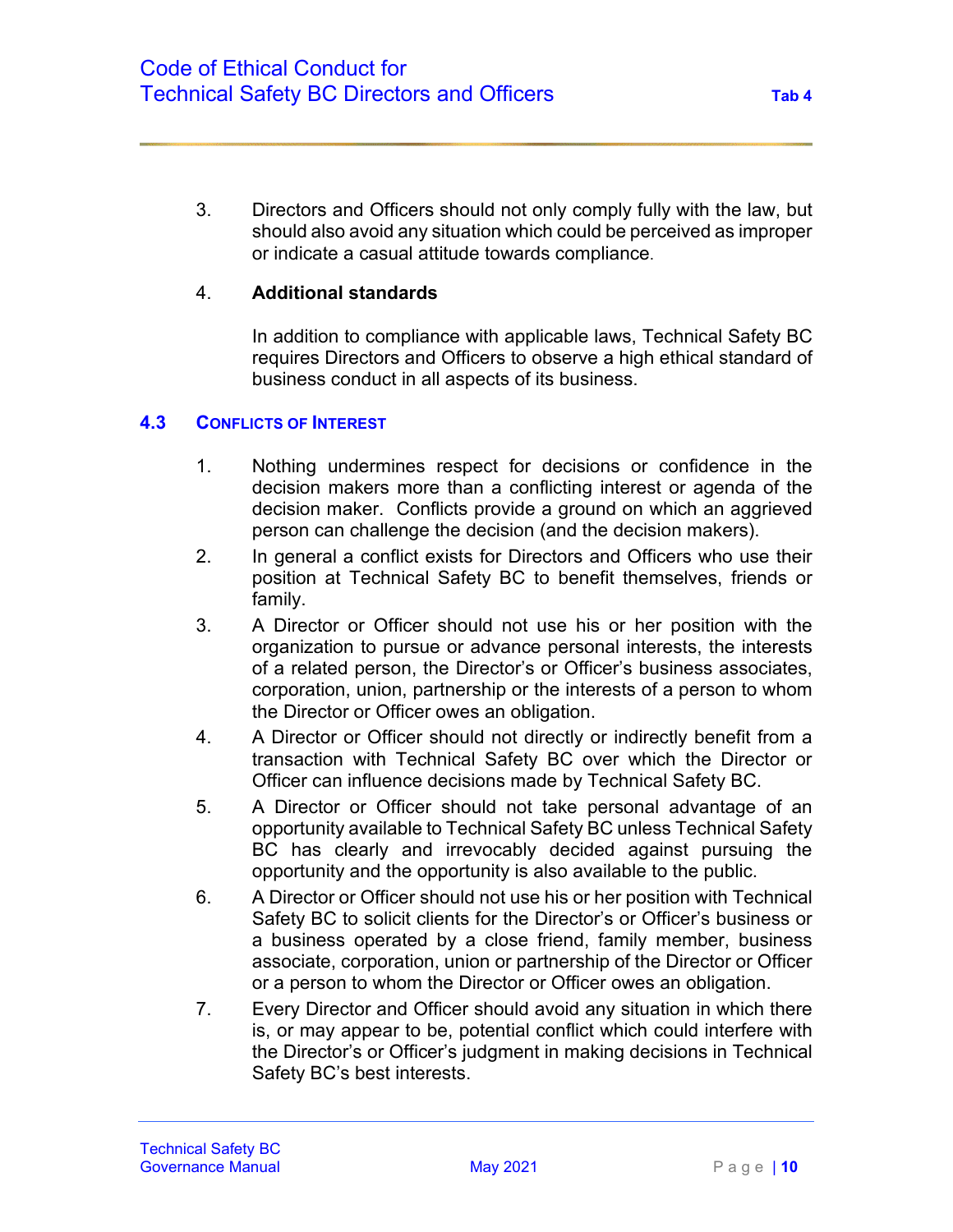8. There are many situations that could give rise to conflicts of interest. The most common are: accepting gifts, favours or kickbacks from suppliers; close or family relationships with outside suppliers; passing confidential information to competitors or other interested parties; or using confidential information inappropriately.

#### **4.4 PROTOCOL FOR DEALING WITH TECHNICAL SAFETY BC EMPLOYEES**

- (a) Board members may find themselves dealing directly with Technical Safety BC employees either as a consumer of Technical Safety BC services (e.g., buying permits, receiving inspections) or as a person who works in a regulated industry. In all such situations, Directors must be sensitive to the nature and frequency of such contact. The purpose of this protocol is to protect both Board members and Technical Safety BC from perceived conflicts of interest.
	- 1. Board members must not use their position as a Board member to attempt to influence the decisions or actions of Technical Safety BC employees.
	- 2. On Board related issues, Board members shall not communicate directly with employees. Such enquiries shall be made to the President and CEO or designate.
	- 3. Board members will avoid business contacts with Technical Safety BC employees, unless it is not practical to have someone else conduct the business on their behalf.
	- 4. Board members will identify themselves as a Board member when doing business with a Technical Safety BC employee.
	- 5. Board members are subject to conflict of interest guidelines provided to Technical Safety BC Board members and the signing of the disclosure statement by Board members.
	- 6. Board members who work in a regulated industry shall inform the Board Chair and the CEO where the Board member intends to make a request personally of an employee that may result in the employee exercising his or her discretion in the Board member's favour, including but not limited to any of the following:
		- i. Disputing or protesting a decision of an employee,
		- ii. Requesting relief from the application of a regulation, rule, code or standard, including requesting a variance or equivalent standards agreement,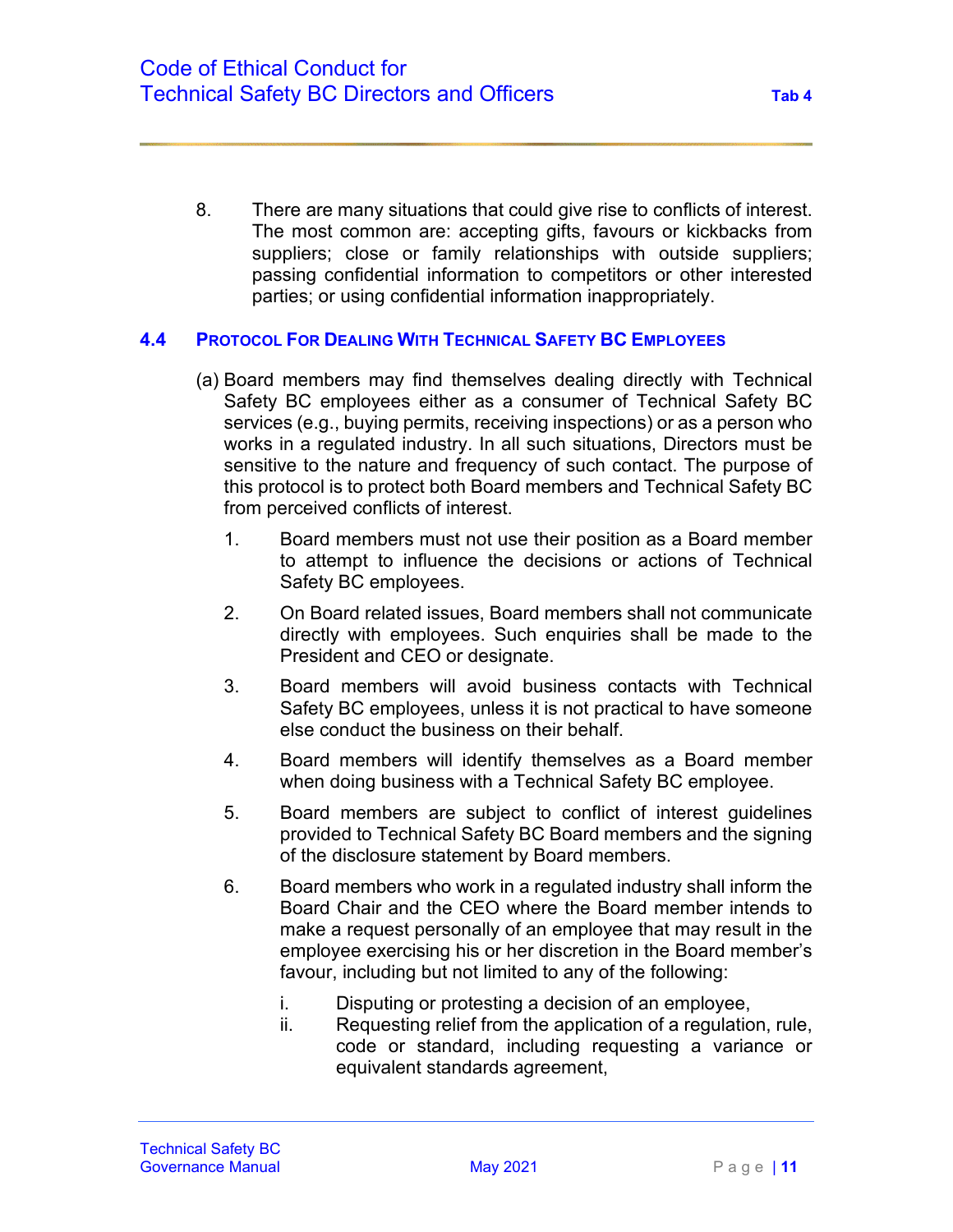- iii. Applying a professional stamp on documents to be submitted to Technical Safety BC, and
- iv. Any conduct that may create the impression of favouritism to an external observer.
- 7. Formal appeals of business decisions will follow the process established under the *Safety Standards Act*.
- (b) Technical Safety BC Officers may find themselves dealing directly with Technical Safety BC employees as a consumer of Technical Safety BC services (e.g., buying permits, receiving inspections). In all such situations, Officers must be sensitive to the nature and frequency of such contact. The purpose of this protocol is to protect both Technical Safety BC Officers and Technical Safety BC employees from perceived conflicts of interest.
	- 1. Officers must not use their position as a Technical Safety BC Officer to attempt to influence the decisions or actions of Technical Safety BC employees.
	- 2. Officers will avoid business contacts with Technical Safety BC employees, unless it is not practical to have someone else conduct the business on their behalf.
	- 3. Officers will identify themselves as Technical Safety BC employees when doing business with a Technical Safety BC employee.
	- 4. Officers are subject to conflict of interest guidelines provided to Technical Safety BC Officers and the signing of the disclosure statement by Officers.
	- 5. An Officer other than the President and CEO shall inform the President and CEO where the Officer intends to make a request personally of an employee that may result in the employee exercising his or her discretion in the Officer's favour, including but not limited to any of the following:
		- i. Disputing or protesting a decision of an employee,
		- ii. Requesting relief from the application of a regulation, rule, code or standard, including requesting a variance or equivalent standards agreement,
		- iii. Any conduct that may create the impression of favouritism to an external observer.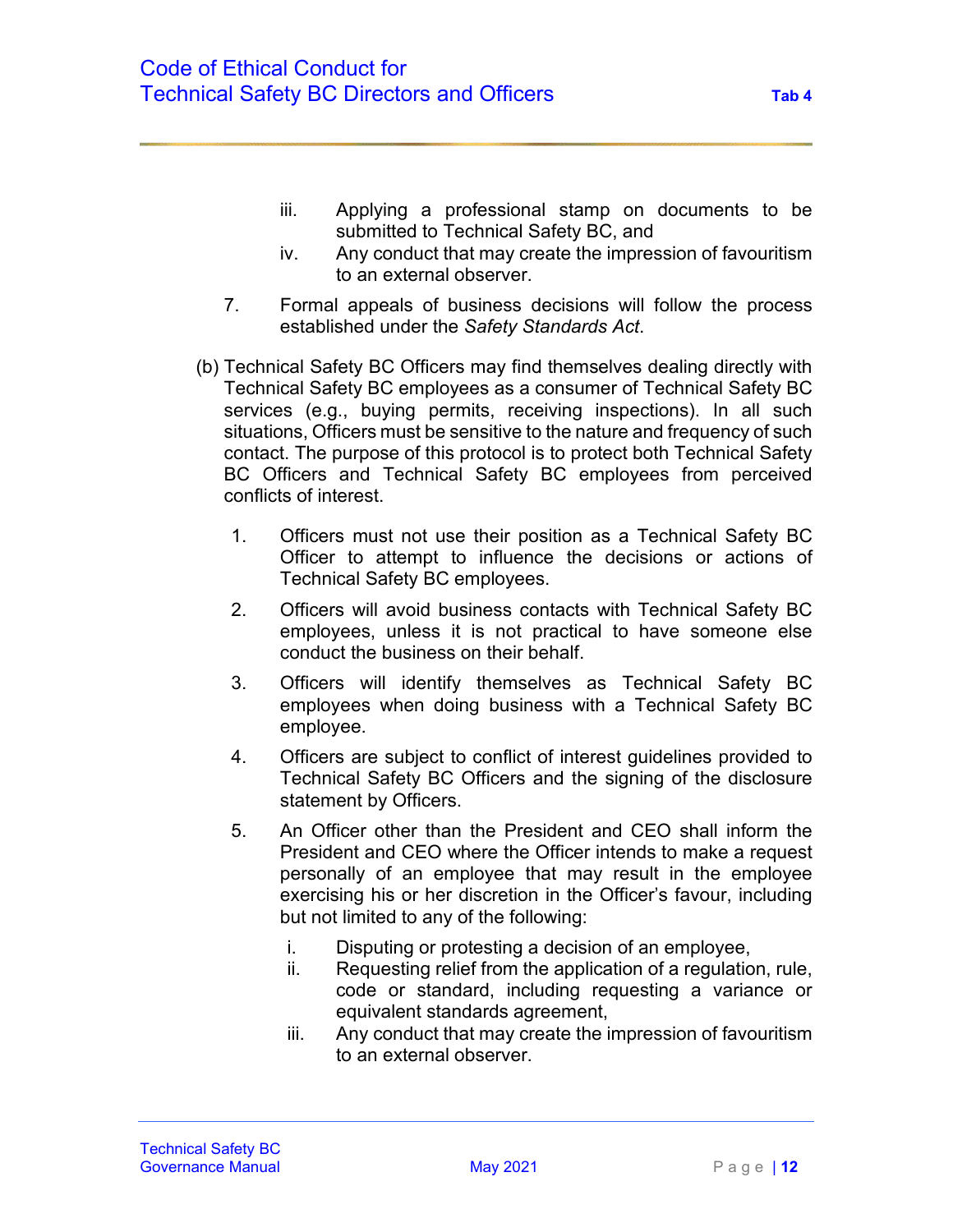- 6. The President and CEO shall inform the Chair of the Board where he or she intends to make a request personally of an employee that may result in the employee exercising his or her discretion in the President and CEO's favour, including but not limited to any of the following:
	- i. Disputing or protesting a decision of an employee,
	- ii. Requesting relief from the application of a regulation, rule, code or standard, including requesting a variance or equivalent standards agreement,
	- iii. Any conduct that may create the impression of favouritism to an external observer.
- 7. Formal appeals of business decisions will follow the process established under the *Safety Standards Act*.

## **4.5 DISCLOSURE**

- 1. Full disclosure enables Directors and Officers to resolve unclear situations and gives an opportunity to dispose of conflicting interests before any difficulty can arise.
- 2. A Director should immediately on becoming aware of a potential conflict of interest situation disclose the conflict (preferably in writing) to the Board Chair. This requirement exists even if the Director does not become aware of the conflict until after the transaction is complete.
- 3. If a Director is in doubt whether a situation involves a conflict, the Director should immediately seek the advice of the Board Chair. If appropriate, the Board Chair may wish to seek legal or other expert advice.
- 4. Unless a Director is otherwise directed, a Director should immediately take steps to resolve the conflict or remove the suspicion that it exists.
- 5. If a Director is concerned that another Director is in a conflict of interest situation, the Director should immediately bring his or her concern to the other Director's attention and request that the conflict be declared. If the other Director refuses to declare the conflict, the Director should immediately bring his or her concern to the attention of the Board Chair. If there is a concern with the Board Chair, the issue should be referred to the Governance and Human Resources Committee.
- 6. A Director should disclose the nature and extent of any conflict at the first meeting of the Board after which the facts leading to the conflict have come to that Director's attention.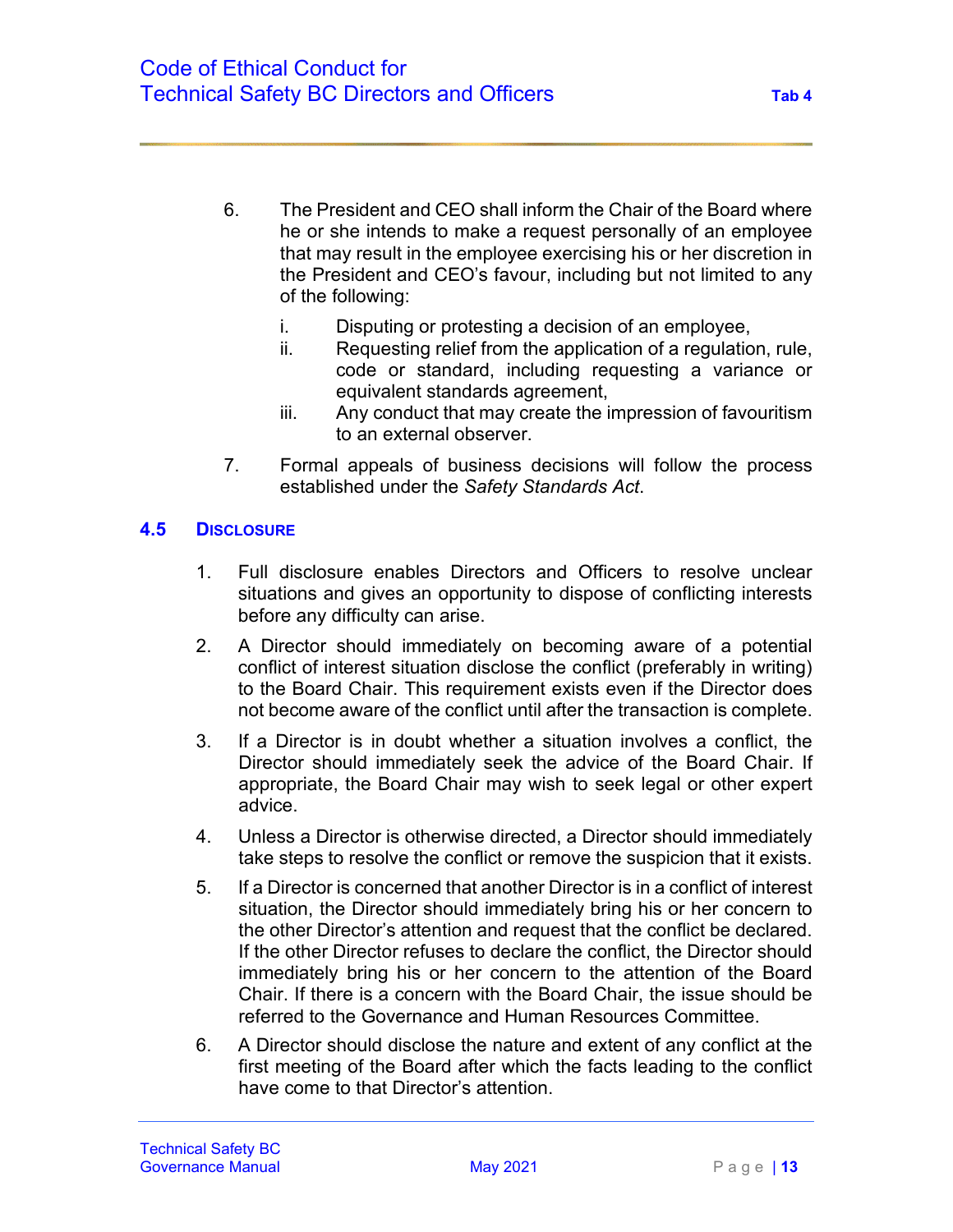- 7. After disclosing the conflict, the Director must leave the meeting and not vote, lobby or otherwise participate in the decision making process. The Director must follow this procedure even if he or she thinks they can manage the conflict in good conscience, because Technical Safety BC cannot afford grounds for perception that any of its decisions are affected by conflict of interest or conflict of responsibility.
- 8. Sections 1 to 5 of this Section 4.5 apply to disclosure of conflicts of interest by Officers except that Officers should disclose the conflict to, and seek advice from, the President and CEO. If there is a concern with the President and CEO, the issue should be referred to the Board Chair.

#### **4.6 ACCOUNTING**

The accounting records of Technical Safety BC shall fairly reflect all assets, liabilities and transactions in respect of its operations. Resources of Technical Safety BC shall not be used for the personal benefit of any Director or Officer except remuneration and benefits disclosed in the accounting records and reimbursement of reasonable and proper expenses. All transactions shall be recorded in a manner such that the substance of each transaction is not obscured.

#### **4.7 BOARD SOLIDARITY**

Technical Safety BC's Board governs collectively, not individually. Except as authorized by the Board, individual Directors:

- (a) Shall not exercise or purport to exercise authority except at a meeting of the Board or a Board committee or as specifically delegated by the Board.
- (b) Shall direct any employee or contractor request for direction or information to the President and CEO.
- (c) Shall not express to any person outside the Board any personal dissent from the Technical Safety BC's policies, practices and decisions.
- (d) Technical Safety BC shall designate one or more spokespersons to communicate on its behalf with the media and the public as may be required from time to time. No Director, other than a person so designated, shall communicate or respond to communication with the media or the public regarding Technical Safety BC's policies, practices and decisions.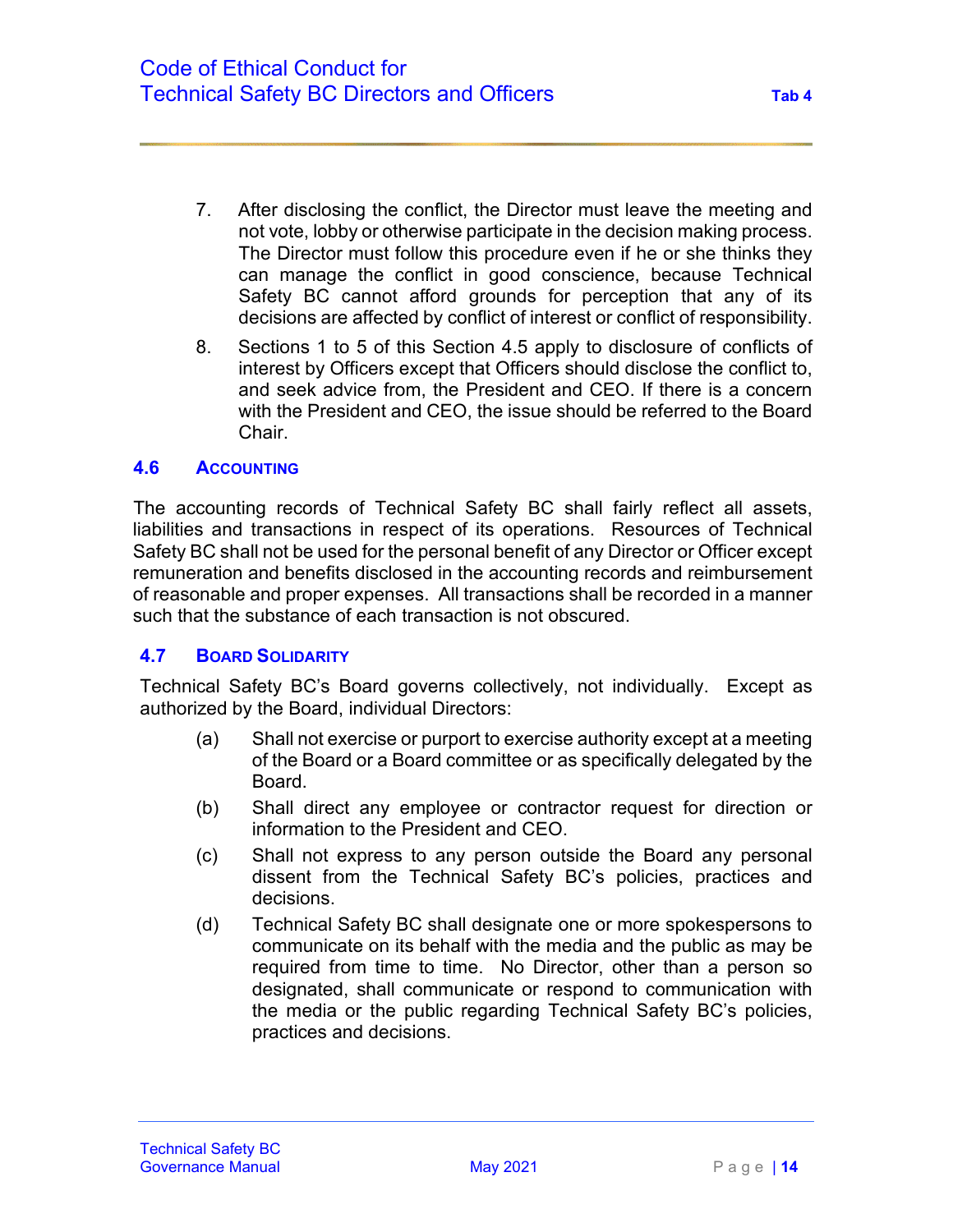#### **4.8 CONFIDENTIALITY**

Each Director and Officer shall at all times maintain the confidentiality of all information and records that are the property of Technical Safety BC and shall not make any use of such information, unless and until it has been disclosed to the public. Confidential information includes proprietary technical, business, financial, legal or any other information which Technical Safety BC treats as confidential. This obligation shall continue even after termination of office.

#### **4.9 GIFTS, HOSPITALITY**

- 1. Directors shall not offer, provide or accept any gift or any excessive entertainment or benefit that is directly or indirectly related to Technical Safety BC's business. Officers shall comply with Technical Safety BC's Standards of Conduct.
- 2. Gifts should only be accepted by a Director in the normal exchanges common to established business relationships for Technical Safety BC. An exchange of gifts should create no obligation on the part of the Director.
- 3. Inappropriate gifts received by a Director should be returned to the donor.
- 4. Full and immediate disclosure to the Board Chair in borderline cases will always be taken as good faith compliance with these standards.

#### **4.10 NOT POLITICAL**

Technical Safety BC's funds and resources shall not be used to support any political cause, party or candidate.

#### **4.11 ANNUAL REVIEW AND DECLARATION**

- 1. This Code will be reviewed annually by each Director and Officer to ensure understanding, compliance and commitment to its principles and requirements.
- 2. Each Director and Officer should declare compliance with this Code in the following form:

I acknowledge that I have read and considered the Code of Ethical Conduct for Technical Safety BC Directors and Officers and agree to conduct myself in accordance with the Code of Ethical Conduct for Technical Safety BC Directors and Officers.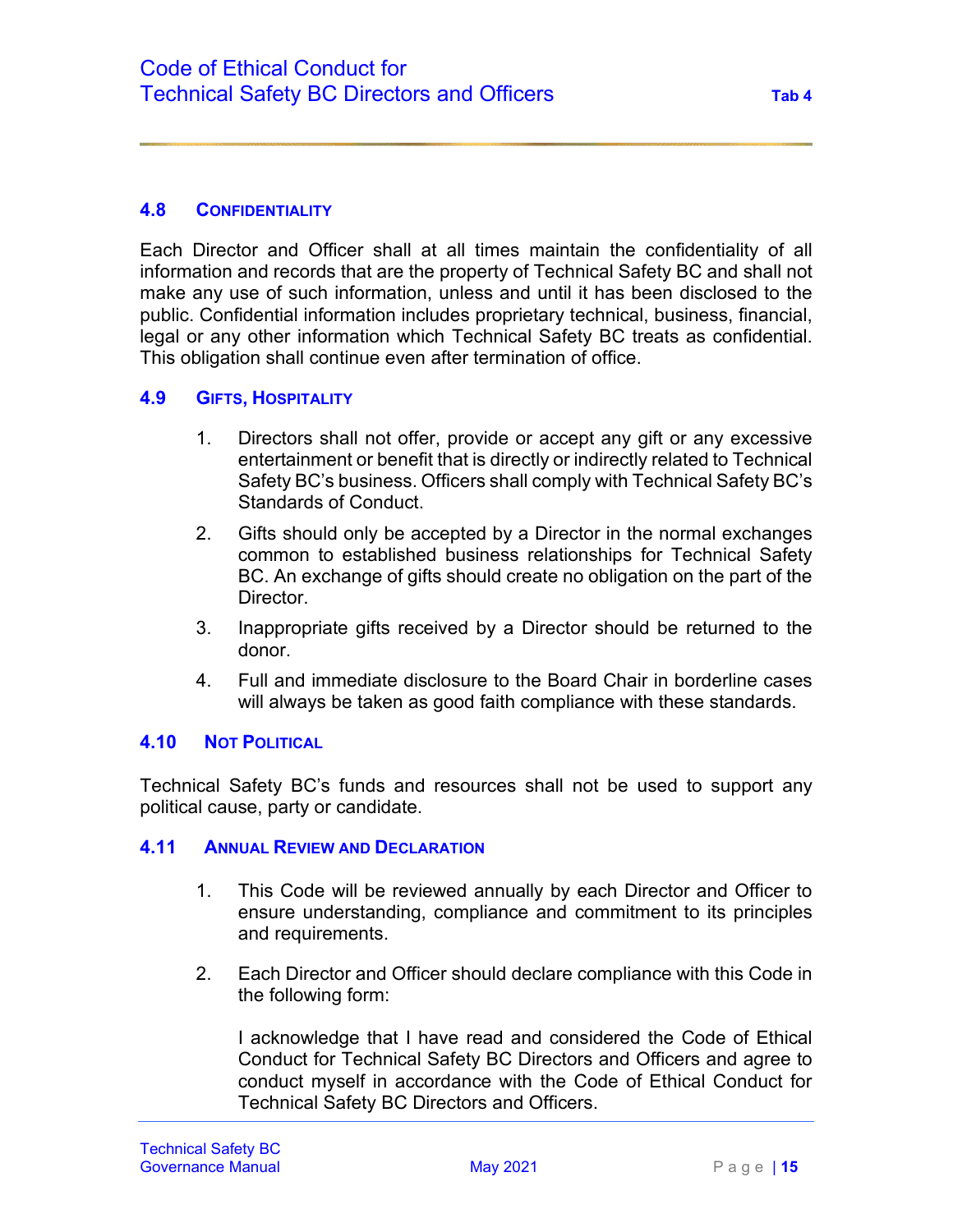## **4.12 BREACH**

A Director or Officer found to have breached his/her duty by violating the minimum standards set out in this Code may be liable to censure or dismissal.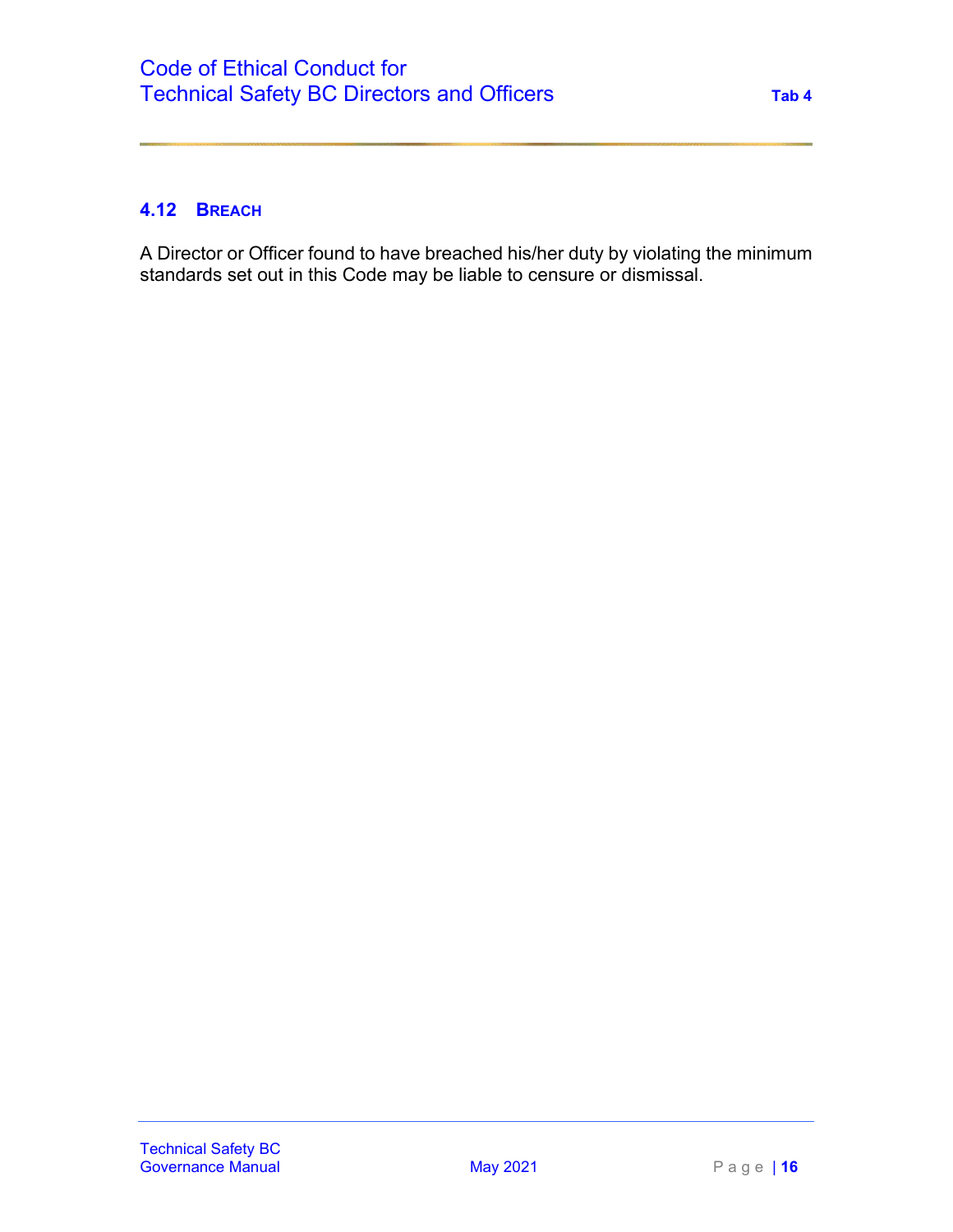Section 22 of the British Columbia *Safety Authority Act* outlines this policy as follows:

- (1) If a director, the chief executive officer or a senior officer holds any office, or possesses any property, right or interest that could result, directly or indirectly, in the creation of a duty or interest that materially conflicts with that individual's duty or interest as director, chief executive officer or senior officer of the Technical Safety BC, the individual must disclose, in accordance with this section, the nature and extent of the conflict.
- (2) The disclosure required under subsection (1)
	- (a) must be made to the directors promptly
		- i. after that individual becomes a director, the chief executive officer or a senior officer, or
		- ii. if that individual is already a director, the chief executive officer or a senior officer, after that individual begins to hold the office or possess the property, right or interest for which disclosure is required, and
	- (b) must be evidenced in a consent resolution, the minutes of a meeting or any other record deposited in the Technical Safety BC's records.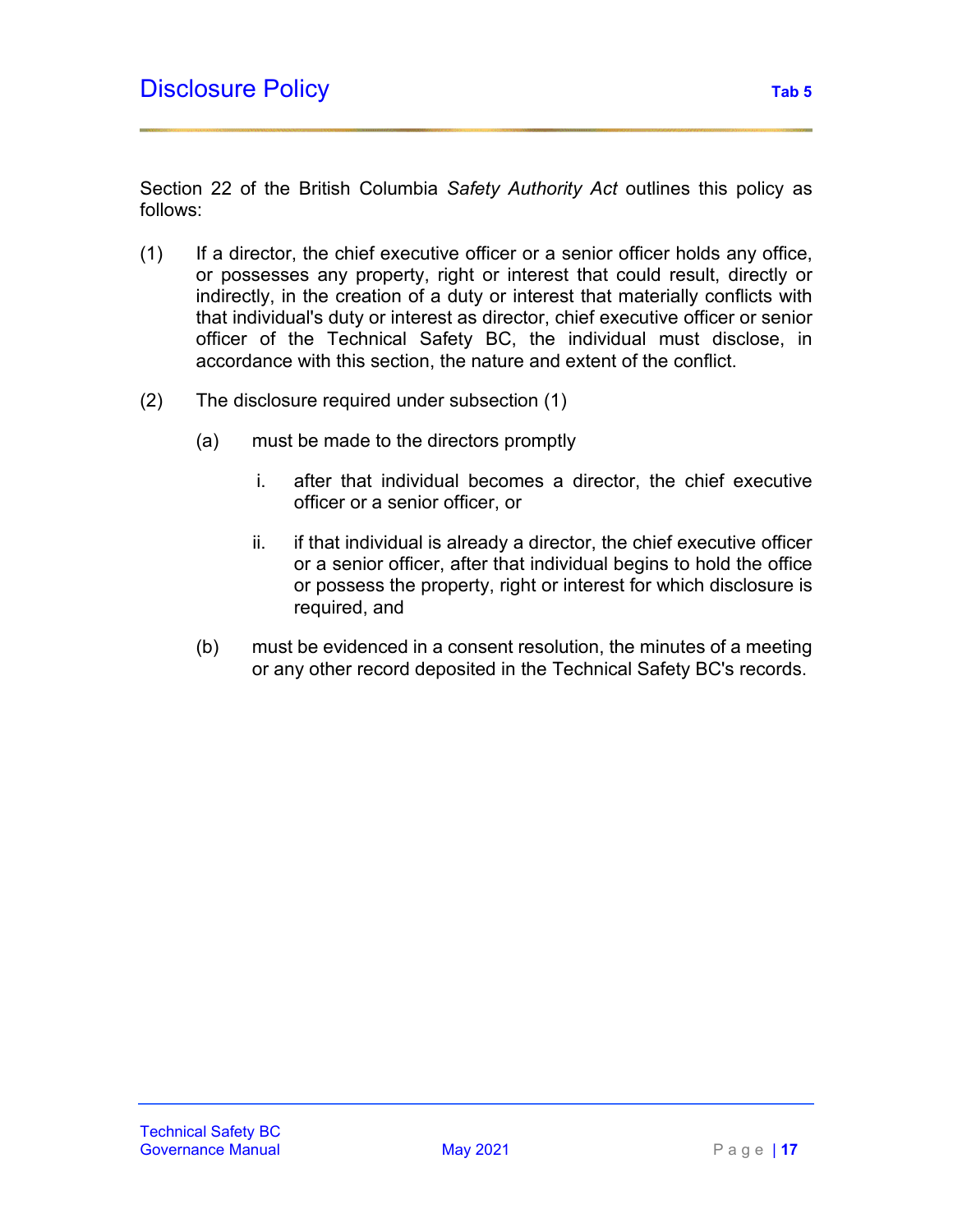#### **6.1 INTRODUCTION**

The power to make appointments to the Board rests with the Directors through the Board's nominating and selection committee process, except with respect to the specified government appointments.

Section 8 of the *Safety Standards Act* provides that the Board will consist of at least nine but not more than fifteen members. The Minister may appoint up to three directors. The remaining directors are appointed by the Directors. Nongovernment candidates for the Board are screened and short-listed by a nominating committee based on the knowledge, skills and abilities of the candidates. The Directors make the final selection from a list of suitable candidates provided by the nominating committee.

The Directors appoint the Chair and may appoint a Vice Chair from among its members. Directors appointed by the Minister are not eligible for consideration.

While there may be members from industry on the Board, they will participate as qualified individuals and not as industry representatives. This reduces the potential for conflict of interest situations between a Board member's role as a representative of a particular sector and the person's obligations as a Director of Technical Safety BC.

To ensure the Board exercises its duties and powers in a responsible and prudent manner, the *Safety Authority Act* requires Board members to act honestly and in good faith, in a financially accountable manner and with a view to the best interests and objectives of Technical Safety BC and the safety system as a whole.

The Directors are stewards of Technical Safety BC. They have the responsibility to oversee the conduct of the business, and endeavour to ensure that all major issues affecting the business and affairs of Technical Safety BC are given proper consideration. In performing its functions, the Board also considers the legitimate interests of communities and the Province.

#### **6.2 PROCEDURES AND ORGANIZATION**

1. Technical Safety BC's Board of Directors regulates its affairs and determines its own procedures. The Finance and Audit Committee reviews a summary report of Technical Safety BC internal operational audits semi-annually and presents its report to the Board on an annual basis, making recommendations when necessary.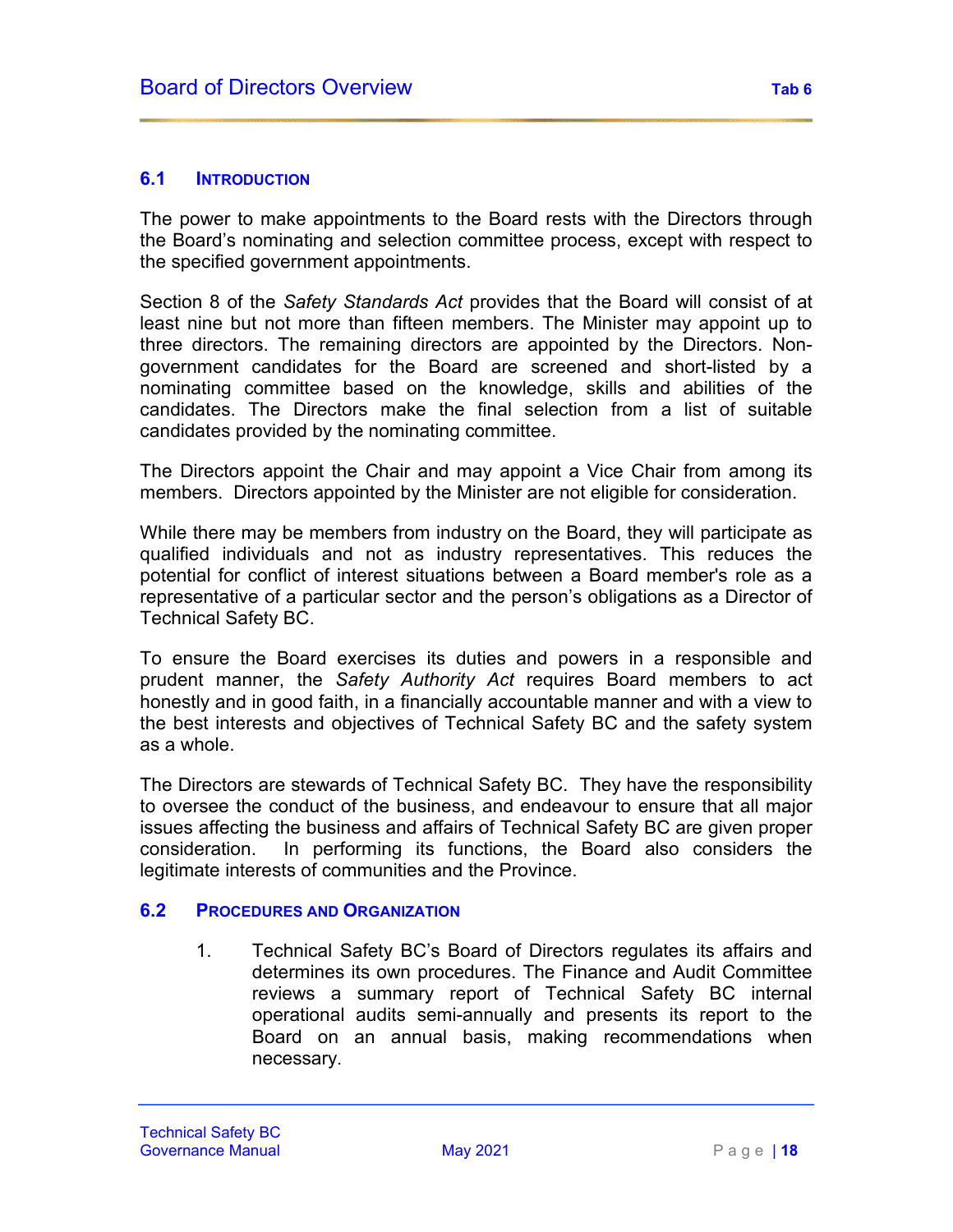- 2. The Finance and Audit Committee is responsible for recommending an external auditor for appointment by the Board on an annual basis. At least every five years the Finance and Audit Committee shall conduct a competitive process to retain the auditor.
- 3. Technical Safety BC's Board of Directors is responsible for managing its own affairs including the responsibility to:
	- (a) appoint directors pursuant to Section 8 of the *Safety Authority Act*;
	- (b) on the recommendation of the Chair appoint, determine the composition of, and set the mandate for Board committees;
	- (c) implement an appropriate process for assessing the effectiveness of Board governance, committees, and the contribution of Directors;
	- (d) assess the adequacy and form of Director compensation;
	- (e) assume responsibility for governance practices;
	- (f) appoint and hold the President and Chief Executive Officer accountable; and
	- (g) appoint the Corporate Secretary.

#### **6.3 GENERAL LEGAL OBLIGATIONS OF THE BOARD OF DIRECTORS**

Basic legal duties are imposed on Technical Safety BC's Board of Directors pursuant to both the *Safety Authority Act* and the common law (See Appendix "A").

Directors owe a fiduciary responsibility to carry out the duties of their office:

- (a) honestly and in good faith;
- (b) in the best interests of Technical Safety BC; and
- (c) with the care, diligence, and skill of a reasonably prudent person.

Directors are subject to rules and conflict of interest provisions as defined in Part 4 of the *Safety Authority Act* and the Code of Ethical Conduct for Technical Safety BC Directors and Officers.

Directors review the Code of Ethical Conduct for Technical Safety BC Directors and Officers annually, and acknowledge their support and understanding of the policy by signing a disclosure statement.

Directors have specific statutory duties and obligations under employment, environmental, and financial reporting laws, as well as under the withholding provisions of taxation law.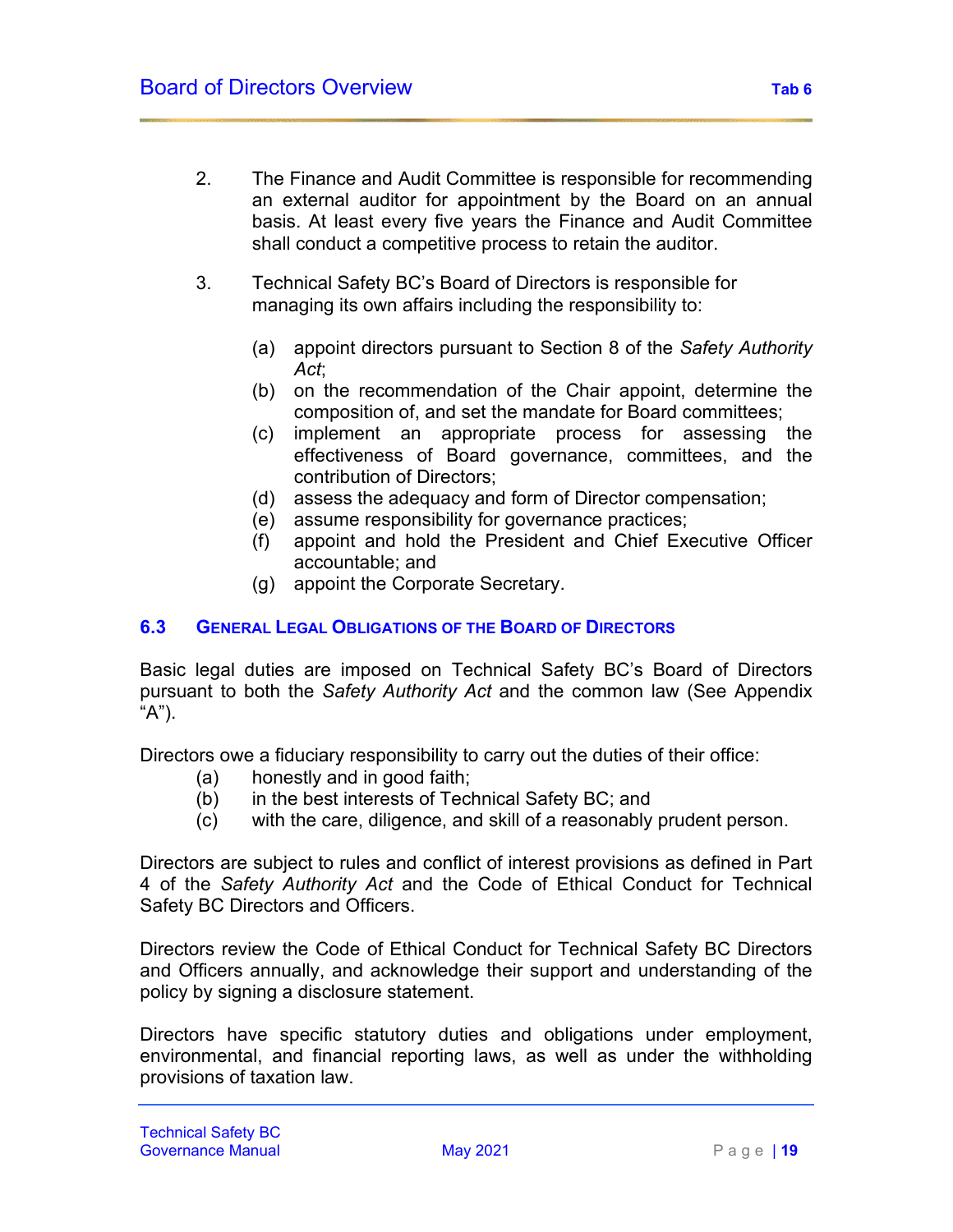#### **6.4 BOARD OF DIRECTORS' GUIDELINES**

These guidelines outline how Technical Safety BC's Board of Directors will operate in carrying out its duties of stewardship and accountability.

#### 1. **Officers of the Board**

The Officers of the Board of Technical Safety BC are the Chair, Vice Chair, if one has been appointed, and the Corporate Secretary. The Chair, Vice Chair and Corporate Secretary are appointed by the Board.

#### 2. **Best Interests of Technical Safety BC**

The Board of Technical Safety BC is responsible for ensuring the best interests of Technical Safety BC are met at all times.

#### 3. **Terms of Reference Review**

Terms of Reference for the Board, its committees, and the Chair are reviewed annually by the Governance and Human Resources Committee of the Board. The committee will propose any changes to the Board for approval.

#### 4. **Principal Risks**

The Board members should have a continuing understanding of the principal opportunities and risks associated with Technical Safety BC's business.

#### 5. **Communications Policy**

The Board of Technical Safety BC ensures that Management has an effective communications policy, and a process for review and approval of major reports to the public, including the Annual Report.

The President and Chief Executive Officer, or delegate, is the primary spokesperson for issues as outlined in Technical Safety BC's communications policy. The Chair is the primary spokesperson for the Board, and may be called upon to assume the lead to publicly address specific issues, as outlined in Technical Safety BC's communications policy.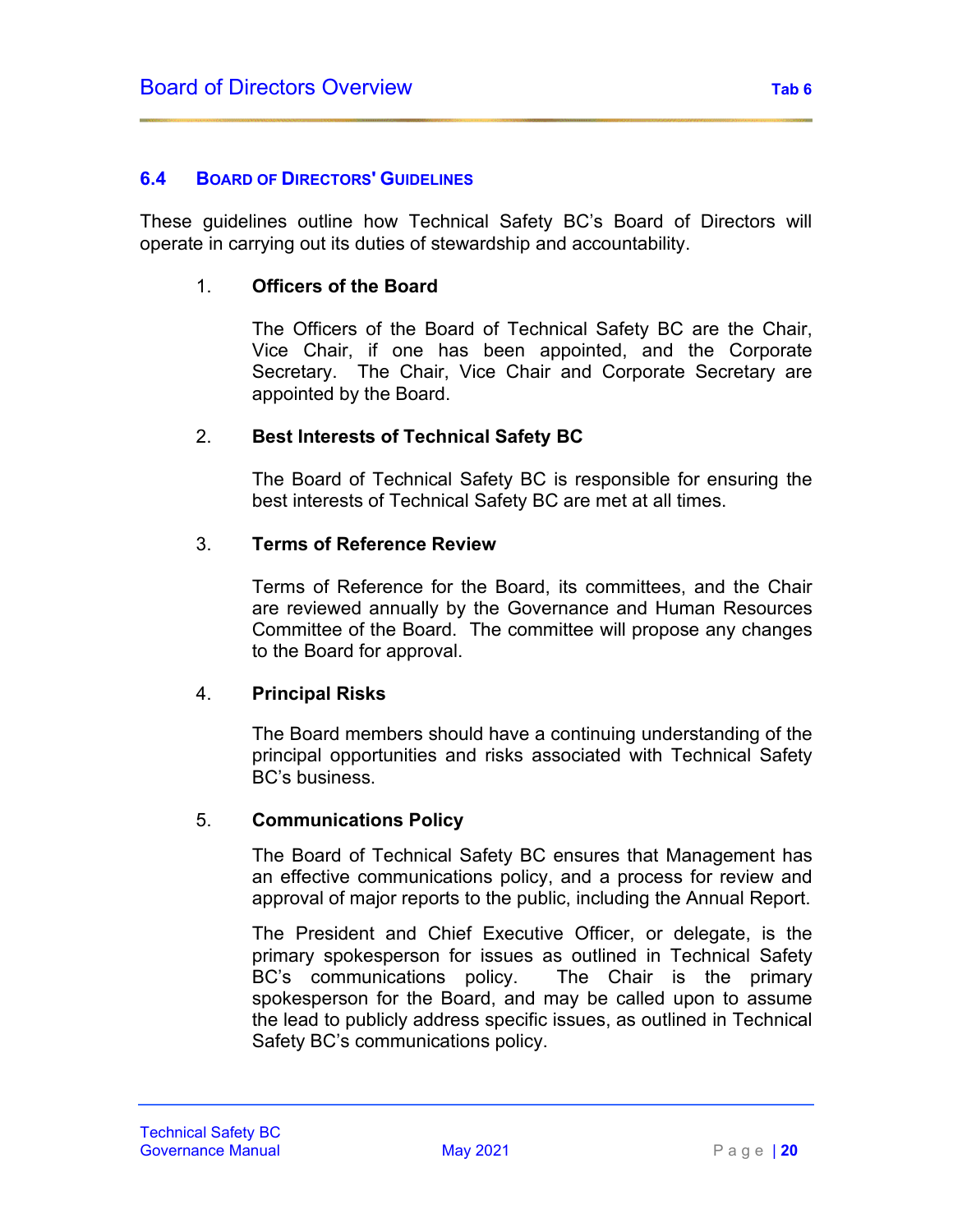Directors should not publicly speak on behalf of the Board of Directors or Technical Safety BC. If approached to do so, they should consult with the President and Chief Executive Officer, or the Chair.

#### 6. **The Chair of the Board**

The Chair provides leadership to the Board. In the absence of the Board Chair, the Chair shall pass to the Directors in the following order: Vice Chair (if appointed); Chair of the Governance and Human Resources Committee; and Chair of the Finance and Audit Committee, if eligible.

#### 7. **Committees**

Each committee operates according to a Board approved mandate outlining its duties and responsibilities.

The current committee structure is set out under Tab 11.

#### 8. **Committee Chair and Committee Members**

The Board Chair is responsible to the Board for annually proposing the leadership and membership of each committee. In preparing recommendations, the Board Chair will consult with the Board taking into account the preferences, skills and experience of each Director.

The Board supports a periodic rotation in committee leadership and membership in a way that recognizes and balances the needs for new ideas, continuity and maintenance of functional expertise.

Each committee's meeting schedule and agenda will be determined by its Chair and members with the assistance of the Corporate Secretary, based on the committee's work plan and terms of reference. Each committee reports in a timely manner to the Board on the results of its meetings.

#### 9. **Board Meetings and Agendas**

The Technical Safety BC Board plans for a minimum of four (4) regular meetings per year with additional meetings at the call of the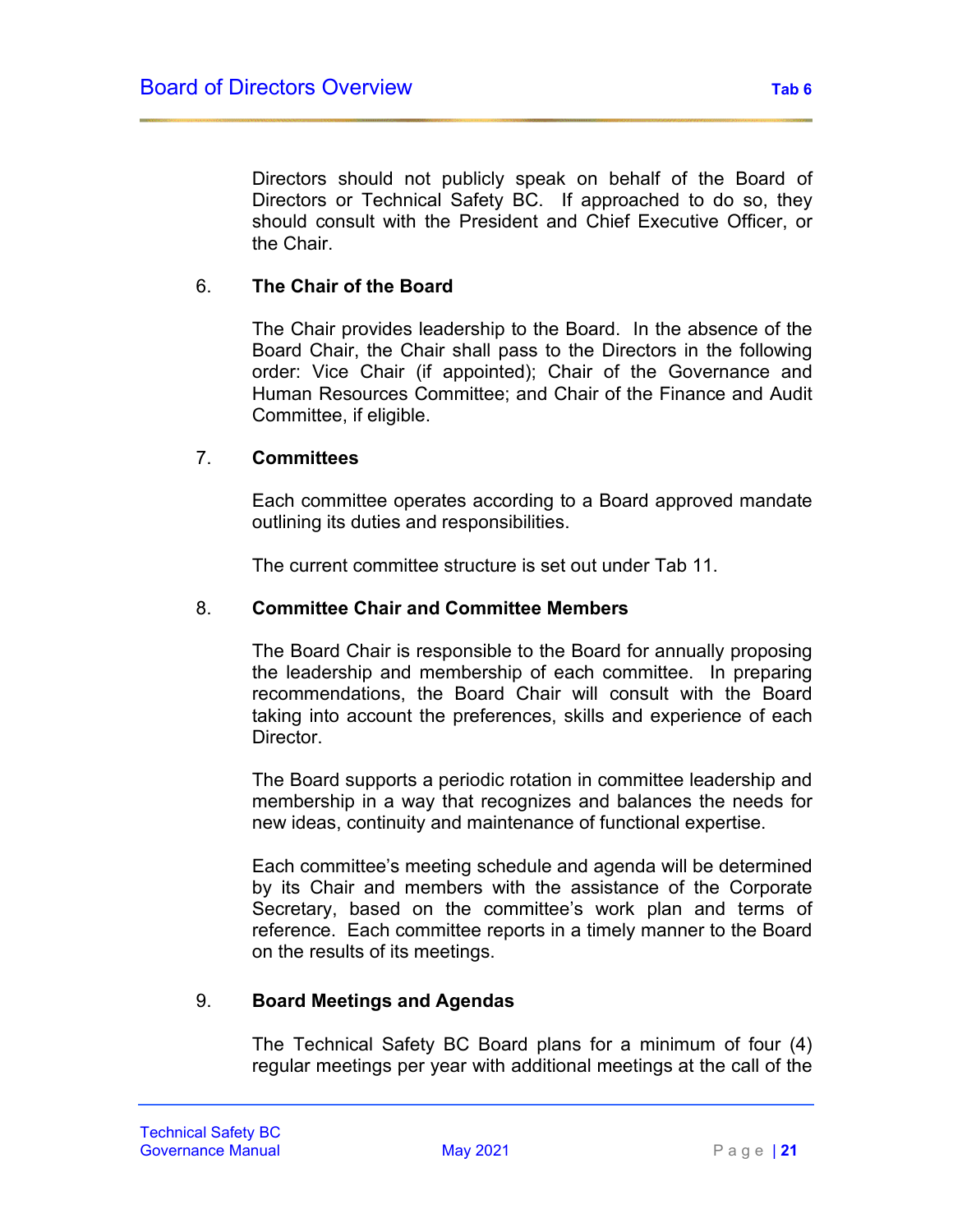Chair. In addition, the Board will hold an Annual Public Meeting and may hold a strategic planning session.

The Board will endeavour to set meeting dates several months in advance. The date, time, and place of a regular meeting of the Board shall generally be fixed not less than 21 calendar days in advance of the date when it shall occur. A notice shall be delivered not less than two full days prior to an extraordinary meeting.

The agenda for regular meetings shall be set by the Chair in consultation with the CEO and the Corporate Secretary and issued via email not less than one week in advance, along with supporting material for the Directors posted on an online application. In special circumstances, the agenda shall be distributed not less than two full days in advance. All Directors are free to suggest additions to the agenda. Agendas shall be organised so that the most important items are dealt with in advance of items of a routine or less significant nature.

A simple majority of the Directors holding office constitutes a quorum. Questions arising at any meeting of Directors shall be decided by a majority of votes. In a case of an equality of votes, the Chair of the meeting will have a second or casting vote.

A resolution in writing or a consent resolution signed by all the Directors shall be as valid and effectual as if it had been passed at a meeting of the Directors duly called and constituted. An email from a Director indicating consent shall be considered a valid and effectual signature, without need for an accompanying reproduction of the Director's handwritten signature. (added April 2011)

Most meetings are held in the Greater Vancouver area.

All or some Board members may attend a Board meeting by telephone or other communication facilities as long as all participants are able to hear each other and a Director who participates in a meeting by that means must be counted as present at the meeting.

#### 10. **Annual Public Meeting**

The Board will hold an Annual Public Meeting where the operation and plans of Technical Safety BC are reviewed. The Annual Public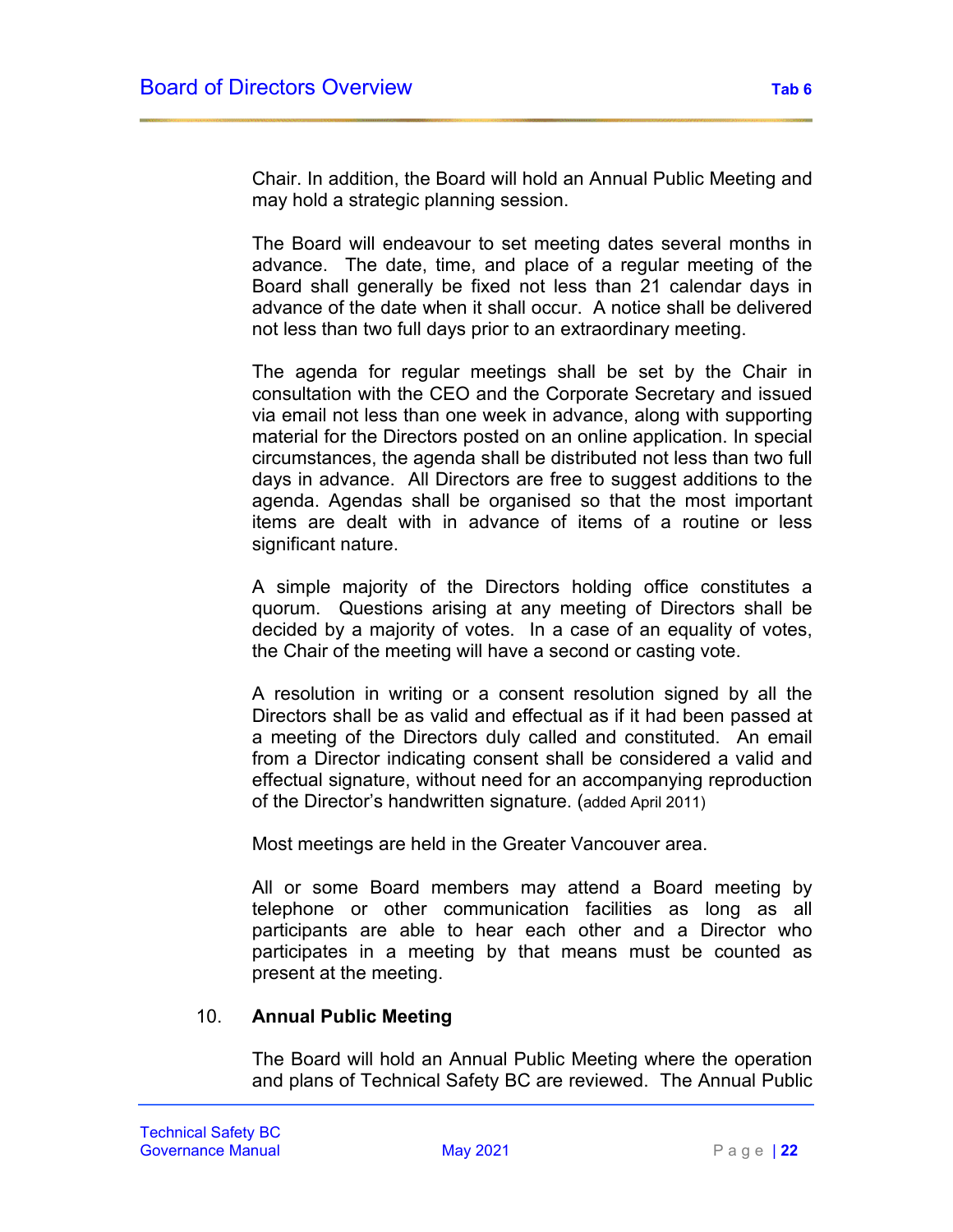Meeting must be held within 6 months after the end of the fiscal year to coincide with the release of the Annual Report.

#### 11. **Board and Committee Minutes**

The Chair of the Board or of a committee shall be provided with the draft minutes of each meeting of the Board or committee, at minimum, fourteen (14) calendar days prior to its next meeting and the draft minutes of each meeting of the Board or committee will be made available to members, seven (7) calendar days prior to the Board or committee meeting at which it will be approved. A resolution shall be passed at the next Board or committee meeting approving the minutes of the previous Board or committee meeting as presented or as amended.

The minutes of the meeting approved by resolution and, where applicable, certified, will serve as the official record of the Board or committee meeting, as the case may be.

#### 12. **Board Deliberations and Confidentiality**

The Board of Directors recognizes that certain materials for, or deliberations by, the Board must remain in confidence with the Board. Directors will respect the provision that the official record of the Board's deliberations is provided through the approved minutes of the Board meeting. The views or opinions of individual Directors or managers shall be treated with an appropriate level of respect and confidence.

#### 13. **Extraordinary Meetings of the Board**

Extraordinary meetings of the Board may be held at any time at the call of the Chair or, in the Chair's absence, by the Vice Chair (if one is appointed), or the Chair, Governance and Human Resources Committee or at the call of any three Directors. The Chair shall be bound to call such a meeting of the Board on the request of three Directors and, if the Chair fails to do so within twenty-four (24) hours from receipt of such request, any three Directors may convene an extraordinary meeting of the Board.

Notice of an extraordinary meeting of the Board shall be given to Directors not less than two full days before the date of the meeting, and shall be delivered by mail, facsimile, electronic mail or by other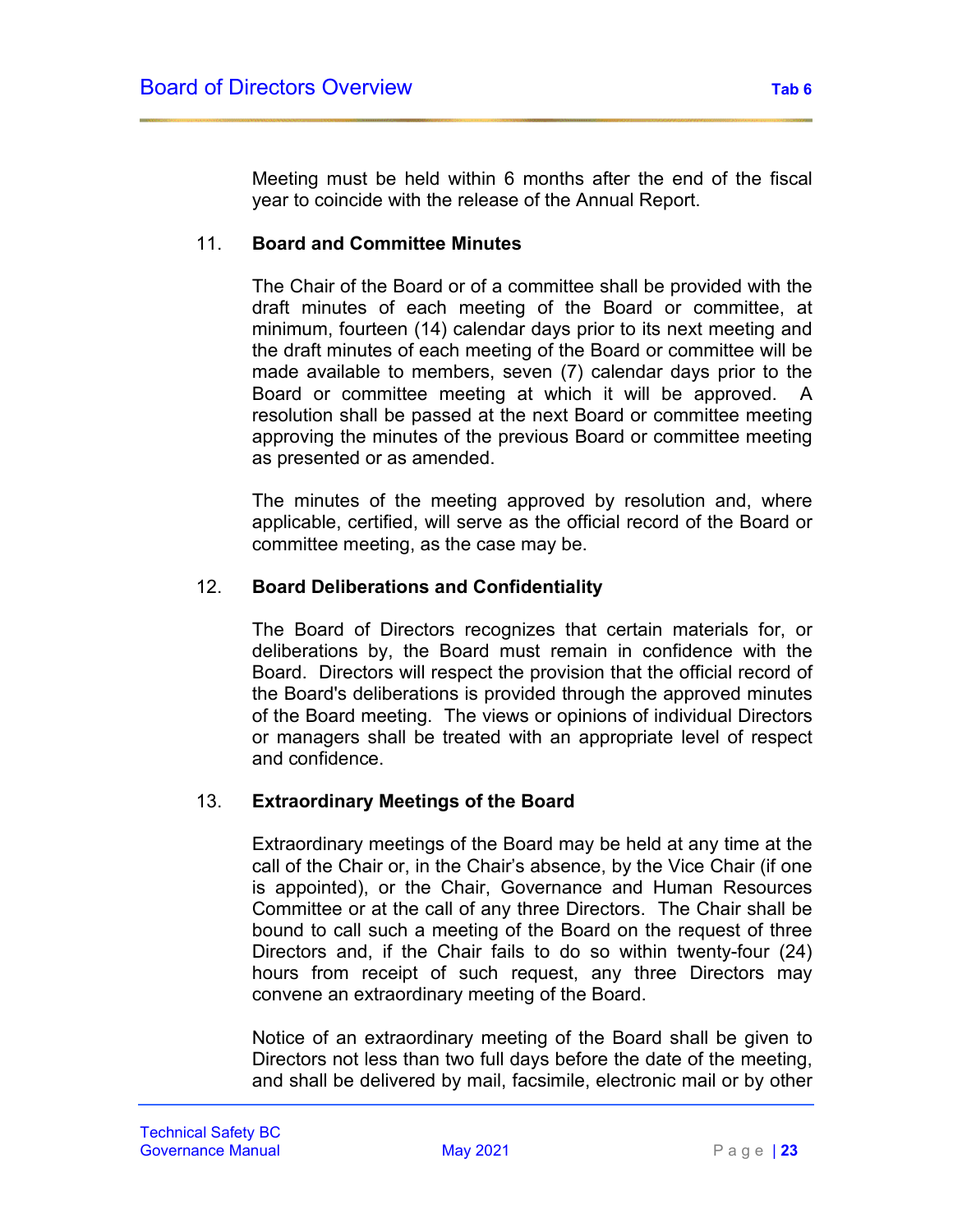methods of transmitting visually recorded messages or communicated orally by telephone. If all of the Directors known to be in the Province of British Columbia at the time such special meeting is held are present at such meeting, notice thereof may be waived by them.

#### 14. **Information Material for Board Meetings**

Material distributed to the Directors in advance of Board meetings should be concise, yet complete, and prepared in a way that focuses attention on critical issues to be considered and the decisions required from the Board. Materials assembled in support of Board meetings will be coordinated by the Corporate Secretary who will distribute them with the Board meeting agenda. All materials submitted for consideration by the Board or by a committee become part of the record of the Board, and shall be deposited with the Corporate Secretary for maintenance, safekeeping, and access.

Reports may be presented during Board meetings by Directors, the CEO, the Corporate Secretary, or by invited Officers, employees and advisors. Presentations on specific subjects at Board meetings should briefly summarize the material sent to Directors, identifying the principal decision items and impacts arising from the issue or matter so as to maximize the time available for discussion on questions regarding the material.

It is recognized that under some circumstances, due to the confidential nature of matters to be discussed at a meeting, it would not be prudent or appropriate to distribute written material in advance. Certain materials, due to their sensitivity, may be considered strictly confidential and are not for discussion outside of the Board meeting.

#### 15. **New Director Orientation**

New Directors will be provided with an orientation and education program which will include written information about the duties and obligations of Directors and documents from recent Board meetings. The orientation program for each new Director will be tailored to that Director's needs and areas of interest.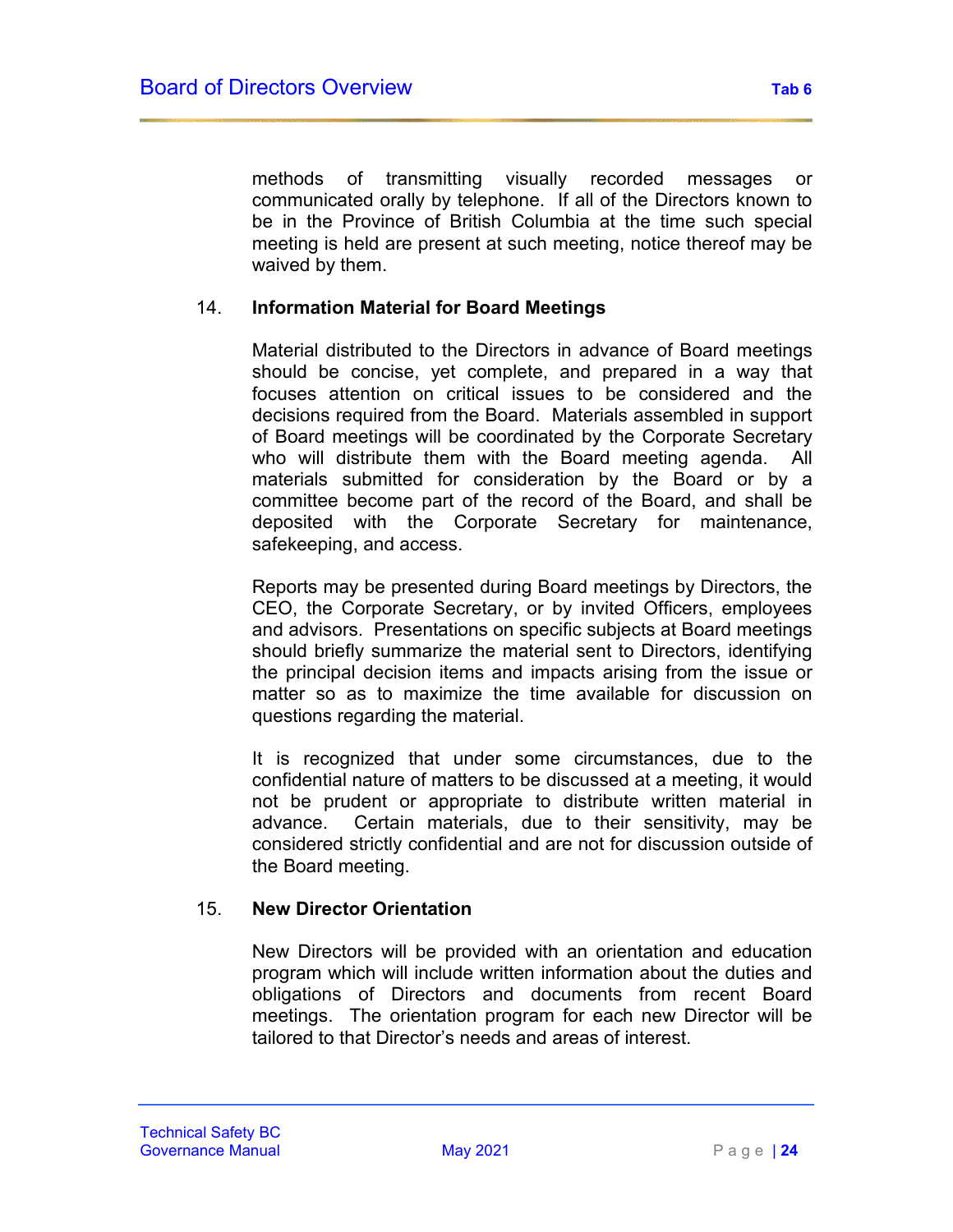#### 16. **Assessing the Board's Performance**

The Governance and Human Resources Committee is responsible for assessing the overall performance of the Board and its committees, at such frequency, scope and form to be determined, as the Governance and Human Resources Committee deems necessary. The objective of this review is to contribute to a process of continuous improvement in the Board's execution of its responsibilities. As part of the process the Board will solicit and consider input from the CEO and, through the CEO, senior management.

#### 17. **Board Compensation**

See Tab 13 Director Fees and Expenses.

#### 18. **Terms of Service**

The term of service for a Director is established by section 8 of the *Safety Authority Act*.

#### 19. **Appointment of Chair**

The process for the appointment of the Chair is set out in Appendix "B". Board members who have served as Chair for 10 consecutive years are not eligible for reappointment.

The desired skills and characteristics of the Chair are set out in Appendix "C" in the Board Chair Skills Matrix.

#### 20. **Outside Advisors for Individual Directors**

Occasionally, a Director may need the services of an advisor to assist with matters involving responsibilities as a Director. A Director who wishes to engage an outside advisor at the expense of Technical Safety BC must first obtain the authorization of the Board Chair.

#### 21. **Administrative Support for Directors**

The Corporate Secretary will provide all required administrative services for Directors in their capacity as Directors of Technical Safety BC.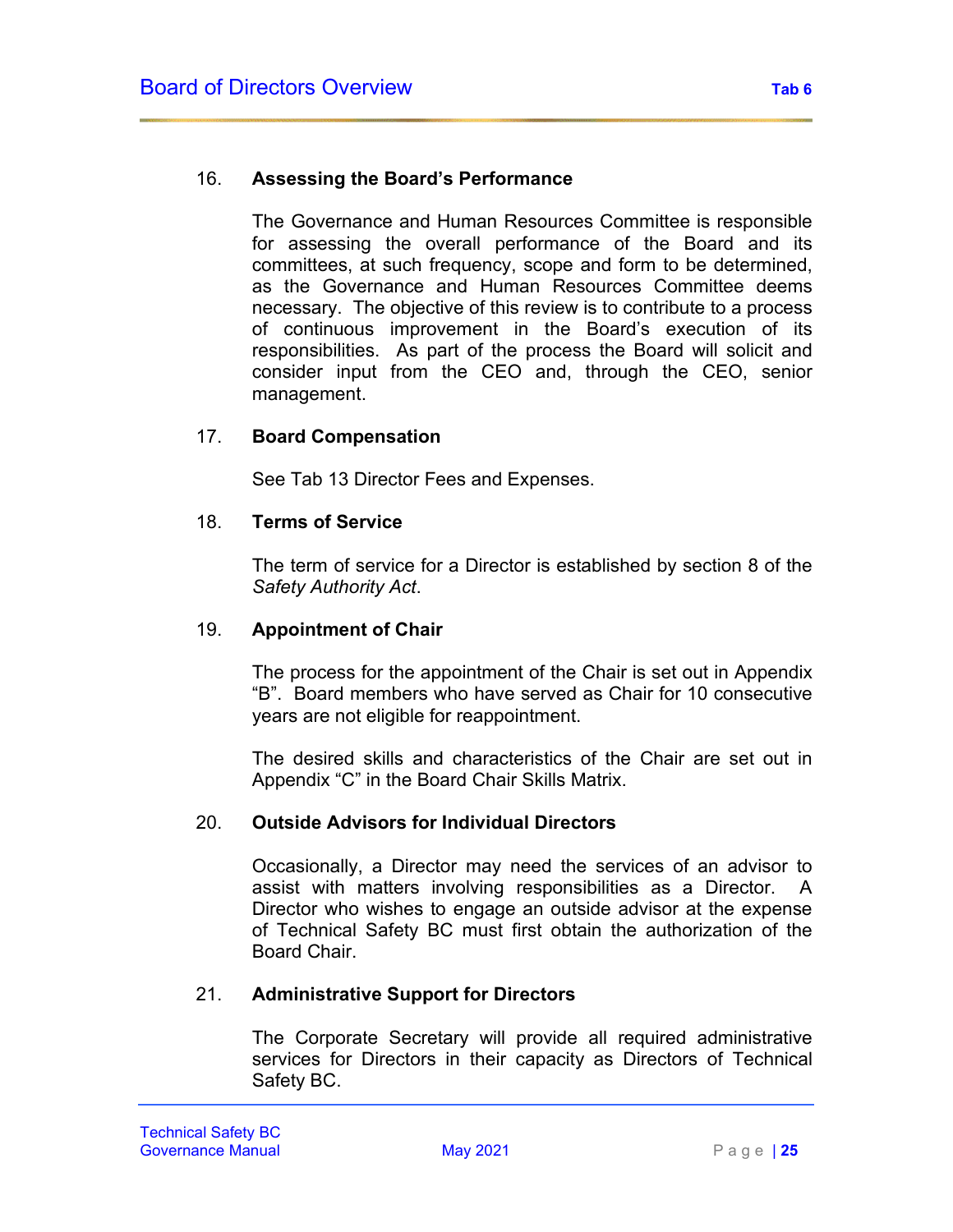#### 22. **Board of Directors Guidelines and Review**

The Governance and Human Resources Committee annually reviews these guidelines and makes recommendations to the Board when necessary.

#### 23. **Board Recruitment**

#### 1. **Nominating Process for Vacancies**

The Governance and Human Resources Committee, acting in its capacity as the nominating committee, is responsible for administering the process to fill vacancies on the Board of Directors. To begin the committee prepares and recommends to the Board for its approval, a profile setting out the skills, experience, and expertise (the "Skills Profile") that should be represented on the Board in order for the Board to oversee the operations of Technical Safety BC in an efficient and costeffective manner.

The Governance and Human Resources Committee will review from time to time the Skills Profile and recommend any changes to the Board for approval. The current Skills Profile, as approved by the Board, is set out herein as Appendix "D".

At least one month prior to the deadline for applications, Board vacancies are advertised in regional newspapers. Technical Safety BC stakeholders, trade organizations or business groups may also be contacted to attract applicants from diverse backgrounds.

The recruitment process, including the application form, is posted on the Technical Safety BC website. The Corporate Secretary or a designated representative receives applications and responds to enquiries from interested applicants.

The nominating committee reviews applications and may interview any or all applicants. Based on the relevant criteria, the committee will make its best efforts to submit a list to the Board of at least one more nominee than the number required to fill the vacancies on the Board.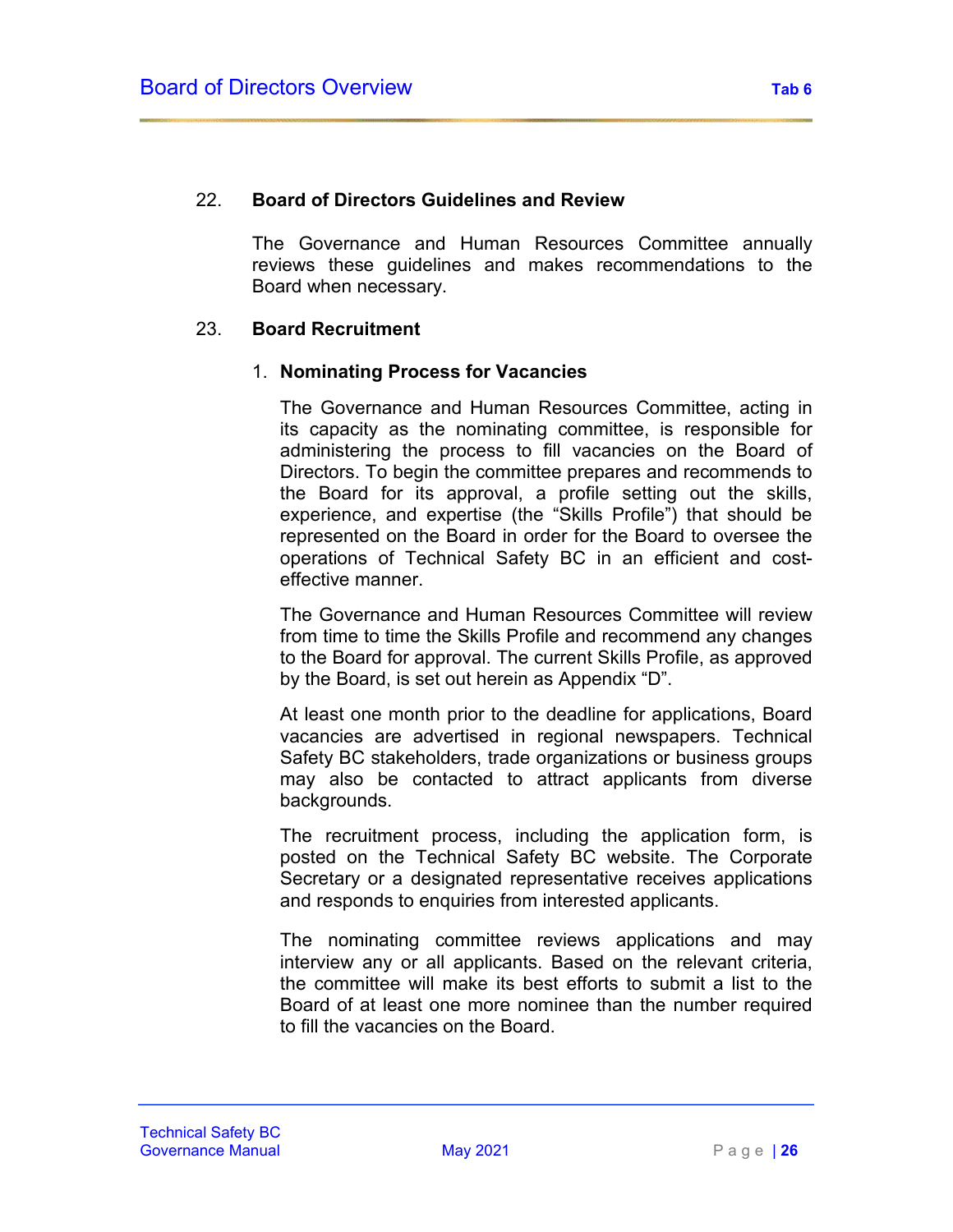The Board reviews the nominees and makes its selection from the list submitted by the committee based upon the principle of merit.

#### 2. **Diversity**

The Technical Safety BC Board recognizes that diversity among its members will support balanced decision and debate which, in turn, will enhance decision making by the Board by including different perspectives and ideas, mitigating against groupthink, and ensuring the Board benefits from all available talent. The Technical Safety BC Board holds the view that a diverse Board makes prudent business sense and makes for better corporate governance.

The Technical Safety BC Board seeks to maintain a composition of talented and dedicated Directors with a diverse mix of expertise, experience, skills and backgrounds that is reflective of the nature of the business environment in which Technical Safety BC operates, including the composition of its employee base and the people and the communities it serves. For purposes of Board composition, diversity includes, but is not limited to, business and other experience, skills, education, gender, age, socioeconomic status, ethnicity, Indigenous peoples' status, and geographic location.

The selection of candidates for nomination to the Technical Safety BC Board is based on merit against objective criteria. Within that overriding emphasis, the Board seeks to fill vacancies among its members by considering candidates that have skills and experience consistent with the Skills Profile, and bring additional diversity of background.

The Board, through the Governance and Human Resources Committee, regularly reviews the diversity achieved on the Board, and this review informs the diversity priorities that are set each time a search is conducted for a new Director. In setting these priorities, the level of representation of women on the Board is specifically considered, with the objective being a balanced gender distribution.

As the Safety Authority Act limits Directors to serving a maximum of two three-year terms, there is a recurring opportunity to ensure an appropriate balance on the Board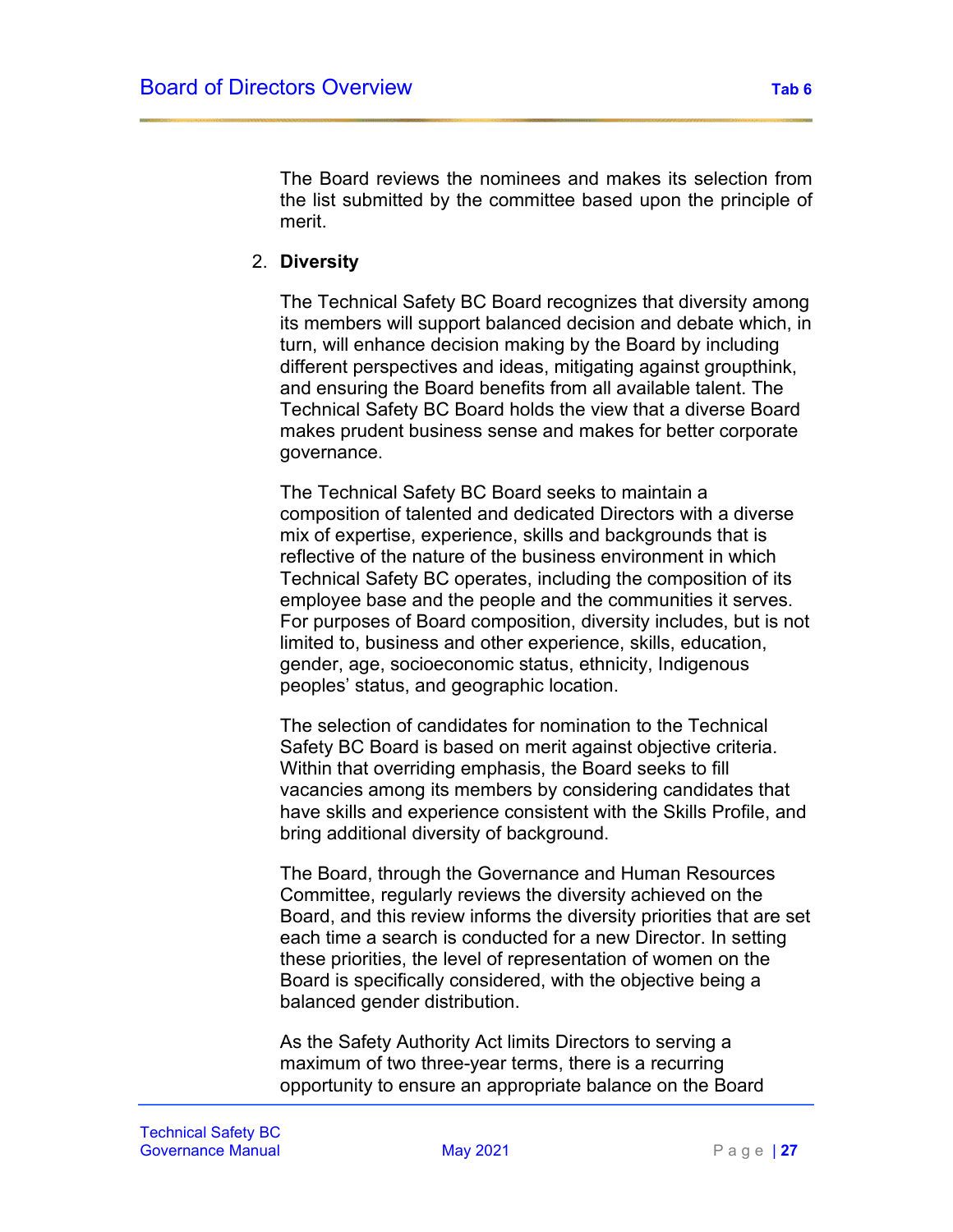between the experienced perspective of long term Directors and new perspectives that bring fresh insights. As a result, generally the Board will be able to make timely progress in achieving the Board's diversity priorities, without the need to increase the overall size of the Board. From time to time, however, the Board may seek a temporary increase in the size of the Board to enable the early recruitment of one or more specific candidates as a means of enhancing or sustaining key skills, experience and/or the diversity objectives of the Board.

#### 3. **Nominating Process for Renewal Terms**

Where the term of an incumbent Director is about to expire and the incumbent is eligible for re-appointment and wishes to remain on the Board for a further term, it is considered that no vacancy on the Board exists. Therefore, the Board may reappoint the incumbent using the process for renewal terms outlined below, provided that the incumbent has performed satisfactorily.

The Governance and Human Resources Committee, acting as the nominating committee, co-ordinates the evaluation process for the Director(s) to be re-appointed and makes the appropriate recommendation to the Board. The Chair of the Board, in consultation with the Chair of the Governance and Human Resources Committee, completes an evaluation form as set out in Appendix "E" with respect to each Director to be appointed. The Chair of the Board may also consult others, including the President and CEO, as deemed advisable.

The evaluation of each Board member is reviewed by the members of the Committee at an in-camera meeting*.*

The Board reviews the recommendation and confirms or rejects the re-appointment based upon the principle of merit.

#### 24. **Ongoing Director Education**

The Board recognizes the importance of ongoing director education and the need for each Director to take personal responsibility for this process.

To facilitate ongoing education, the Governance and Human Resources Committee will: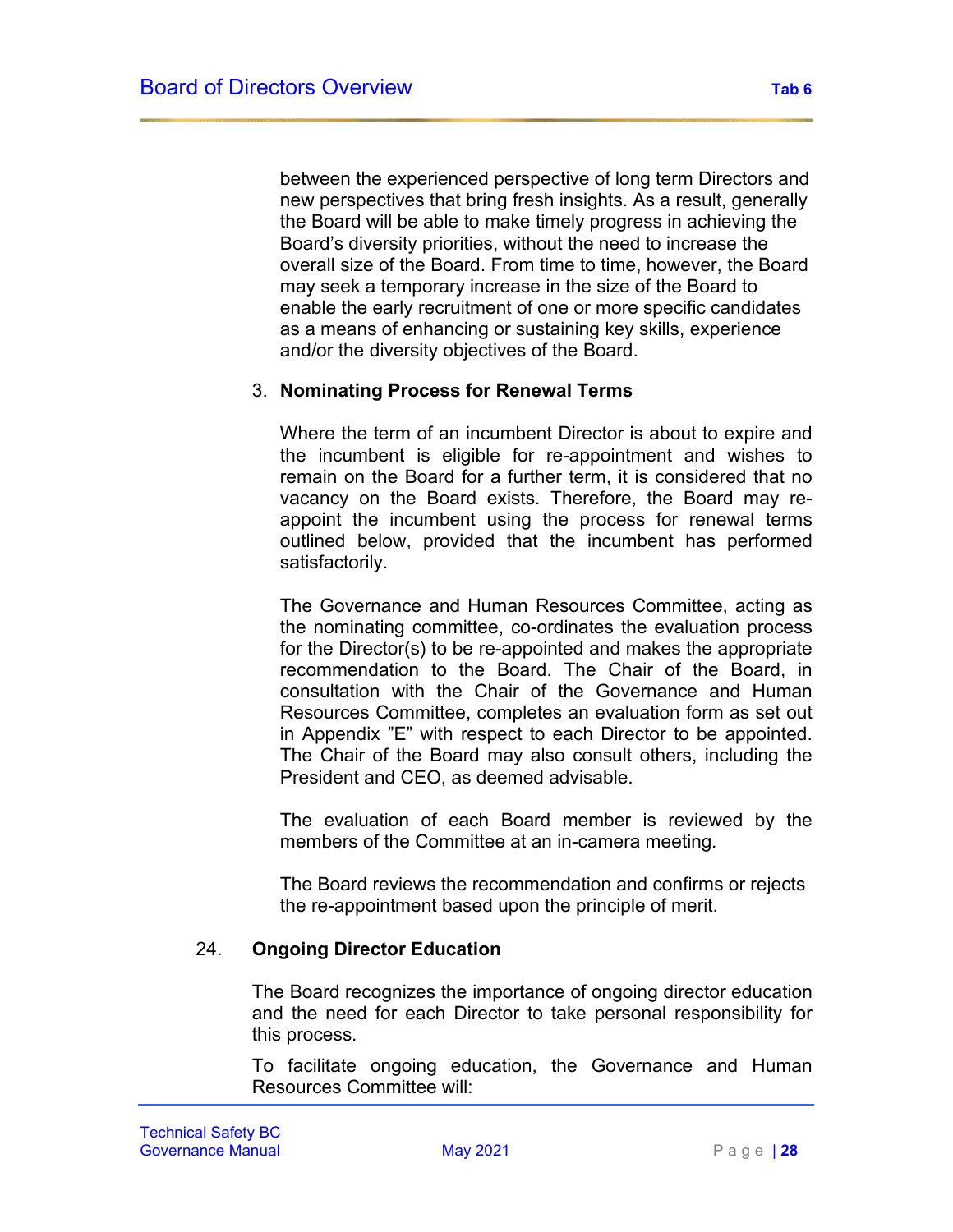- Periodically canvass the Directors to determine their training and education needs and interests;
- Arrange for the attendance at Technical Safety BC expense at seminars or conferences of interest and relevance to their position as a Director of Technical Safety BC with the approval of either of the Chair of the Board or the Chair of the Governance and Human Resources Committee; and
- Encourage and facilitate presentations by Technical Safety BC employees and by outside experts to the Board or committees on matters of particular import or emerging significance.

No Board fees will be payable in respect of a Board member's attendance at an educational session.

## 25. **Strategic Planning Process**

The Strategic Advisory Committee of the Board assists the Board in fulfilling its stewardship of Technical Safety BC's strategic planning process. The annual planning process for Technical Safety BC is as follows:

- 1. The Chair of the committee and the CEO lead a discussion with the committee to agree upon areas of strategic interest, areas of the current strategic plan being considered for further discussion and potential change and the ongoing effectiveness of established major goals and objectives.
- 2. The CEO, with the advice of the Chair of the committee, determines the location, speaker and facilitators for Board strategic planning sessions.
- 3. Based on the initial discussion of the committee, the CEO and executive team prepare a draft strategic plan, (when required) a planning package consisting of scans, positions on strategic issues, other relevant information and an agenda.
- 4. The CEO seeks approval and endorsement from the Chair of the committee and the Chair of the Board on the draft strategic plan, planning package and agenda. These documents are subsequently provided to all other Board members.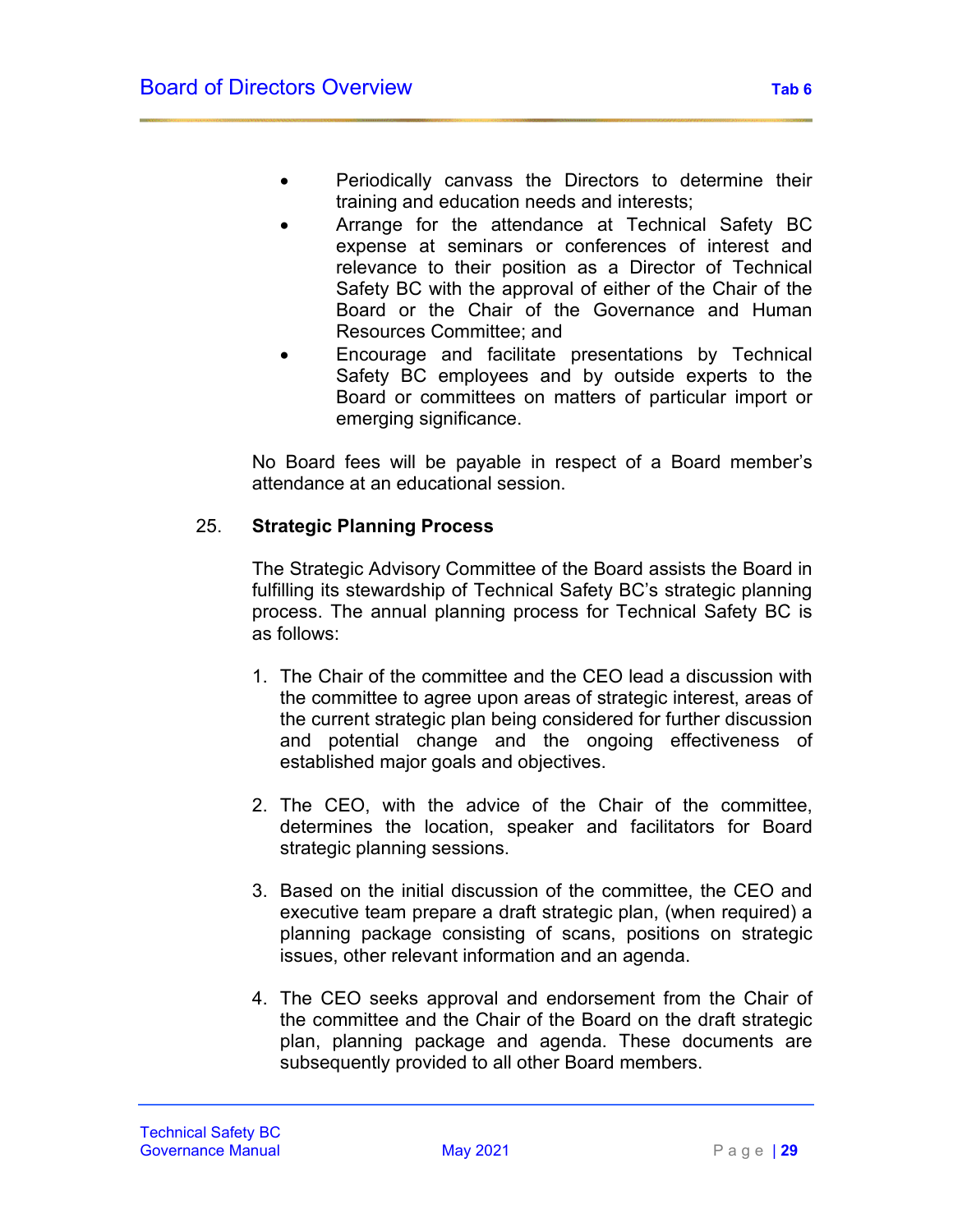- 5. A strategic planning session is held with the entire Board and executive. Here the Board discusses and questions the material contained in the planning package. They provide feedback, advice and guidance.
- 6. Based on the feedback, advice, and guidance received during the strategic planning session, the CEO finalizes the strategic plan (if required) and submits it for approval to the Board.
- 7. After approval of the strategic plan by the Board, the executive establishes its targets and completes its detailed operational business plans.
- 8. After approval of the strategic plan, an annual budget is prepared for recommendation by the Finance and Audit Committee to the Board for approval.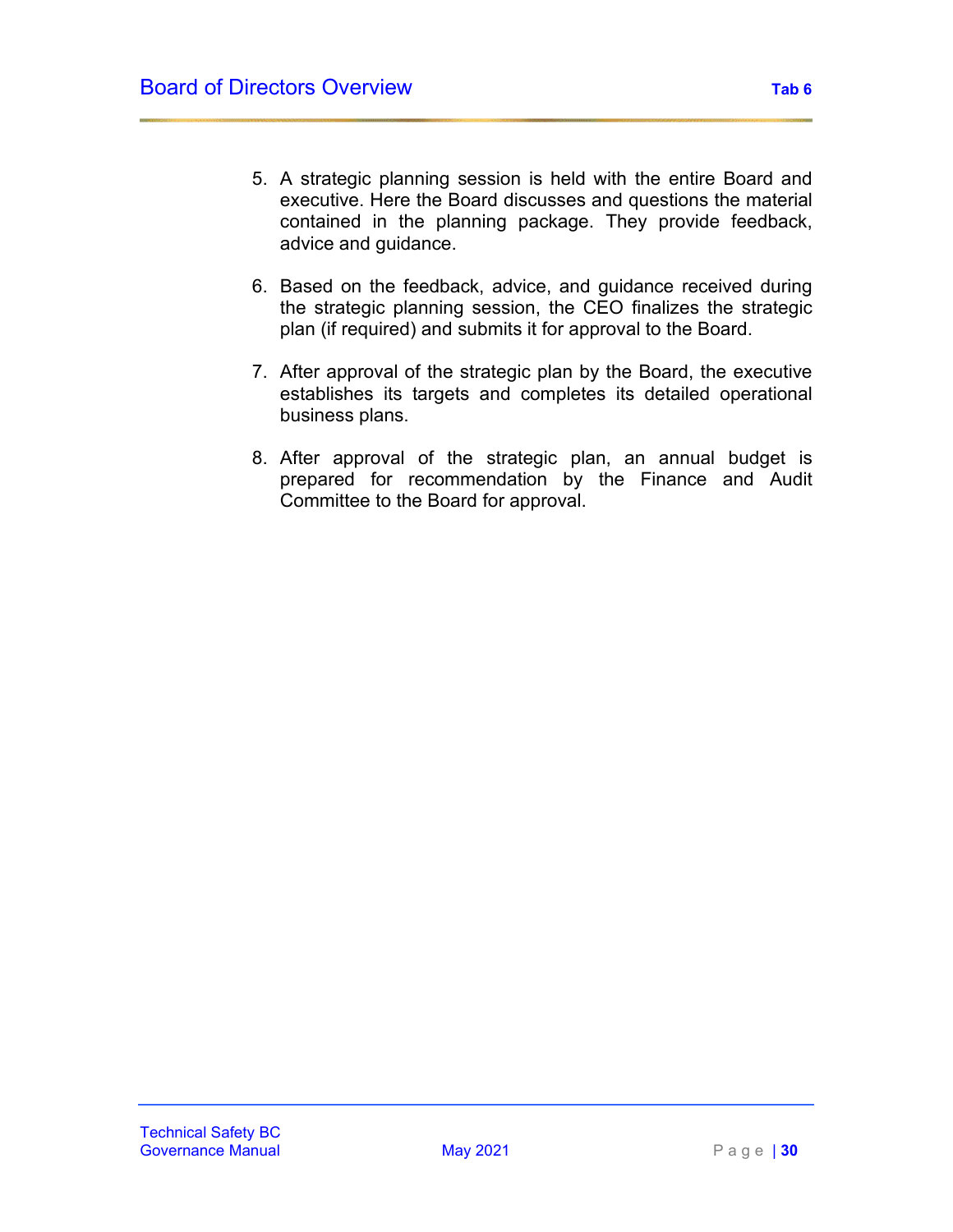# **APPENDIX "A"**

# **Excerpt from** *Safety Authority Act*

Persons qualified to be directors

- **10** (1) A person must not become a director or act as a director of the authority unless that person is an individual who is qualified to do so.
	- (2) An individual is not qualified to become a director or to act as a director of the authority if that individual is
		- (a) under the age of 18 years,
		- (b) found by a court, in Canada or elsewhere, to be incapable of managing the individual's own affairs,
		- (c) an undischarged bankrupt, or<br>(d) convicted in or out of British C
		- convicted in or out of British Columbia of an offence in connection with the promotion, formation or management of a corporation or an unincorporated business, or of an offence involving fraud, unless
			- (i) the court orders otherwise,
			- (ii)  $5$  years have elapsed since the last to occur of  $(A)$  the expiration of the period set for susper
				- the expiration of the period set for suspension of the passing of sentence without a sentence having been passed,
				- (B) the imposition of a fine,<br>(C) the conclusion of the ter
				- the conclusion of the term of any imprisonment, and
				- (D) the conclusion of the term of any probation imposed, or
			- (iii) a pardon was granted or issued under the *Criminal Records Act* (Canada).

#### **Standard of conduct of director or officer**

- **11** (1) A director or an officer of the authority, when exercising the powers and performing the duties and functions of a director or an officer of the authority, must do all of the following:
	- (a) act honestly and in good faith;
	- (b) act with a view to the best interests of the authority;
	- (c) exercise the care, diligence and skill that a reasonably prudent individual would exercise in comparable circumstances;
	- (d) act in accordance with this Act, the *Safety Standards Act* and the regulations under them;
	- (e) subject to paragraphs (a) to (d), act in accordance with any provisions of the *Business Corporations Act* that apply to the authority.
	- (2) The appointment of a director appointed under section 8 (1) (b) may be rescinded only by a resolution of more than 2/3 of all the directors, stating that they consider the director to have failed to adhere to a standard of conduct under subsection (1).
	- (3) This section is in addition to, and not in derogation of, any enactment or rule of law or equity relating to the duties or liabilities of directors and officers of a corporation.
	- (4) No provision in a contract relieves a director from
		- (a) the duty to act in accordance with this Act, the *Safety Standards Act* and the regulations under them or any applicable provision of the *Business Corporations Act*, or
		- (b) liability that by virtue of any enactment or rule of law or equity would otherwise attach to that director in respect of any negligence, default, breach of duty or breach of trust of which the director may be guilty in relation to the authority.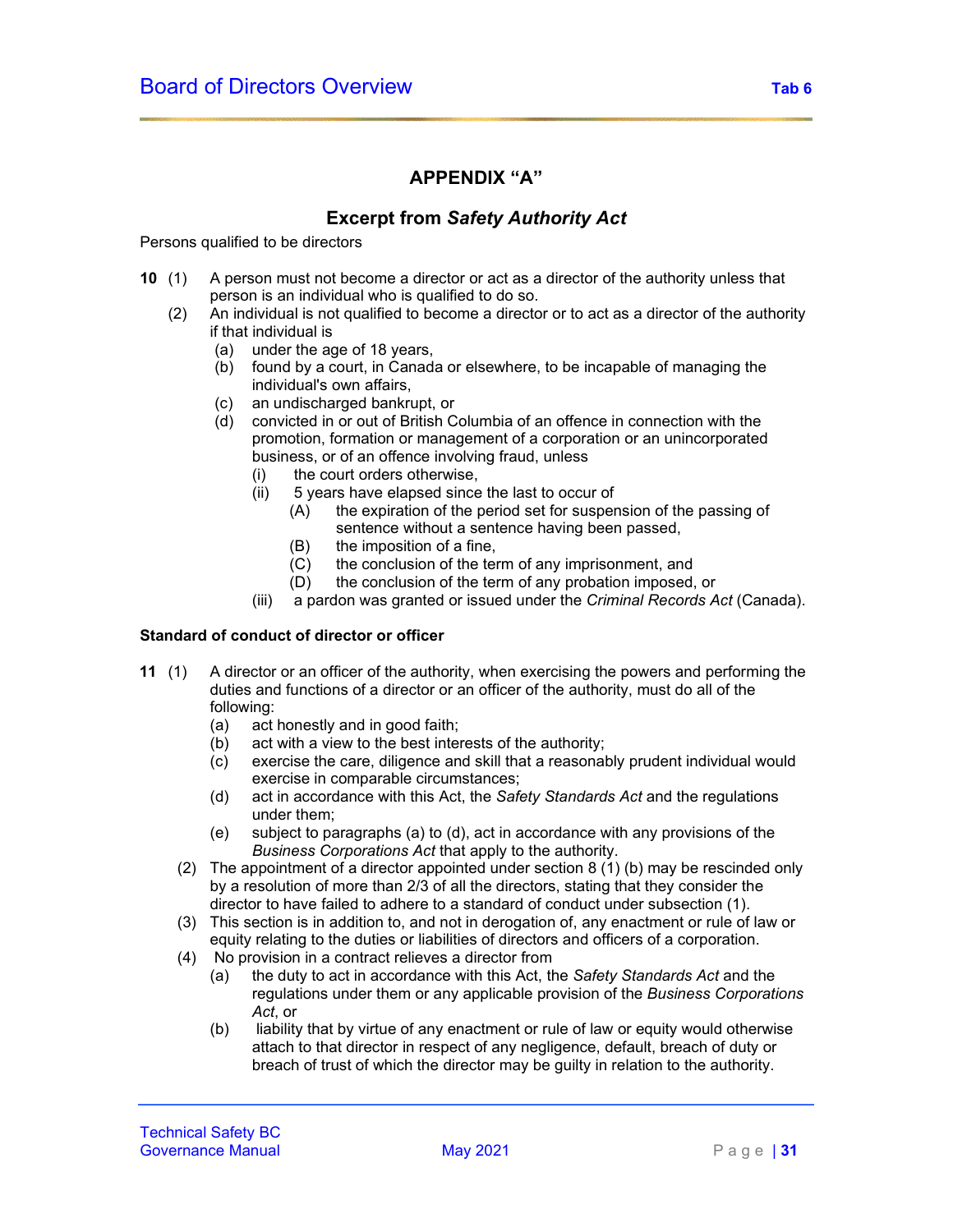# **APPENDIX "B"**

# **Process for Appointing Board Chair**

The Governance and Human Resources Committee (the "Committee") shall act as the nominating committee in the selection of a Board Chair. Any member of the Committee who is being considered by the Committee as a candidate for the position of Board Chair will not participate in the work of the Committee with respect to the selection of the Board Chair.

In advance of the expiry or end of the term of a Board Chair, the Committee shall report to the Board with respect to the appointment (or reappointment) of a director to serve as Board Chair. Such report shall include the recommendations of the Committee. In developing its report and recommendation, the Committee shall consult with members of the Board and take such actions as it considers appropriate.

The Board shall review the report and recommendations of the Committee. The Board Chair shall be appointed by Board resolution.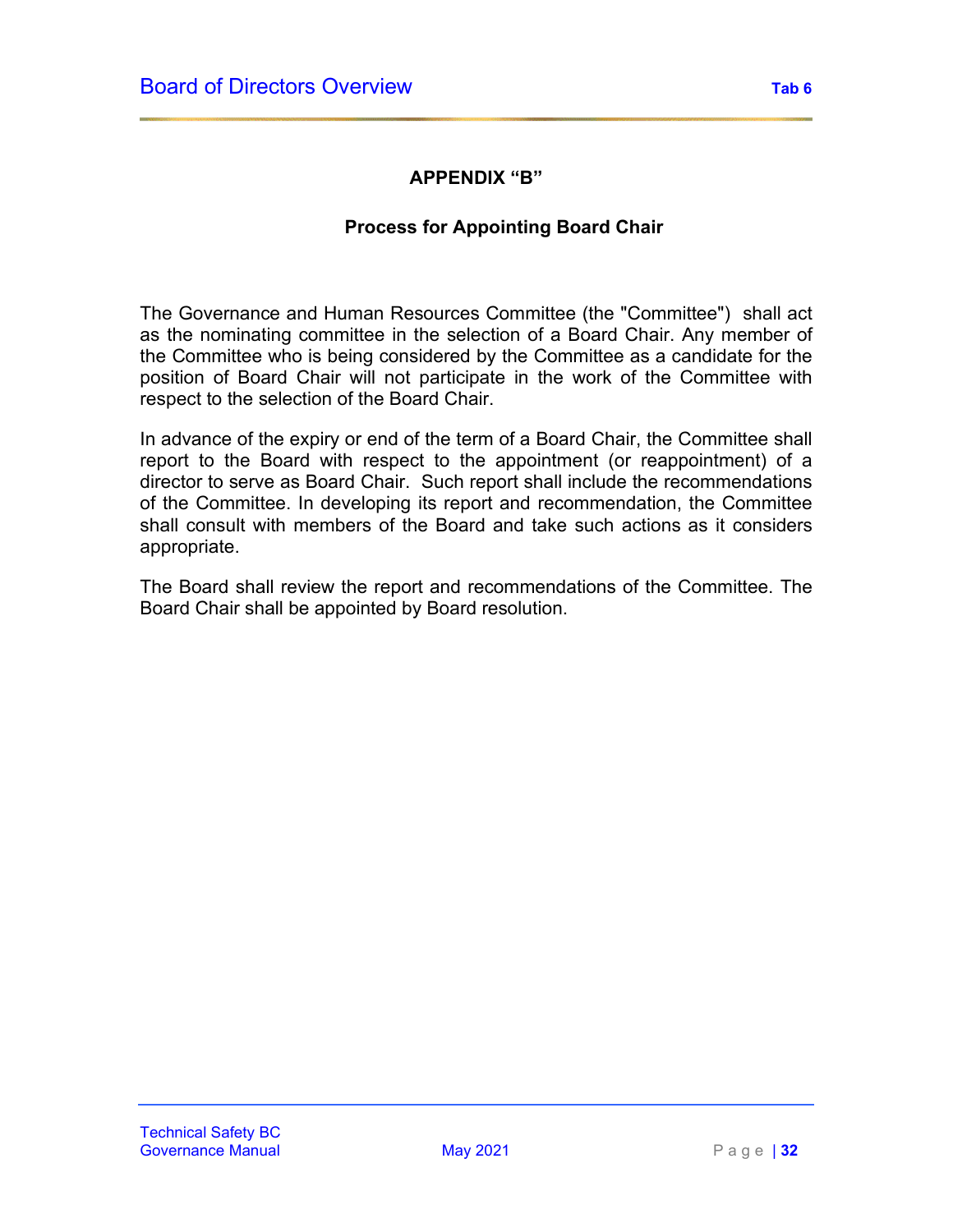## **APPENDIX "C" Board Chair Skills Matrix**

Generally the Board Chair will be elected from amongst the existing members of the Board. That said, there are some unique skills and characteristics over and above those that supported a person being appointed to the Board that are desirable for a Board Chair to possess.

In considering these factors it is useful to recall the three groups that the Board Chair has influence upon: i) other Board members; ii) the CEO and management team; and iii) external stakeholders (e.g., the Government, industry associations, other regulators, duty holders, the public). Some attributes set out below are of general application, while others are of more unique consideration to serving as a Board Chair of Technical Safety BC:

- 1. Must be a seasoned leader with a good understanding of Technical Safety BC's mandate and business, and the environmental context in which it operates.
- 2. Needs to have good judgment, integrity, intelligence and be a good listener.
- 3. Must have a demonstrated ability to lead the Board in a positive and constructive manner.
- 4. Should be a flexible thinker, comfortable with people of all types, calm, friendly and humble.
- 5. Has a strong commitment to the organization.
- 6. Is focused on getting things done.
- 7. Sees the bigger picture, i.e., not too operational in focus.
- 8. Needs to be a proactive and forward thinker who understands the organization has to prepare for change and that Technical Safety BC operates in an environment where change/transformation is a constant.
- 9. Respected by fellow Board members.
- 10. No obvious alignment with any subset of the Board (i.e., not part of a clique or voting bloc).
- 11. Willing to challenge Management but in a respectful and supportive manner.
- 12. Relates well to, and able to work effectively with, the CEO.
- 13. Understands the prime accountabilities of the Board (e.g., to supervise Management; ensure a succession planning framework is in place; provide oversight of/input on the development and implementation of the organization's strategic direction; accountability for oversight of the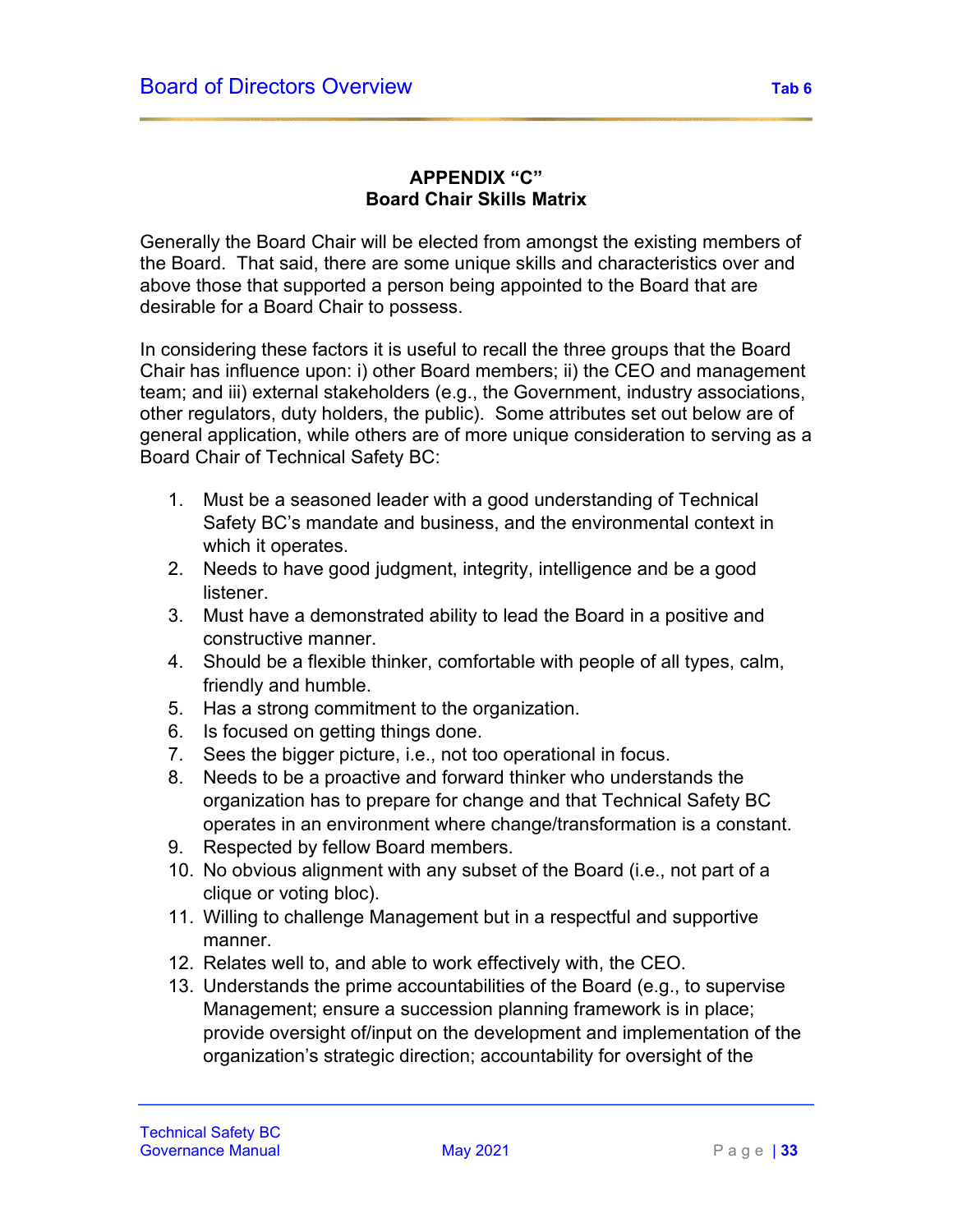enterprise risk management framework; adequacy of internal controls; supervision of financial affairs, etc.).

- 14. Significant Board experience gained across a range of Boards (enables them to bring learnings/insights from other Boards and has seen other Board Chairs in action).
- 15. Good understanding of, and sets the tone and culture for, effective corporate governance.
- 16. Understanding of governance procedures (i.e., the mechanics of managing a meeting, succession of Board members, Committee Chairs, etc.).
- 17. Must know how to manage a meeting leads the setting of and keeps to the Agenda; observes timelines; does not dominate the discussion; enables all Board members to have a say; knows when to bring a discussion to a close without stifling Board member participation; manages dissent; works towards consensus.
- 18. Sharp facilitation skills and the ability to foster high-quality conversation and debate by drawing out alternative perspectives and synthesizing contrasting perspectives into deeper insights
- 19. No obvious conflicts and if there are any, they are manageable.
- 20. Well regarded by Government and other key stakeholders. (Any candidate for Technical Safety BC Board Chair must be very forthright about any problematic relationships with key Government members or with significant stakeholders).
- 21. The Board Chair will be the public face of Technical Safety BC there must not be matters in their personal or business affairs that could cause embarrassment either to Technical Safety BC or the Government of the day.
- 22. Because the Board Chair is the face of Technical Safety BC, they should be a good communicator.
- 23. Willingness and ability to serve as mentor to the CEO.
- 24. Is able to mentor and guide Committee Chairs (to facilitate the growth of a future Board Chair).
- 25. Takes Board/Director evaluation seriously and is willing to provide constructive feedback to Board members to ensure the optimal functioning of the Board and the individual growth of Board members.
- 26. It is useful if the Board Chair has connections/a positive relationship with Government or other key stakeholders that can advance the interests of the organization.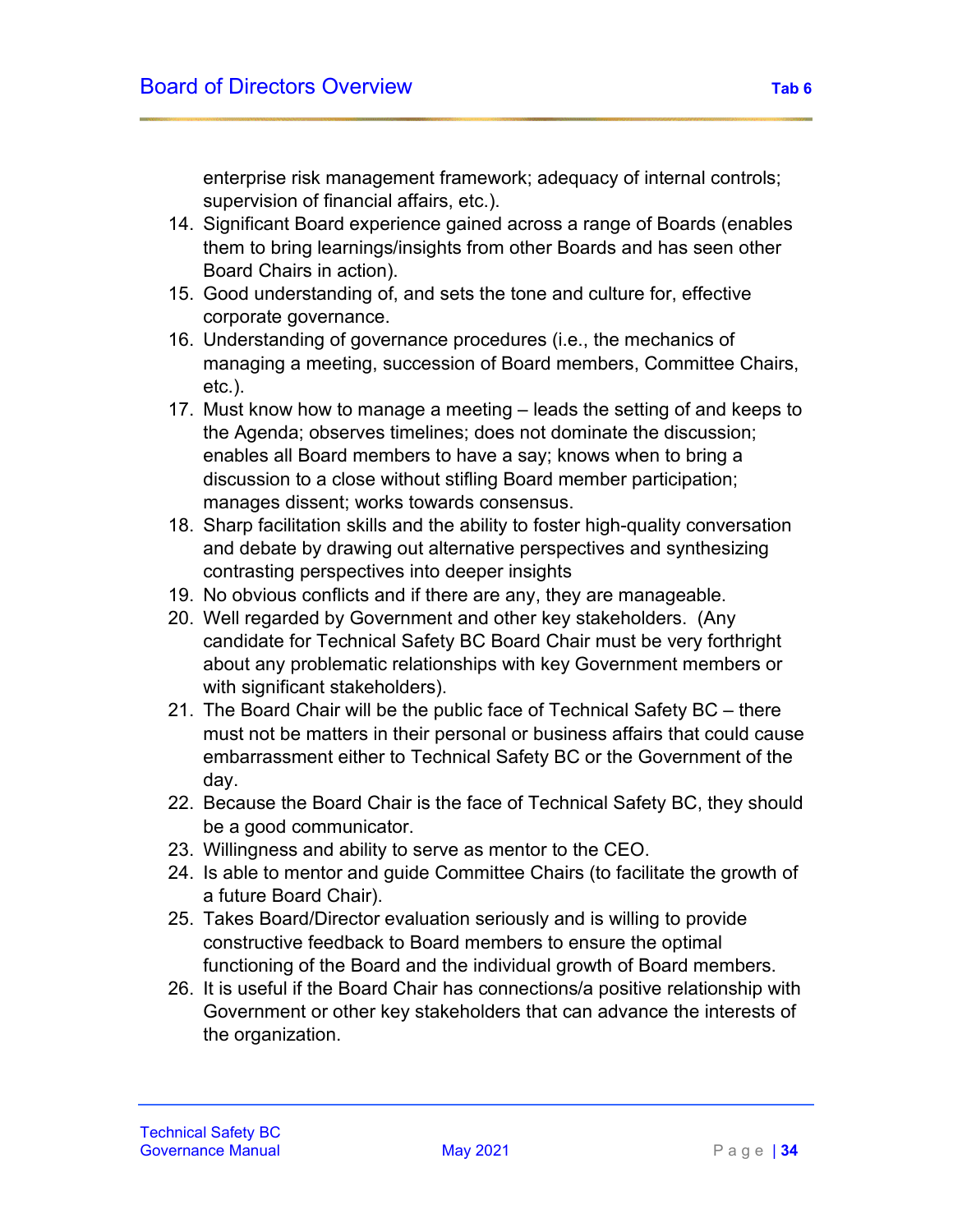## **Key questions to ask a prospective Board Chair:**

- 1. Do you want the job?
- 2. Do you respect the work, skills and attributes of the CEO (in other words, do you believe you can work effectively with the CEO)?
- 3. Do you have time?
- 4. Can you hear a really stupid comment or question without rolling your eyes?
- 5. Can you ask someone a tough question in a really constructive way?
- 6. Can you meet with the CEO (preferably face to face) on a monthly basis?
- 7. Do you consider yourself a good coach/mentor (i.e., for the CEO)?
- 8. The issues identified in points 19, 20 and 21 above should also be specifically addressed with any candidate for Board Chair.
- 9. What will you change? What will you not change?
- 10.Are there any matters or circumstances that may affect your ability to lead the organization, or may affect others' perception of you as Chair of Technical Safety BC or their perception of the organization itself?
- 11.What will you do if another candidate is selected?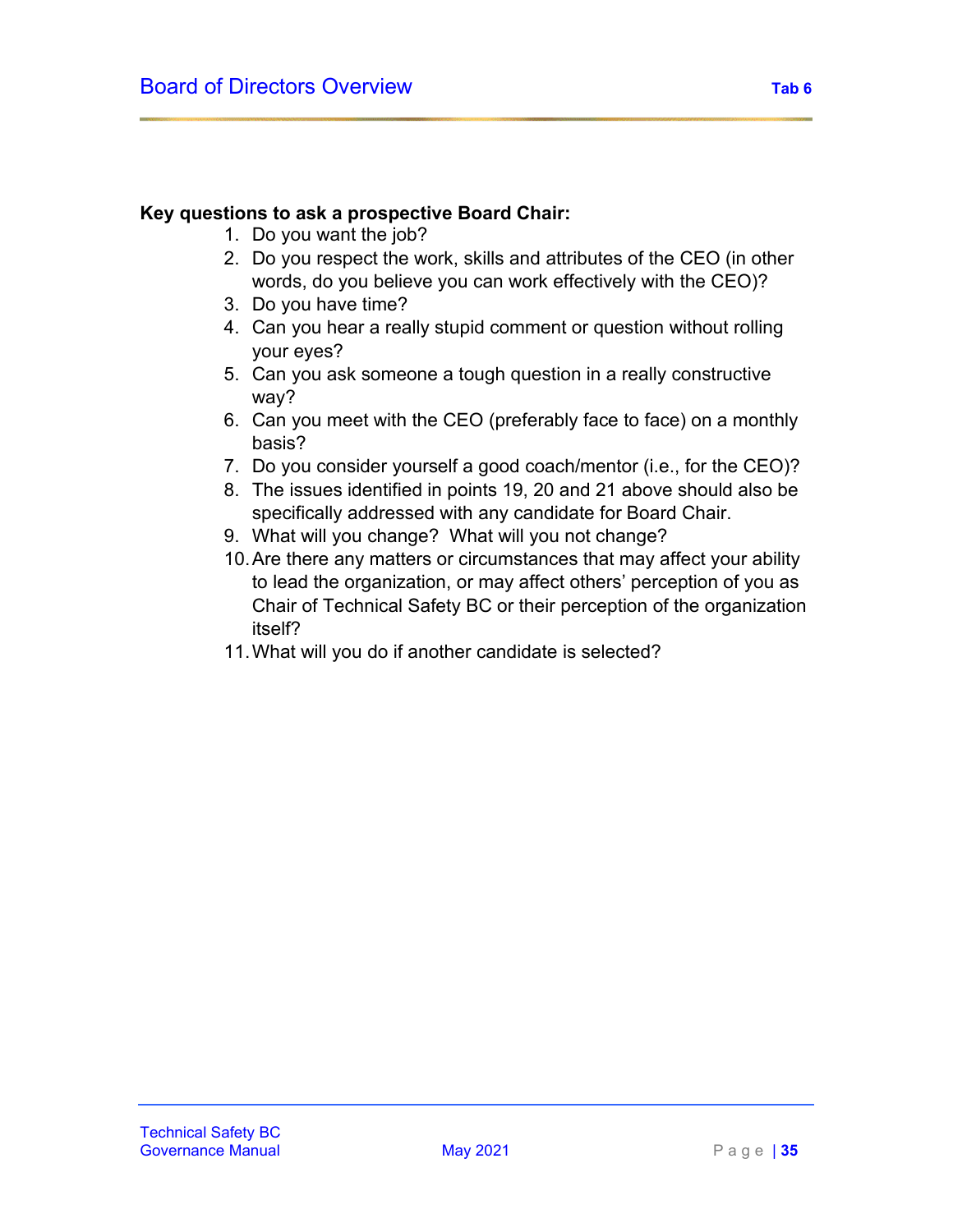| <b>SKILLS MATRIX</b>                                      |    |                |                                      |                |                         |                   |                   |            |                   |              |                    |                         |
|-----------------------------------------------------------|----|----------------|--------------------------------------|----------------|-------------------------|-------------------|-------------------|------------|-------------------|--------------|--------------------|-------------------------|
|                                                           |    |                | <b>Area of Director Contribution</b> |                |                         |                   |                   |            |                   |              |                    |                         |
|                                                           |    | Director1      | Director 2                           | Director 3     | Director 4              | <b>Director 5</b> | <b>Director 6</b> | Director 7 | <b>Director 8</b> | Director 9   | <b>Director 10</b> | Director 11             |
| <b>Ranking by Total Number of Responses</b>               |    | 1              | 2                                    | 3              | 4                       | 5                 | 6                 | 7          | 8                 | 9            | 10                 | 11                      |
| <b>Strategic</b>                                          | 1  | 10             | 8                                    | 9              | 8                       | 9                 | 8                 | 7          | 7                 | 7            | 5                  | 5.                      |
| <b>Risk Management</b>                                    | 2  | 7              | 6                                    | 7              | 6                       | 9                 | 6                 | 5          | 4                 | 8            | 4                  | 5.                      |
| <b>Senior Executive</b>                                   | з  | в              | 6                                    | 7              | s                       | 6                 | s                 | 7          | n                 | 7            | 6                  | $\mathbf{z}$            |
| Governance                                                | 4  | 10             | 7                                    | 7              | ٠                       | 5                 | в                 | ٠          | 5                 | ۰            | в                  |                         |
| Regulatory/Environment                                    | 5  | 8              |                                      | 8              | s                       |                   | 4                 | в          | 5                 | n            | 4                  | $\overline{\mathbf{z}}$ |
| <b>Transition/Change Management</b>                       | 6  | $\overline{4}$ | 9                                    | 5              | $\overline{4}$          | в                 | Б                 | ٠          | 4                 | z            | в                  | 2.                      |
| <b>Regulated Industry</b><br>Knowledge/Strategic Customer | 7  | $\overline{a}$ |                                      | 2              | з                       |                   | 9                 | z          | з                 | в            | 8                  | 9                       |
| Knowledge-based/Social Scientist                          | 8  | 6              | 5                                    | 6.             | s                       | $\mathbf{z}$      |                   | 5          | 10                | $\mathbf{a}$ | $\bullet$          | о.                      |
| <b>Government Relations</b>                               | 9  | 10             |                                      | 10             | s                       |                   | n                 | 6          | ٠                 |              | $\Box$             | 0.                      |
| <b>Financial Literacy</b>                                 | 10 | ,              |                                      | 4              | л                       | 10                | $\overline{4}$    | ٠          | n                 | 9            | в                  | п.                      |
| <b>Human Resources</b>                                    | 11 | 6              | 9                                    | $\overline{a}$ | $\overline{\mathbf{z}}$ |                   | 4                 | ٠          | 4                 |              | 2                  | 4                       |
| Communications/Social Media                               | 12 | 5              | 7                                    | z              | Б                       | 2.                | n                 | з          |                   |              | D                  |                         |
| <b>Technology and Data Analytics</b>                      | 13 |                | 9                                    |                | ۰                       | 9                 |                   |            |                   | ٠            |                    | п.                      |
| Legal                                                     | 14 |                |                                      | ٠              | z                       |                   | ,                 | ,          | n                 |              | $\Box$             | о.                      |

#### **APPENDIX "D" BOARD OF DIRECTORS SKILLS AND EXPERIENCE**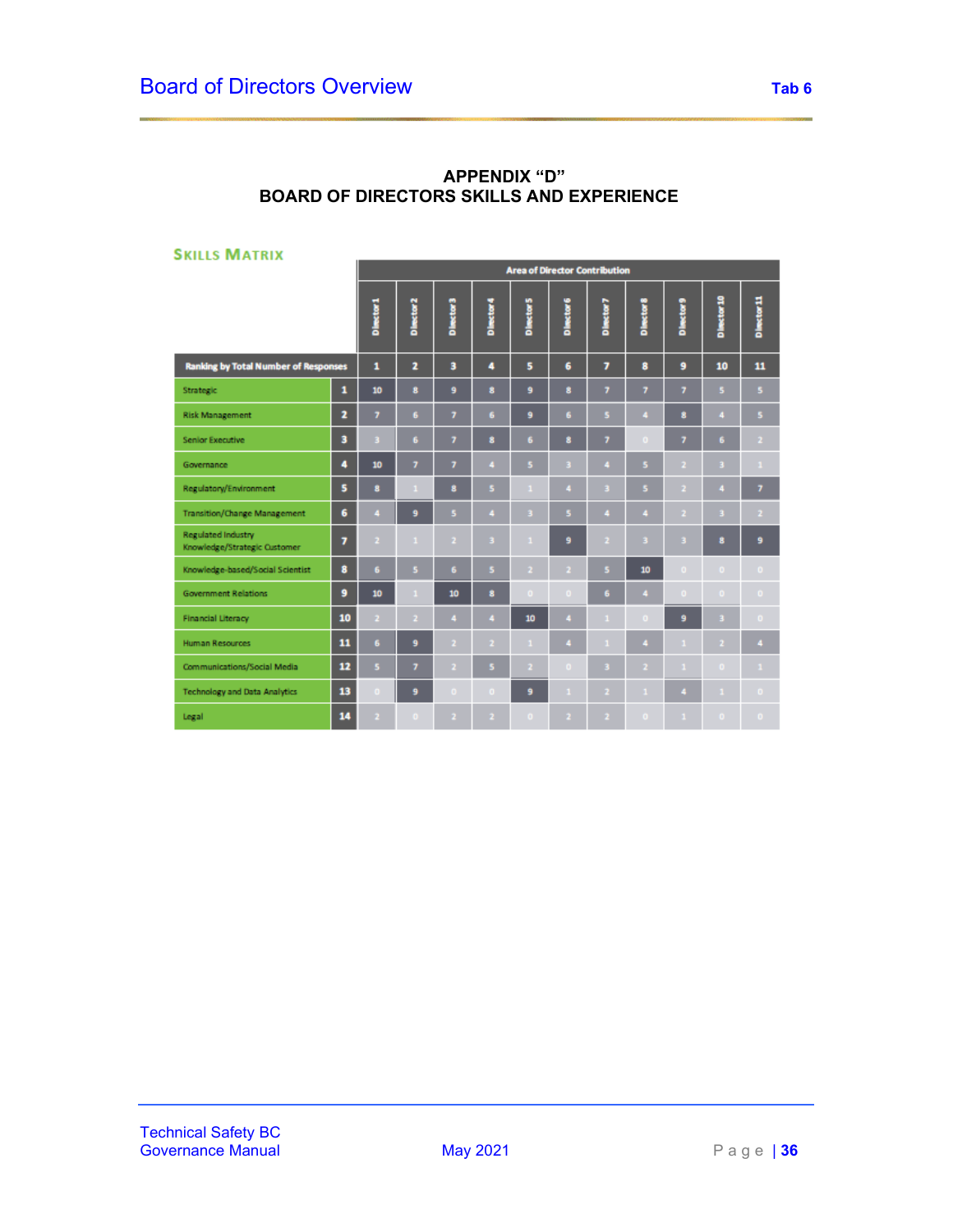| <b>Category</b>                                   | <b>Criteria</b>                                                                                                                                                                                                                                                                                                                                                                                                                                                                                                                                                                |
|---------------------------------------------------|--------------------------------------------------------------------------------------------------------------------------------------------------------------------------------------------------------------------------------------------------------------------------------------------------------------------------------------------------------------------------------------------------------------------------------------------------------------------------------------------------------------------------------------------------------------------------------|
| Governance                                        | Significant experience and expertise serving on a board of directors for<br>a business at least similar in size to Technical Safety BC. For example,<br>you have served in a leadership capacity or served for more than three<br>years on such board(s).                                                                                                                                                                                                                                                                                                                      |
| <b>Human Resources</b>                            | Experience or expertise in a leadership role or providing professional<br>advice with respect to human resources management (including<br>performance management systems and leadership development) and<br>compensation in a business equal in size to or larger than Technical<br>Safety BC.                                                                                                                                                                                                                                                                                 |
| <b>Financial Literacy</b>                         | Examples of experience or expertise would include:<br>executive officer responsibility for financial reporting and<br>analysis in a business (e.g., CFO, Controller or<br>Treasurer);<br>position held as an advisor or executive officer in the<br>financial industry;<br>professional designation in finance or accounting<br>industries (e.g., Chartered Accountant or Chartered<br>Financial Analyst); or<br>experience in internal audit.                                                                                                                                 |
| <b>Risk Management</b>                            | Experience and expertise in a leadership role or providing professional<br>advice with respect to current risk management principles and practices,<br>including the establishment of risk tolerance and modern-day risk<br>management systems.                                                                                                                                                                                                                                                                                                                                |
| Technology                                        | Experience in using technology strategically to advance business<br>objectives.                                                                                                                                                                                                                                                                                                                                                                                                                                                                                                |
| Legal                                             | Broad legal experience (private practice or in-house) with a solid<br>understanding of corporate and/or administrative and regulatory law.                                                                                                                                                                                                                                                                                                                                                                                                                                     |
| <b>Government Relations</b>                       | Experience within government (political or bureaucratic) at a senior<br>level or in an executive leadership or consulting capacity or a strong<br>understanding of the workings of government and public policy. Track<br>record developing and implementing a strategic approach to<br>government relations at the municipal and/or provincial level.                                                                                                                                                                                                                         |
| Strategic                                         | Track record of providing a strategic perspective and thinking,<br>including; experience with effecting transformational change and the<br>development and implementation of a strategic plan for a large<br>organization.                                                                                                                                                                                                                                                                                                                                                     |
| Industry Knowledge /<br><b>Strategic Customer</b> | Examples of experience or expertise include:<br>Experience in an executive role with knowledge of the safety<br>and technical issues that Technical Safety BC regulates.<br>Ideally with demonstrated experience in safety systems<br>thinking, i. e., the ability to see the relationship between the<br>various components of the technical safety system to each<br>other and to other systems.<br>Previous experience in a leadership role relevant to Technical<br>Safety BC target market clients. Understand the players and<br>have connections with relevant players. |
| Senior Executive                                  | Experience in a leadership role in an organization similar in size or                                                                                                                                                                                                                                                                                                                                                                                                                                                                                                          |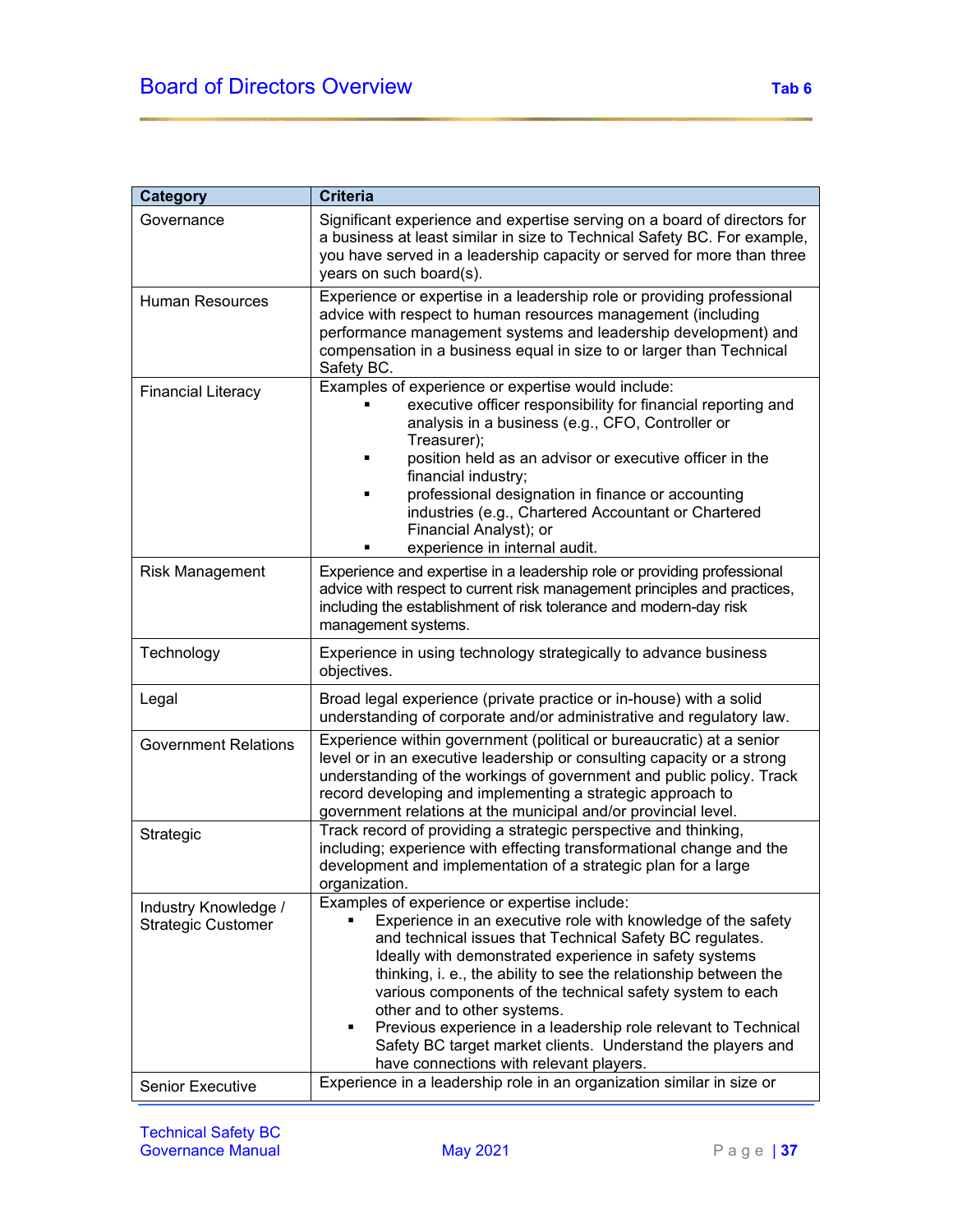| Category                             | <b>Criteria</b>                                                                                                                                                                                                                                                                            |
|--------------------------------------|--------------------------------------------------------------------------------------------------------------------------------------------------------------------------------------------------------------------------------------------------------------------------------------------|
|                                      | larger than Technical Safety BC. Experience with diversification and<br>product line development. Demonstrated entrepreneurial success and<br>experience in: generating new ideas, products, services, or business<br>processes; recognizing and taking advantage of market opportunities. |
| Regulatory/<br>Enforcement           | Experience in a leadership role in a regulated industry, including policy<br>development and analysis.                                                                                                                                                                                     |
| Transition/Change<br>Management      | Experience in a leadership role with implementation of large-scale<br>change at an organization and experience with communications related<br>to such change.                                                                                                                              |
| Knowledge-based<br>/Social Scientist | Experience in a leadership role in a knowledge-based business,<br>including expertise in research and managing the knowledge/data as<br>an asset.<br>Understanding human behaviour and experience in incenting<br>behaviour for desired outcomes.                                          |
| <b>IT/Data Analytics</b>             | Senior leadership in businesses heavily dependent on information<br>technology, including data analytics and expertise in business<br>intelligence and product development.                                                                                                                |
| Communications/Social<br>Media       | Experience in a leadership role in an organization similar in size or<br>larger than Technical Safety BC or in a consulting capacity in corporate<br>communications, including experience in the use/impact of social<br>media in today's business environment.                            |

#### **PERSONAL ATTRIBUTES**

In addition to the specific skills and experience referenced above, each Director is chosen in consideration of the following personal attributes.

- accountability;
- demonstrated high ethical standards and integrity in their personal and professional dealings, and who are willing to act on, and remain accountable for, their boardroom decisions;
- informed judgment;
- ability to provide wise, thoughtful counsel on a broad range of governance issues;
- mature confidence and leadership experience-driven perspective and selfawareness of emotional patterns and triggers;
- preference for Board and team performance over individual performance;
- respect for others;
- high performance standards;
- express thoughts and ideas clearly and with respect for the views of others and listens actively;
- influencer has credibility with Management and other directors;
- is passionate about the success of Technical Safety BC;
- strong understanding of fiduciary responsibility to the long term sustainability of Technical Safety BC;
- a history of achievements that reflect high standards for themselves and others;
- ability to commit time required to fulfill the expectations of a director; and
- no real or perceived conflicts.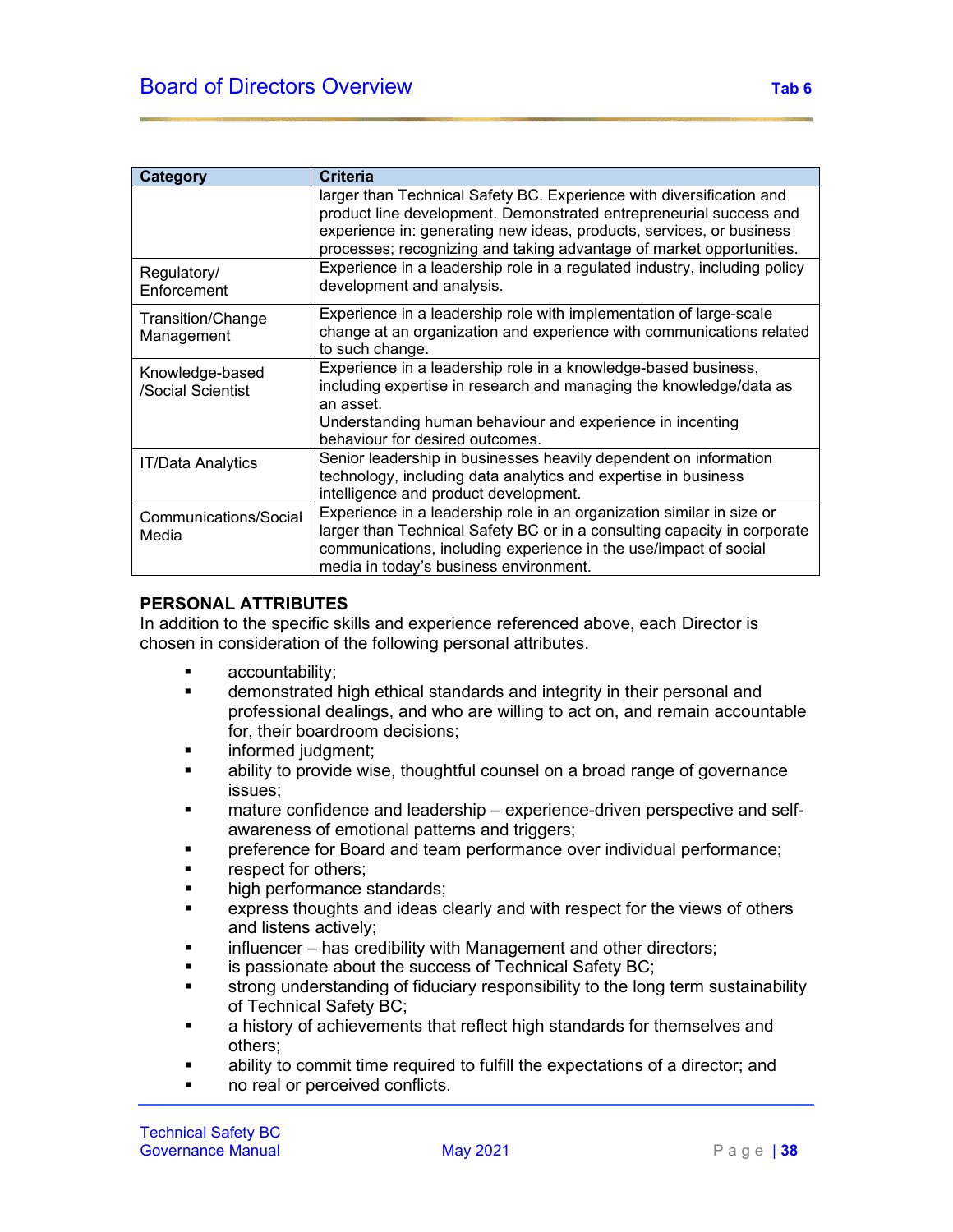### **APPENDIX "E"**

# **TECHNICAL SAFETY BC BOARD MEMBER EVALUATION FORM**

**Member:**

**Year Appointed:**

- *1.* **DEGREE AND VALUE OF PARTICIPATION:** *(Please refer to member's subject knowledge, use of good judgment, and ability to work with others)*
- **2. COMMITMENT TO AUTHORITY GOALS:**
- **3. ATTENDANCE:**
- **4. COMMITTEE MEMBERSHIPS:**
- **5. SPECIAL ACTIVITIES:**
- **6. ADDITIONAL COMMENTS:**

# **STATEMENT OF RECOMMENDATION:**

**I,**  $\Box$  recommend /  $\Box$  do not recommend

for reappointment to the board above.

Signature Date Date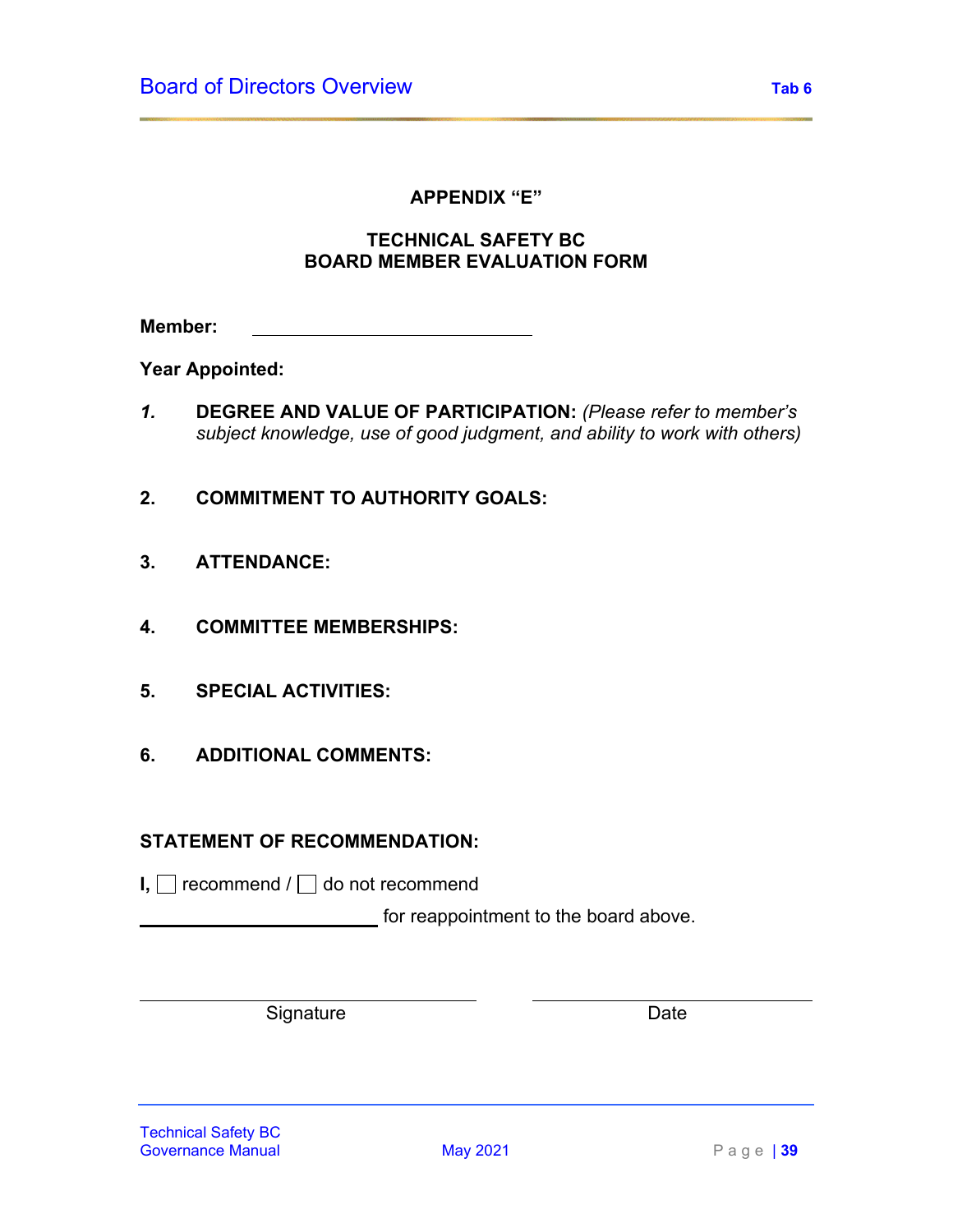# **7.1 GOALS AND OBJECTIVES**

The Chair is appointed by the Directors. The Chair, as the presiding Director, provides leadership in guiding the Board and coordinating its activities in the best interests of Technical Safety BC. The Chair represents the Board at the Annual Public Meeting.

### **7.2 DUTIES AND RESPONSIBILITIES**

The Chair:

- Provides leadership to the Board and chairs Board meetings.
- Ensures the Board has full knowledge of Technical Safety BC business and affairs that will permit it to be informed of, and make decisions on, major developments, and is alert to its obligations to the Province, stakeholders, and under the law.
- Communicates, builds consensus, and develops teamwork within the Board.
- Develops the agenda for Board meetings in consultation with the CEO and Corporate Secretary.
- Recommends annually the necessary committees and the appointment of Committee Chairs and members to the Board for approval
- Is an *ex-officio* member of all committees and attends committee meetings as appropriate.
- Establishes in advance, the Board calendar, the frequency of Board meetings, and coordinates fulfillment of the requirements set by the Board Governance Manual**.**
- Annually leads the review and assessment of Board composition, performance and compensation, all in conjunction with the Governance and Human Resources Committee of the Board.
- Ensures, with the assistance of the Corporate Secretary, that there is an orientation program for new Directors and an ongoing development program for existing Directors aimed at increasing the Directors' familiarity with Technical Safety BC.
- Meets annually with each Director individually.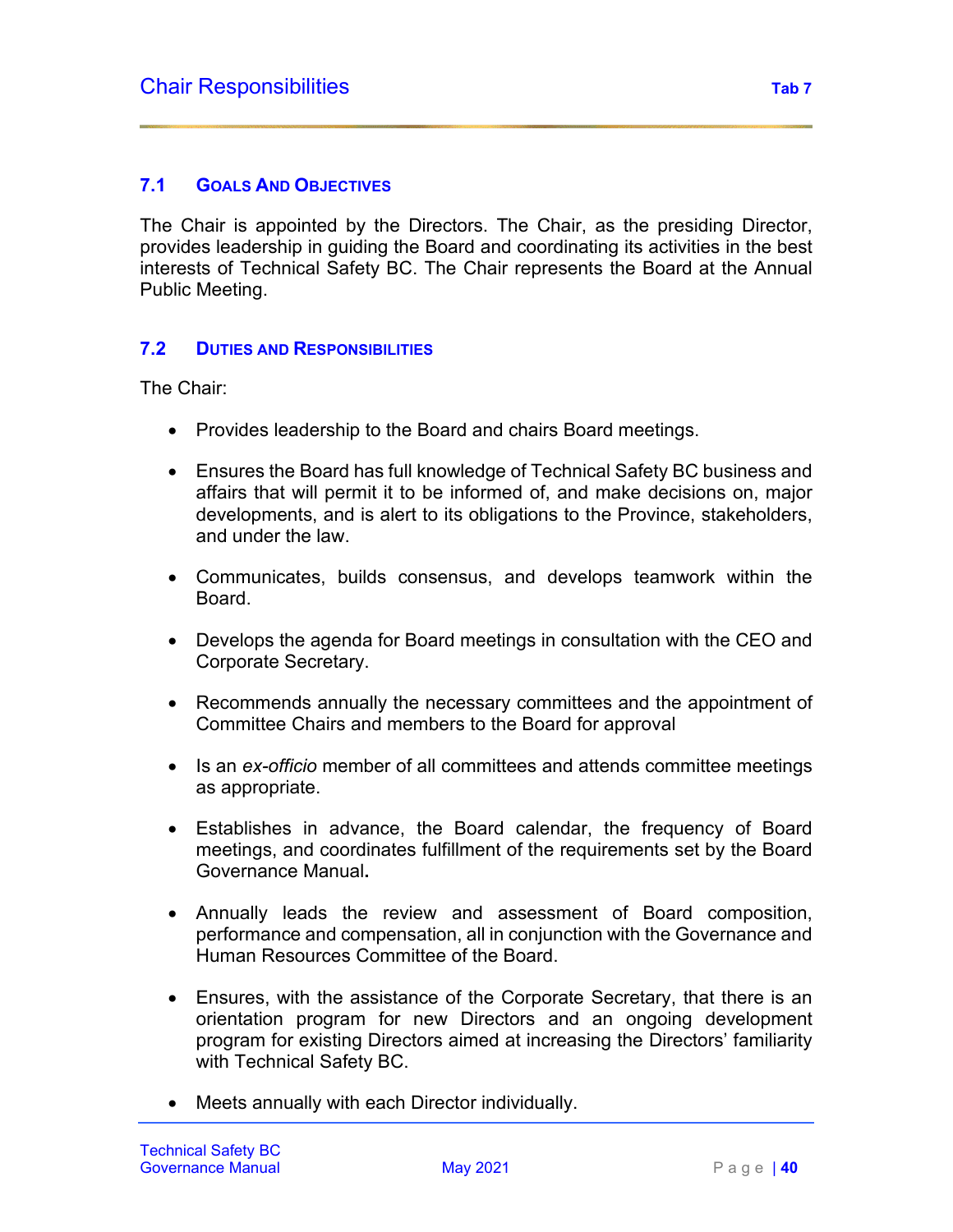#### **8.1 GOALS AND OBJECTIVES**

As a member of the Board, each Director will:

- (i) Fulfill the legal requirements and obligations of a Director, which include a comprehensive understanding of the statutory and fiduciary roles;
- (ii) Act in the best interests of Technical Safety BC at all times; and
- (iii) Participate in the review and approval of Technical Safety BC's policies and strategies, and in monitoring their implementation.

#### **8.2 DUTIES AND RESPONSIBILITIES**

#### **Board Activity**

As a member of the Board, each Director will:

- (i) exercise good judgment and act with integrity;
- (ii) use his or her ability, experience, and influence constructively;
- (iii) be available as a resource to the Board;
- (iv) respect confidentiality;
- (v) advise the Chair in advance of the intention to introduce significant and previously unknown information at a Board meeting;
- (vi) respect the difference between governing and managing, and not encroach on the areas of responsibility of the management of Technical Safety BC;
- (vii) identify potential conflict of interest areas, real or perceived, and ensure that they are appropriately reviewed;
- (viii) as necessary and appropriate, communicate with the Chair between meetings;
- (ix) demonstrate a willingness and availability for individual consultation with the Chair; and
- (x) comply with the Code of Ethical Conduct for Directors and Officers.

#### **Preparation and Attendance**

To enhance the effectiveness of Board and committee meetings, each Director will:

- (i) prepare for each Board and committee meeting by reading the reports and background materials provided for the meeting; and
- (ii) maintain an excellent Board and committee meeting attendance record.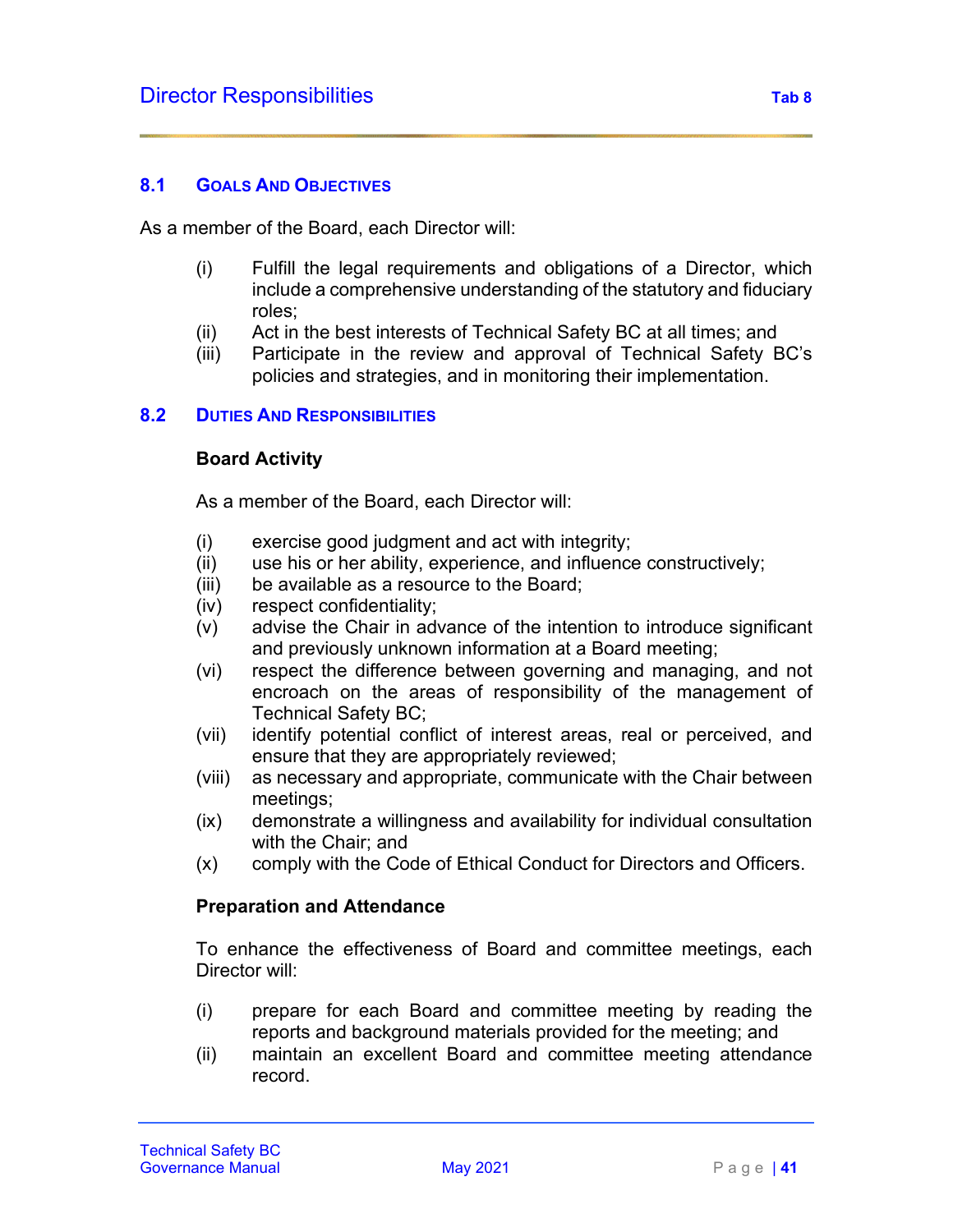### **Communication**

Communication is fundamental to Board effectiveness and, therefore, each Director will:

- (i) participate fully and frankly in the deliberations and discussions of the Board;
- (ii) encourage free and open discussion of the affairs of Technical Safety BC by the Board;
- (iii) ask probing questions, in an appropriate manner, and at proper times;
- (iv) focus enquiries on issues related to strategy, policy, implementation, and results of Technical Safety BC; and
- (v) maintain confidentiality of information as per the Code of Ethical Conduct for Technical Safety BC Directors and Officers.

Public communication of the Board activities will normally be conducted by the Board Chair.

#### **Independence**

Recognizing that the cohesiveness of the Board is an important element in its effectiveness, each Director will:

- (i) be a positive force with a demonstrated interest in the long-term success of Technical Safety BC; and
- (ii) not allow private or external interests to interfere with the Director's fiduciary responsibility to act in the best interests of Technical Safety BC.

#### **Board Interaction**

As a member of the Board, each Director should establish an effective, independent, and respectful presence and a collegial relationship with other Directors.

#### **Committee Work**

In order to assist committees in being effective and productive, each Director will:

- (i) participate on at least one committee and become knowledgeable about the purpose and goals of the committee; and
- (ii) understand the process of committee work, and the role of Technical Safety BC management and employees supporting the committee.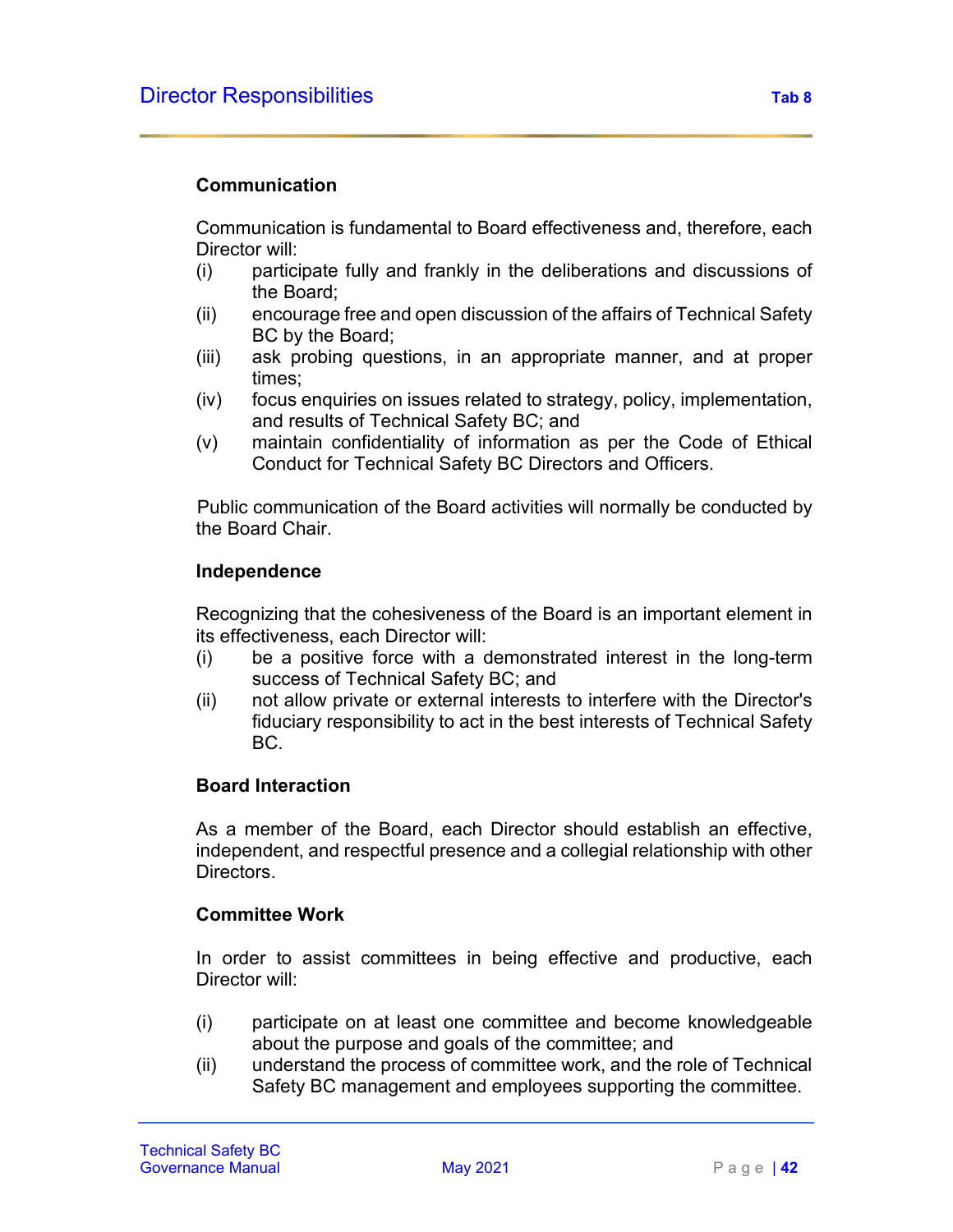# **Business, Authority and Industry Knowledge**

Recognizing that decisions can only be made by well-informed Directors, each Director will:

- (i) become generally knowledgeable of the business of Technical Safety BC and its industries;
- (ii) develop an understanding of the unique role of Technical Safety BC within the community;
- (iii) maintain an understanding of the regulatory, legislative, business, social, and political environments within which Technical Safety BC operates; and
- (iv) be an effective ambassador and representative of Technical Safety BC.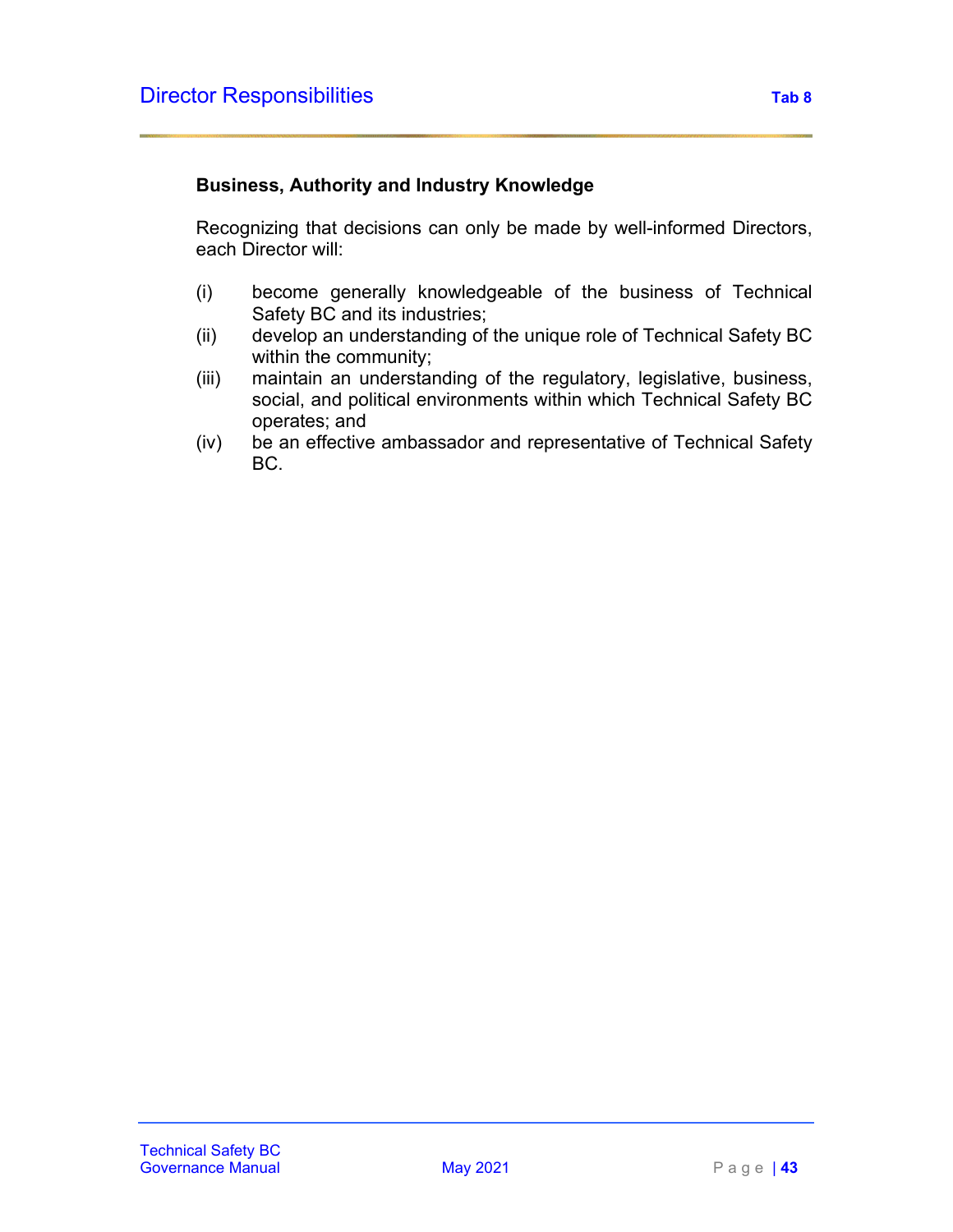# **9.1 GOALS AND OBJECTIVES**

Reporting to the Board of Directors, the President and Chief Executive Officer is accountable for the success of Technical Safety BC and for building a community presence.

# **9.2 DUTIES AND RESPONSIBILITIES**

The President and Chief Executive Officer will:

- work with the Board in building the strategic vision of Technical Safety BC;
- implement decisions of the Board in order to achieve the long-term strategic and annual business goals of Technical Safety BC. Develop strategic and operational plans to ensure the goals and objectives of Technical Safety BC are efficiently and effectively met;
- oversee the development of policies and programs, ensuring consistency with the acts and regulations. Provide direction and advice to the Board on matters concerning the jurisdiction, function and operation of Technical Safety BC;
- interpret the legislation and regulations to ensure consistency in the implementation and administration of program delivery throughout the Province. Develop recommended revisions to legislation, regulations, codes and standards for the Board of Director's review;
- direct the development of a balanced fee structure to recover costs of services provided, and ensure Technical Safety BC is financially selfsustaining;
- identify business opportunities, and develop strategies, capabilities and resources to maximize revenue potential;
- ensure accountability through appropriate financial and performance reporting to the Board. Ensure effective financial and administrative systems are in place. Monitor implementation of strategic financial plans. Develop and implement problem resolution strategies to achieve financial goals;
- oversee the establishment of Memorandums of Understanding (MOUs) with local governments and ensure objectives are met;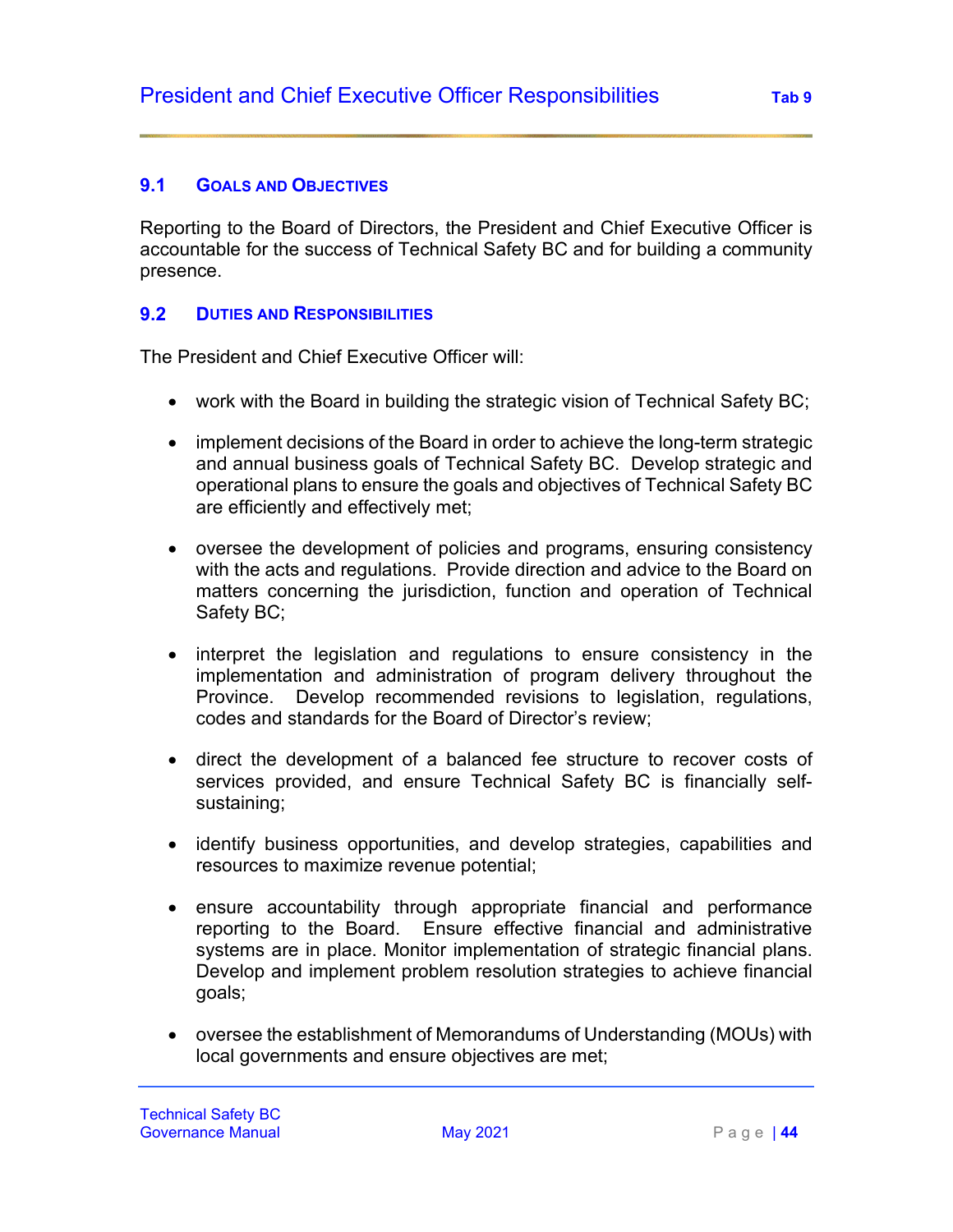- provide appropriate and timely advice, background information and briefing materials to the Board;
- establish evaluation and performance measurement criteria to ensure outcomes align with the overall mandate and goals of Technical Safety BC. Prepare analyses of progress in achieving objectives, identify and determine the rationale for variances, and develop modifications to ensure targets are met:
- ensure the effective management of Technical Safety BC's human resources, administrative, information and financial systems, and technical and physical resources;
- ensure consolidated provincial safety data is developed and maintained;
- be the primary spokesperson for Technical Safety BC as outlined in Technical Safety BC's communications policy; and
- ensure Technical Safety BC has a communications policy that provides effective representation for Technical Safety BC.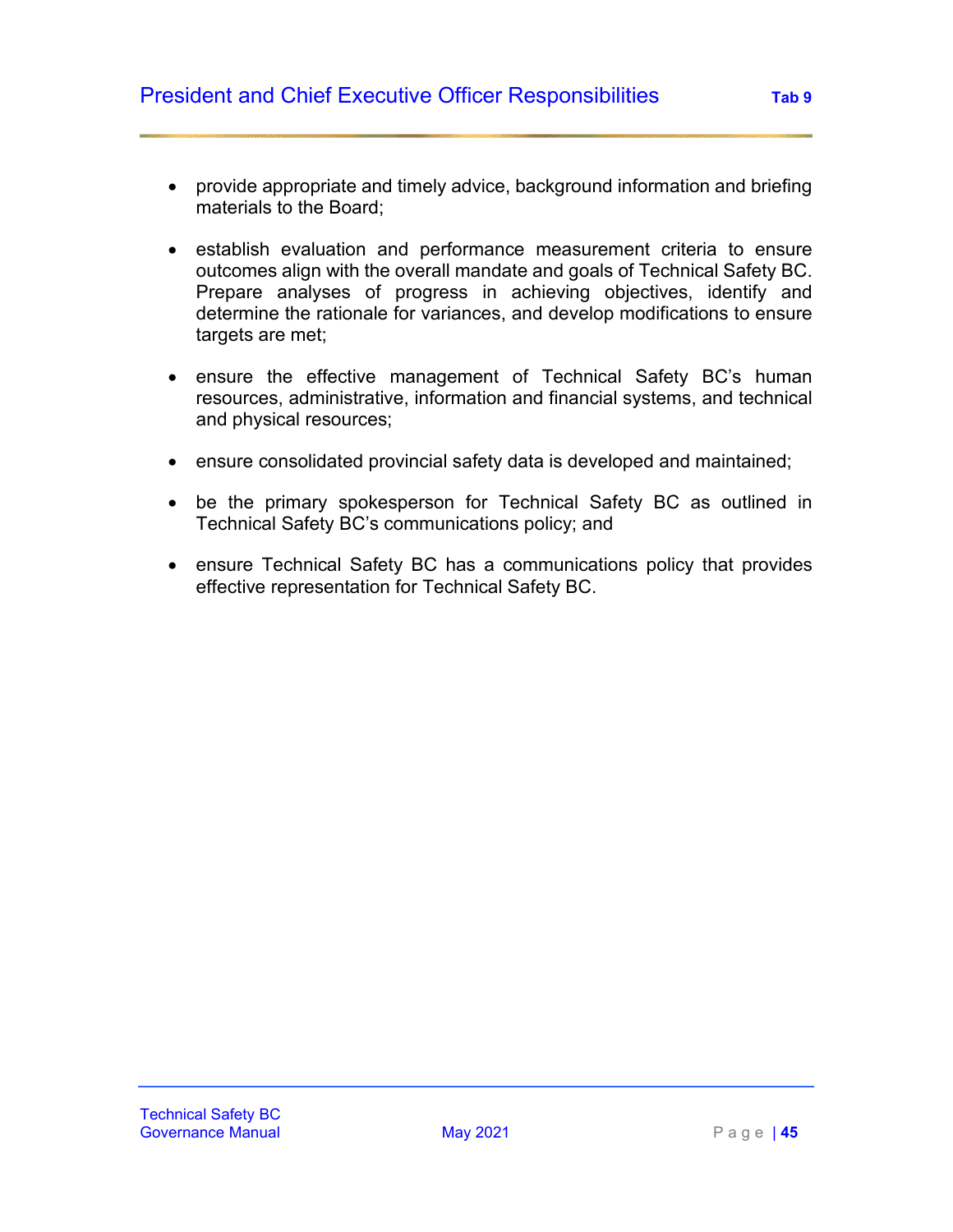#### **10.1 ROLE OF THE CORPORATE SECRETARY**

The Corporate Secretary reports to the Board through the Board Chair. The primary role of the Corporate Secretary is to provide support to the Board of Directors and its committees.

#### **10.2 DUTIES AND RESPONSIBILITIES**

- Supporting the Board and Committee Chairs in the preparation of Board and committee meetings: oversees the setting of the agenda and ensures necessary materials are prepared for meetings.
- Participating actively in Board and Board committee meetings, as required.
- Supporting the Chair in ensuring effective Board functioning; ensuring the confidentiality of Board and Board committee deliberations as appropriate; ensuring Board procedures are followed; ensuring that legislation, rules and regulations are complied with (including disclosure requirements); and, coordinating correspondence, action items and employee communications on Board or Board committee issues and/or directives.
- Providing information and advice to the Board and Management on corporate policies and practices, and governance framework matters.
- Referring issues for legal review and opinions as required.
- Developing and monitoring Technical Safety BC's governance framework: reviewing the framework and processes for effectiveness; identifying areas requiring revision and making related recommendations; and, implementing approved framework and process changes.
- Reviewing Board and Board committee meeting minutes for consistency and for issues of broader implication and ensuring that decisions are recorded.
- Enabling and assisting in the orientation of new Directors.
- Providing advice, developing and updating directives to Management regarding corporate and statutory documentation requirements.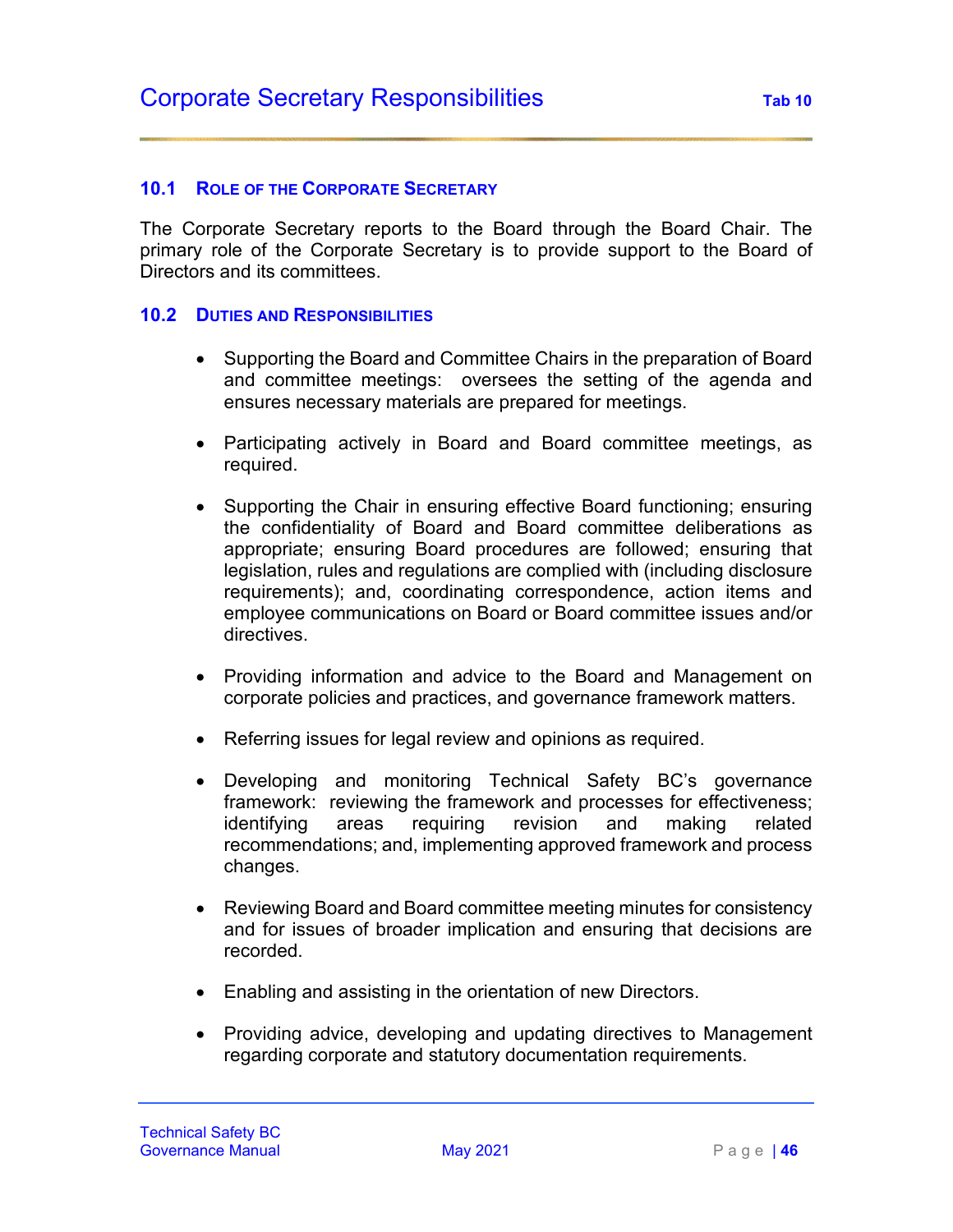• Acting as a custodian/resource for corporate documents, meeting minutes and other historical information; and, arranging for updating of Board/policy information.

## **10.3 ROLE OF THE ASSISTANT CORPORATE SECRETARY**

The Assistant Corporate Secretary, if one is appointed, reports to the Corporate Secretary. The primary role of the Assistant Corporate Secretary is to facilitate the flow of information to and from the Board and its committees

#### **10.4 DUTIES AND RESPONSIBILITIES**

- Coordinating, preparing and disseminating Board documents, agendas, information packages and Management reports for Board meetings.
- Arranging and attending Board and Board committee meetings, and being the recording secretary for Board and Board committee meetings.
- Ensuring and maintaining the confidentiality of Board and committee deliberations as appropriate.
- Providing advice to Technical Safety BC employees respecting the Board's information requirements; and communicating format, content and timeline requirements for Board or Board committee submissions.
- Responding to internal and external inquiries and acting as an information source on Board-related matters.
- Developing and maintaining the reference materials within the Governance Manual, including chronological summary of Board resolutions.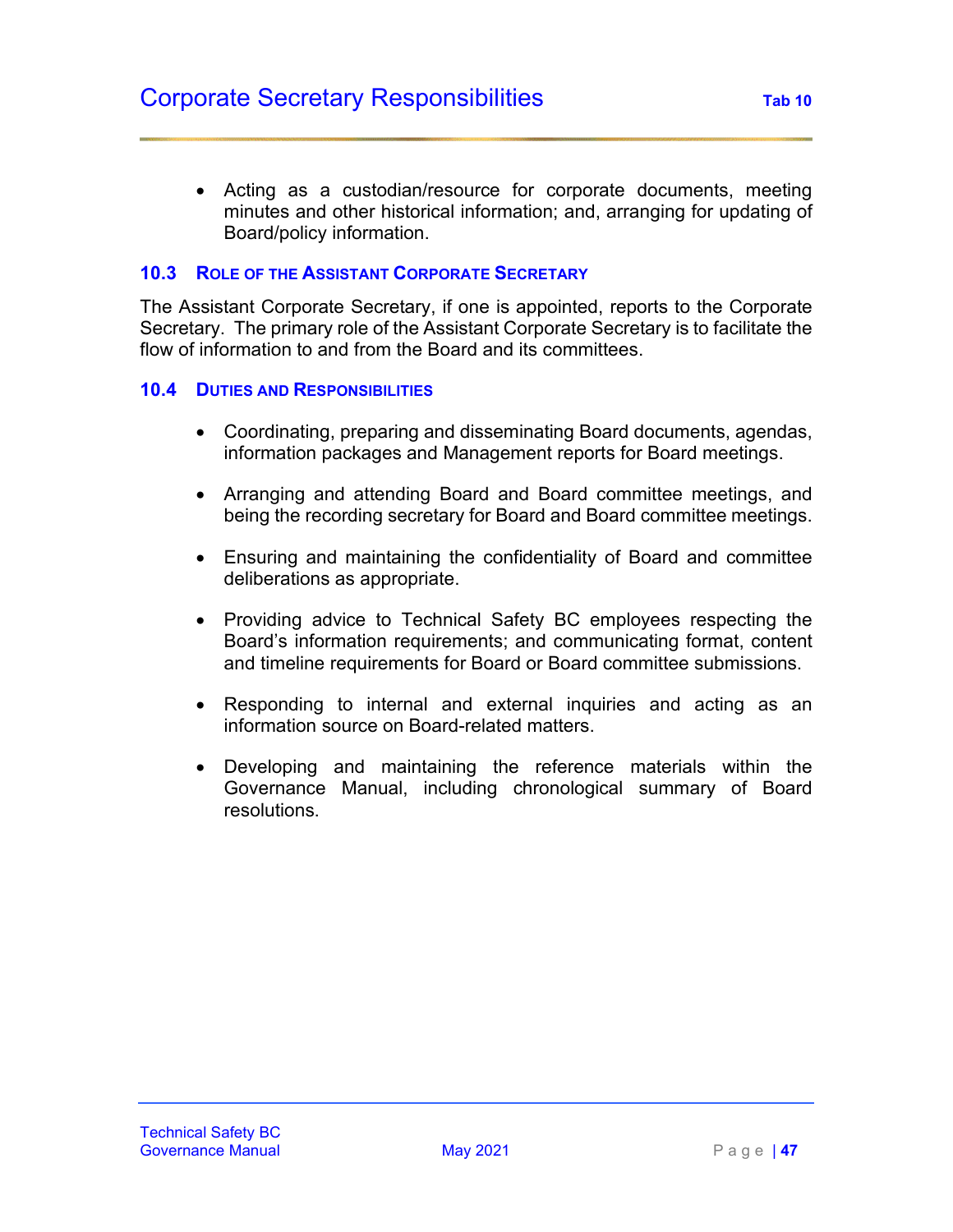All Board committees shall be comprised of a minimum of three (3) and a maximum of eight (8) Directors appointed by the Board. Each member of a committee shall continue as a member thereof until a successor is appointed, unless the member resigns or is removed by the Board, or the member otherwise ceases to be a Director of Technical Safety BC.

The Board, upon the recommendation of the Board Chair, shall appoint a Chair from among the committee members. If the Chair of the committee is not present at any meeting of the committee, and the Committee Chair has not nominated an acting Committee Chair for the meeting, the Chair of the meeting shall be chosen by the committee from among the members present.

The Chair presiding at any meeting of the committee shall have a vote in all matters considered by the committee. In the event of a tie, the matter shall be referred to the Board as a whole for decision.

#### **11.1 MEETING AND PROCEDURES**

Committees meet as deemed necessary. A meeting may be called upon the request of the Chair, any two members of the committee, the Chair of the Board of Directors, or the President and CEO, if and when deemed necessary.

An outline of material issues addressed by the committee, all recommendations of committee members, as well as decisions and directives of the committee shall be recorded in the minutes of each meeting. The draft minutes shall be circulated to the Board prior to the next following committee and Board meetings respectively. The Committee Chair shall make a verbal report of each meeting to the Board at the next meeting of the Board and bring forward any recommendations.

The CEO will attend or appoint a senior executive or other Technical Safety BC employee to be in attendance, if required.

A quorum shall be a majority of appointed committee members.

# **11.2 ACCESS TO CORPORATE RECORDS/PERSONNEL**

In performing any of its duties and responsibilities, each committee shall have access to any and all books and records of Technical Safety BC required for the execution of the committee's responsibilities and, as necessary, shall discuss with appropriate Technical Safety BC Officers and employees such records and other relevant matters. Directors must respect the organizational structure of management. No Director has authority to direct Technical Safety BC employees. A Board member's request for information should be coordinated through the President and CEO or the appropriate Vice President.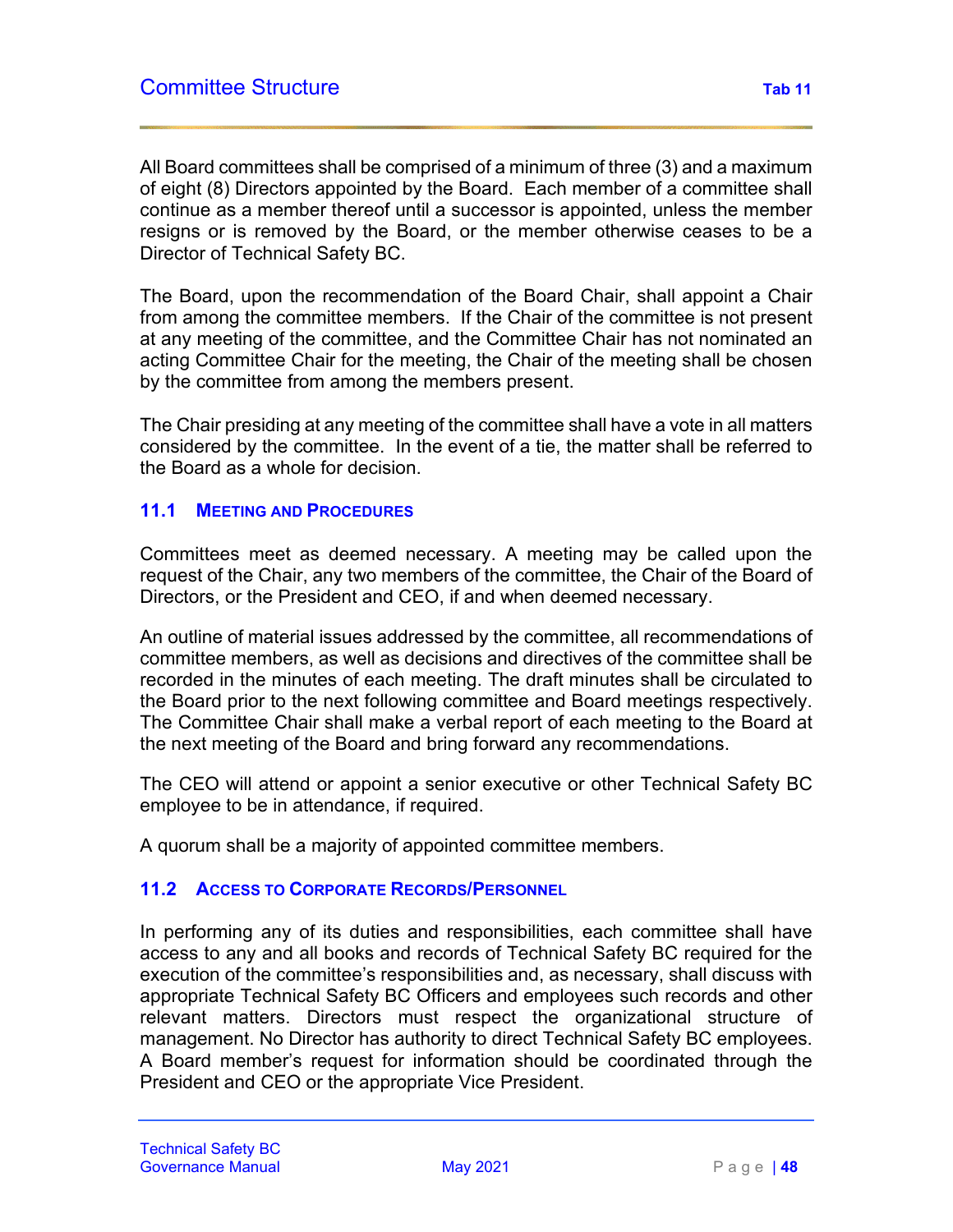### **11.3 COMMITTEES OF THE BOARD**

#### **FINANCE AND AUDIT COMMITTEE**

The Finance and Audit Committee assists the Board in fulfilling its oversight responsibilities. The Committee has primary responsibility for the oversight of financial reports, systems of internal control, budgets, the activities of the internal audit function, the external auditor and accounting policies on behalf of the Board to ensure the overall quality and integrity of the financial reports and internal control systems of Technical Safety BC.

#### **Duties and Responsibilities**

The Finance and Audit Committee's duties and responsibilities include the following:

- 1. Review and recommend approval to the Board of Technical Safety BC's annual budget;
- 2. Review quarterly interim financial statements and forecasts for internal use;
- 3. Review and recommend approval to the Board of the annual financial statements;
- 4. Review Management's report of the principal financial and financial reporting risks and control plans annually;
- 5. Review Technical Safety BC's insurance coverage annually and recommend approval of Technical Safety BC's insurance program to the Board;
- 6. Review Technical Safety BC's claims experience under its insurance program on an annual basis;
- 7. Review and recommend approval to the Board of Technical Safety BC's major investments and divestitures, including capital expenditures and major acquisitions or dispositions of significant assets;
- 8. Review the financial risks related to the acquisition and acceptance of information technology (hardware and software) and make recommendations to the Board, as appropriate;
- 9. Review and recommend approval to the Board of investment policies and monitor compliance with Board approved investment policies;
- 10.Review annually the performance of any external investment manager(s) retained by Technical Safety BC and make recommendations for their continuation or otherwise to the Board, as appropriate;
- 11.Review and recommend approval to the Board of Technical Safety BC's Spending Authority Policy and other internal control policies and procedures (including those relating to financial reporting) and monitor compliance with such Board approved policies;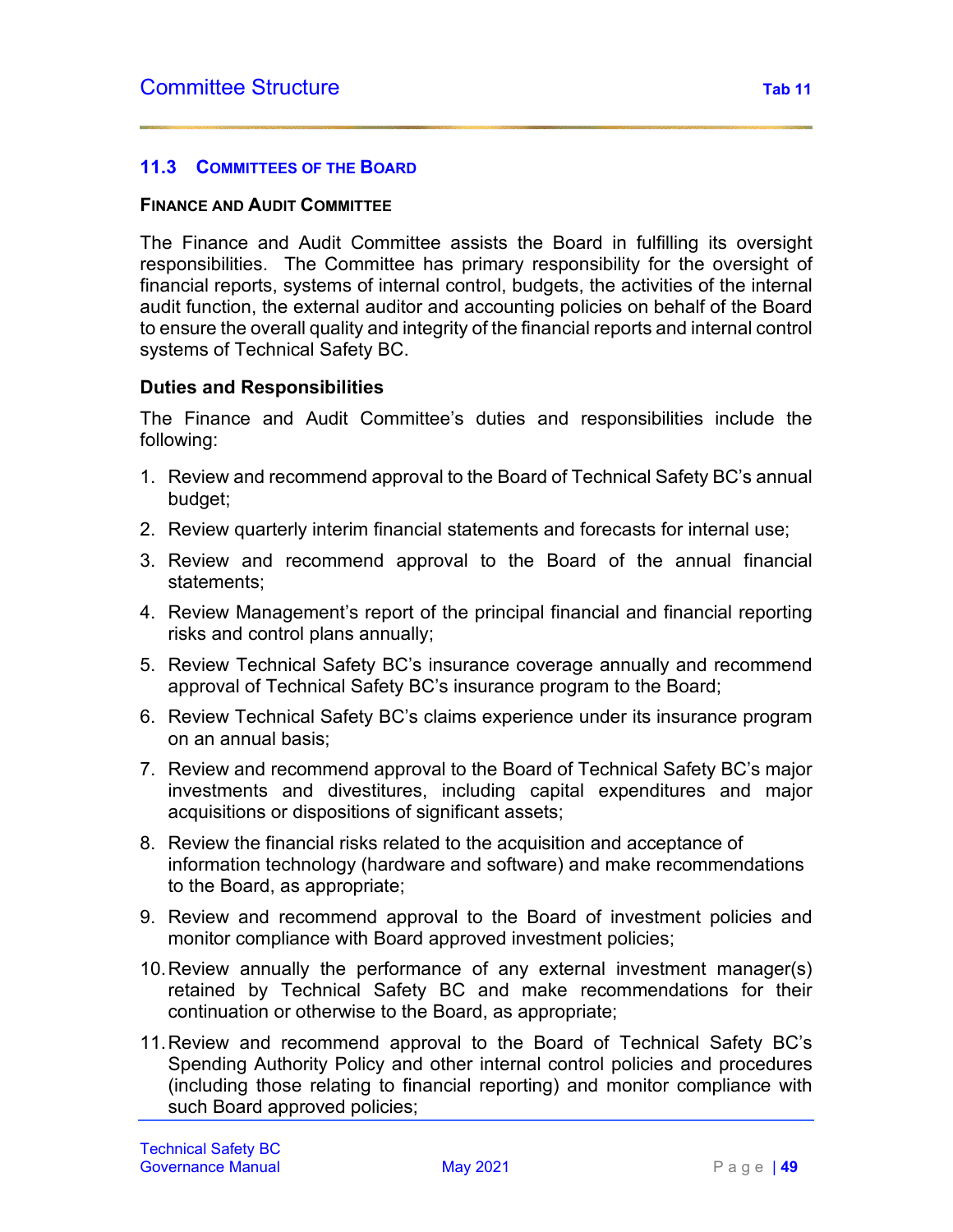- 12.Recommend to the Board the type and level of fees to be charged to outside parties by Technical Safety BC;
- 13.Approve the external auditor's annual audit plan, including: (1) identifying and recommending the external audit firm to the Board to serve for the following year, and (2) the compensation and oversight of the work of Technical Safety BC's external auditor;
- 14.Determine, at least annually, that the external auditor is independent of Technical Safety BC. Monitor the external audit firm's rotation of its engagement and concurring audit partners;
- 15.Review annually the quality of the audit, the audit team and the audit partner;
- 16.Perform a comprehensive review of our external auditor every five years and consider whether a Request for Proposal is necessary;
- 17.Review Technical Safety BC's critical accounting policies, and significant accounting, reporting and financial presentation issues;
- 18.Pre-approve all non-audit services to be provided to Technical Safety BC by the external auditor;
- 19.Review and recommend approval to the Board of Management's Discussion and Analysis and any other financial information to be included in Technical Safety BC's Annual Report and other public documents;
- 20.Review all recommendations of Technical Safety BC's external auditor for improvement/change and Management's response/follow-ups;
- 21.Ensure that Technical Safety BC has appropriate procedures for:
	- a. the receipt, retention and treatment of complaints or concerns received by Technical Safety BC regarding accounting, internal accounting controls, or auditing matters;
	- b. confidential, anonymous submissions by employees of Technical Safety BC of concerns regarding suspect, questionable, unethical, and unlawful accounting or auditing policies, practices or procedures;
- 22.Review annually the accrued and paid fees and expenses of individual Directors and the Board;
- 23.Review annually the terms of any custodial agreement that Technical Safety BC may have in place, as well as Technical Safety BC's authorized signatories on the account(s) established pursuant to any such custodial agreement;
- 24.Review the Committee's terms of reference and the Committee's effectiveness on an annual basis and make recommendations to the Governance and Human Resources Committee and/or the Board for change as appropriate;
- 25.Have the duties and responsibilities with respect to Internal Audit that are provided in Internal Audit's Charter; and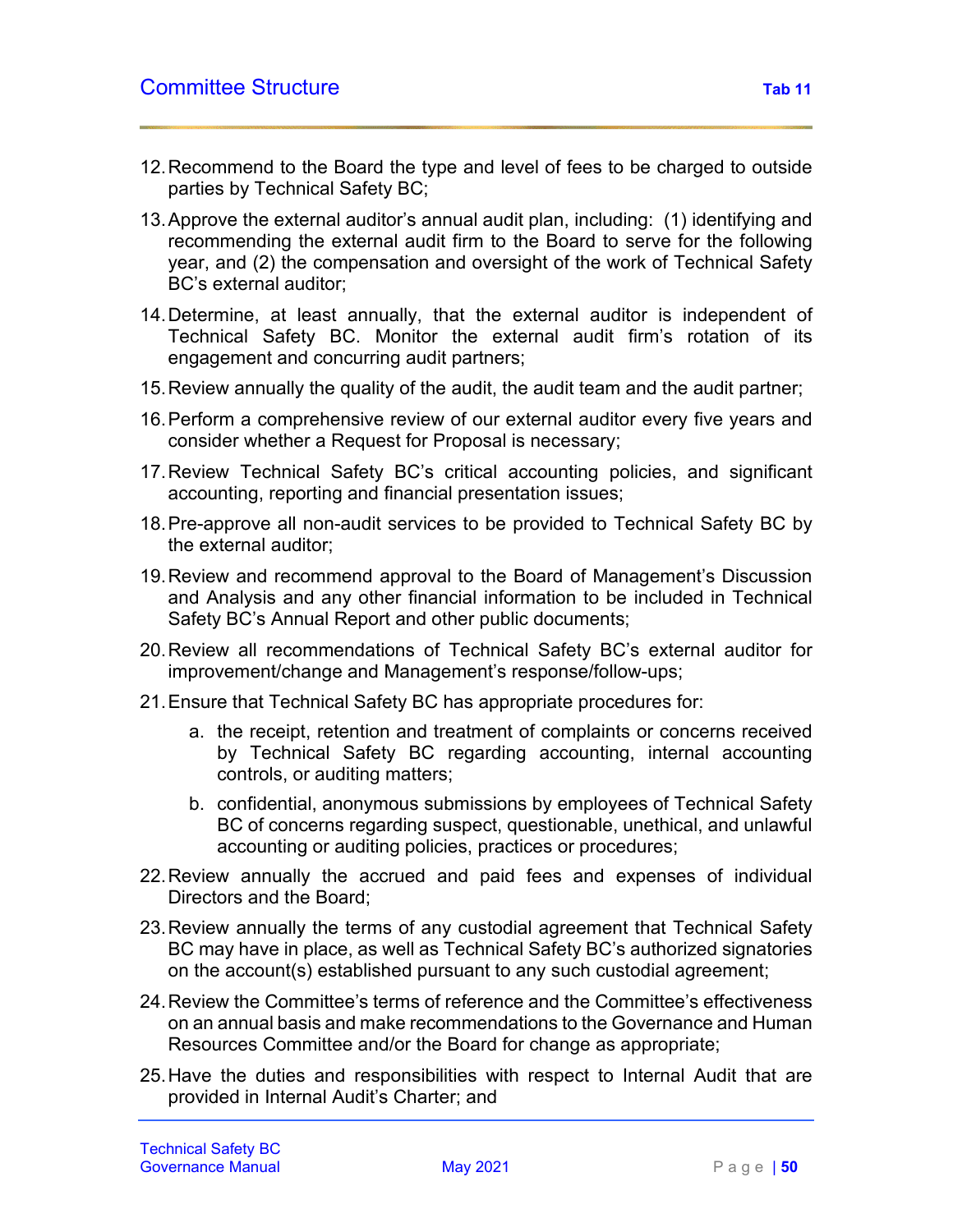26.Have such other duties, power and authority as the Board may delegate to the Committee from time to time.

#### **Procedural and Administrative Matters**

The external auditor of Technical Safety BC shall, at the expense of Technical Safety BC, be entitled to attend and be heard at any meeting of the Finance and Audit Committee.

The Committee may in its discretion meet privately with the external auditor without members of Management present.

#### **Finance and Audit Committee's Specific Accountabilities for Oversight of the P4 Business Transformation Project (P4):**

- (a) Ensure oversight of project scope and implementation, and continued alignment with Technical Safety BC's strategic business priorities;
- (b) Review and recommend approval to the Board of proposed material <sup>[1](#page-56-0)</sup> changes to project budget, scope and timing;
- (c) For greater certainty, if the P4 expenses for a phase of the project are in excess of the amount budgeted but within the contingency approved by the Board for the project for the relevant time period, Management may proceed to authorize the expenditure (to the extent it is within their spending authority as set out in Technical Safety BC's Spending Authority Policy), provided the Executive Sponsor reports on the expenditure in the next quarterly project status report to the Committee;
- (d) Receive, at least quarterly, reports from the Executive Sponsor on project status including updates on budget (forecast to completion), scope, timing, benefits realization, release management, implementation, and governance practices, until effectively fully implemented;
- (e) Receive, at least quarterly, reports from the Executive Sponsor regarding the specific financial and non-financial risks associated with the project and ensure that such risks are fully understood and managed appropriately, with action plans in place to respond to any identified issues and any important topics relating to such risks to be reported to the Board;
- (f) Receive, at least quarterly, reports from the Executive Sponsor respecting progress against the approved business case and project execution metrics such as velocity, epic or release burndown, and user stories being deferred. The Executive Sponsor will also provide analysis of the metrics to compare with ideal or expected project progress and measures taken to keep the project on track; and
- (g) Engage an independent auditor to conduct an independent risk assessment.

<span id="page-56-0"></span><sup>&</sup>lt;sup>1</sup> "Materiality" in these respects will be determined from time to time by the Finance and Audit Committee and evidenced in a resolution.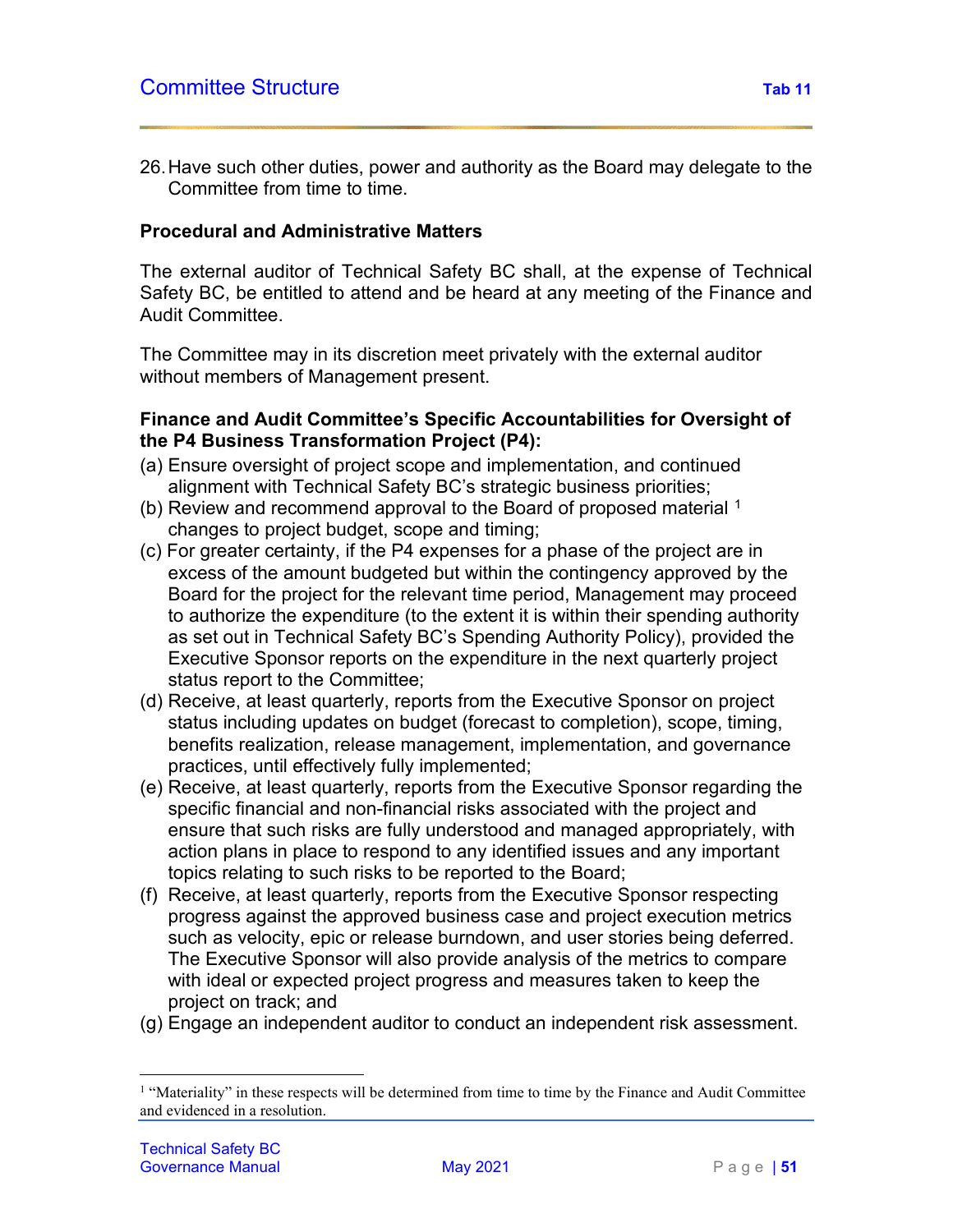#### **GOVERNANCE AND HUMAN RESOURCES COMMITTEE**

The Governance and Human Resources Committee assists the Board in oversight responsibilities relating to Technical Safety BC's governance and its obligations relating to human resource and compensation policy and related matters, and to establish a plan of continuity of senior Management for Technical Safety BC and when required makes recommendations to the Board for approval. On an annual basis the Corporate Secretary will support the Committee in developing a work plan that details which of its accountabilities outlined in these terms of reference it will undertake within a given calendar year, and to what extent.

- 1. The Committee is charged with the following duties and responsibilities with respect to **governance**:
	- a. reviewing the overall governance framework of Technical Safety BC on an annual basis and identifying areas of concern and recommending changes based on best practices in governance and disclosure;
	- b. reviewing annually the terms of reference for the Board, Committees and the Chair and making recommendations accordingly;
	- c. reviewing the skills and experience of Board members and identifying the ongoing needs of the Board;
	- d. acting as the Nominating Committee as required by the *Safety Authority Act;*
	- e. nominating new members of the Board for Board approval;
	- f. providing a sound basis for Board member orientation;
	- g. establishing a basis from which to select the Chair, Vice-Chair and Committee Chairs;
	- h. establishing a basis for individual Board member development;
	- i. reviewing the overall performance of the Board and Committees, at such frequency, scope and form to be determined, as the Committee deems necessary;
	- j. ensuring that Technical Safety BC has a suitable process in place for confirming compliance with all legislative and regulatory requirements related to the governance of Technical Safety BC, including:
		- o *Safety Authority Act* and Regulations
		- o *Safety Standards Act* and Regulations
		- o *Railway Safety Act* and Regulations
		- o *Ombudsperson Act*
		- o *Freedom of Information and Protection of Privacy Act*
		- o Administrative Agreements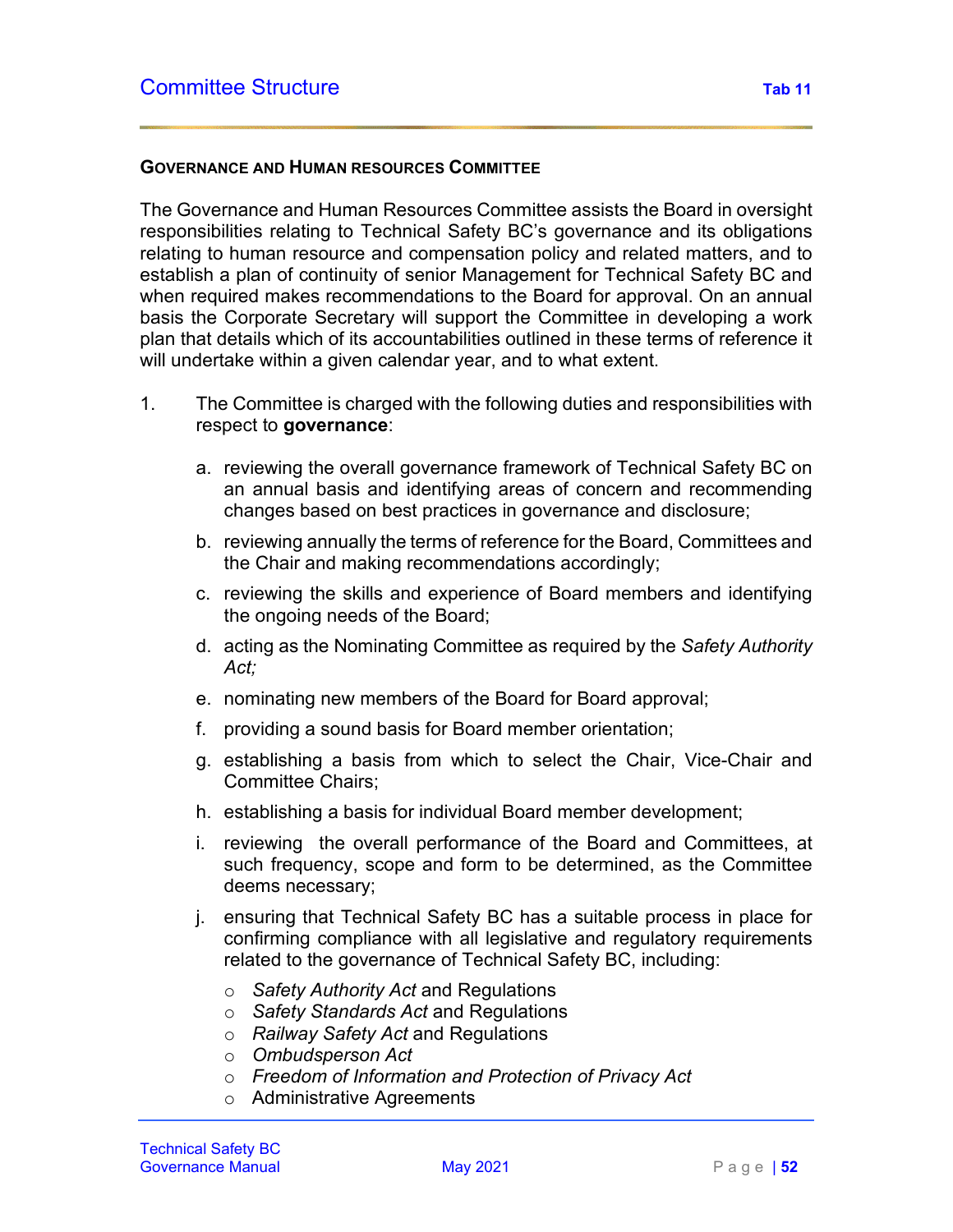o Strategic Plan

and to receiving a report annually from Management as to the state of the organization's compliance with the principal legislative, regulatory and contractual requirements to which it is subject.

- k. approving on behalf of the Board, the Board calendar and meeting schedule;
- l. annually reviewing and updating the Code of Ethical Conduct for Technical Safety BC Directors and Officers and associated declarations;
- m. reviewing every three years the Administrative Agreements with the Province;
- n. approving on behalf of the Board the arrangements, including the Agenda, for the Annual Public meeting; and
- o. approving the Annual Report (excluding the Management Discussion and Analysis section and financial statements) on behalf of the Board.
- 2. The Committee is charged with the following duties and responsibilities with respect to **human resources**:
	- a. providing recommendations on Board member compensation and reviewing these compensation levels periodically in relation to good practice;
	- b. providing recommendations on Technical Safety BC's compensation and benefits philosophy, strategy and guidelines against its business objectives, its operations and the risks to which it is exposed;
	- c. providing recommendations to the Board regarding incentive compensation plans;
	- d. approving the corporate measures results based upon the incentive plan approved by the Board in any given year;
	- e. reviewing and approving corporate goals and objectives relevant to the compensation of the President and Chief Executive Officer, evaluating on an annual basis the President and Chief Executive Officer's performance and reviewing and recommending to the Board the President and Chief Executive Officer's compensation in light of this evaluation, and providing performance feedback to the CEO on a quarterly basis;
	- f. reviewing and approving annual goals and objectives for the Corporate Secretary;
	- g. annually reviewing and recommending a succession plan for the President and Chief Executive Officer position and ensuring that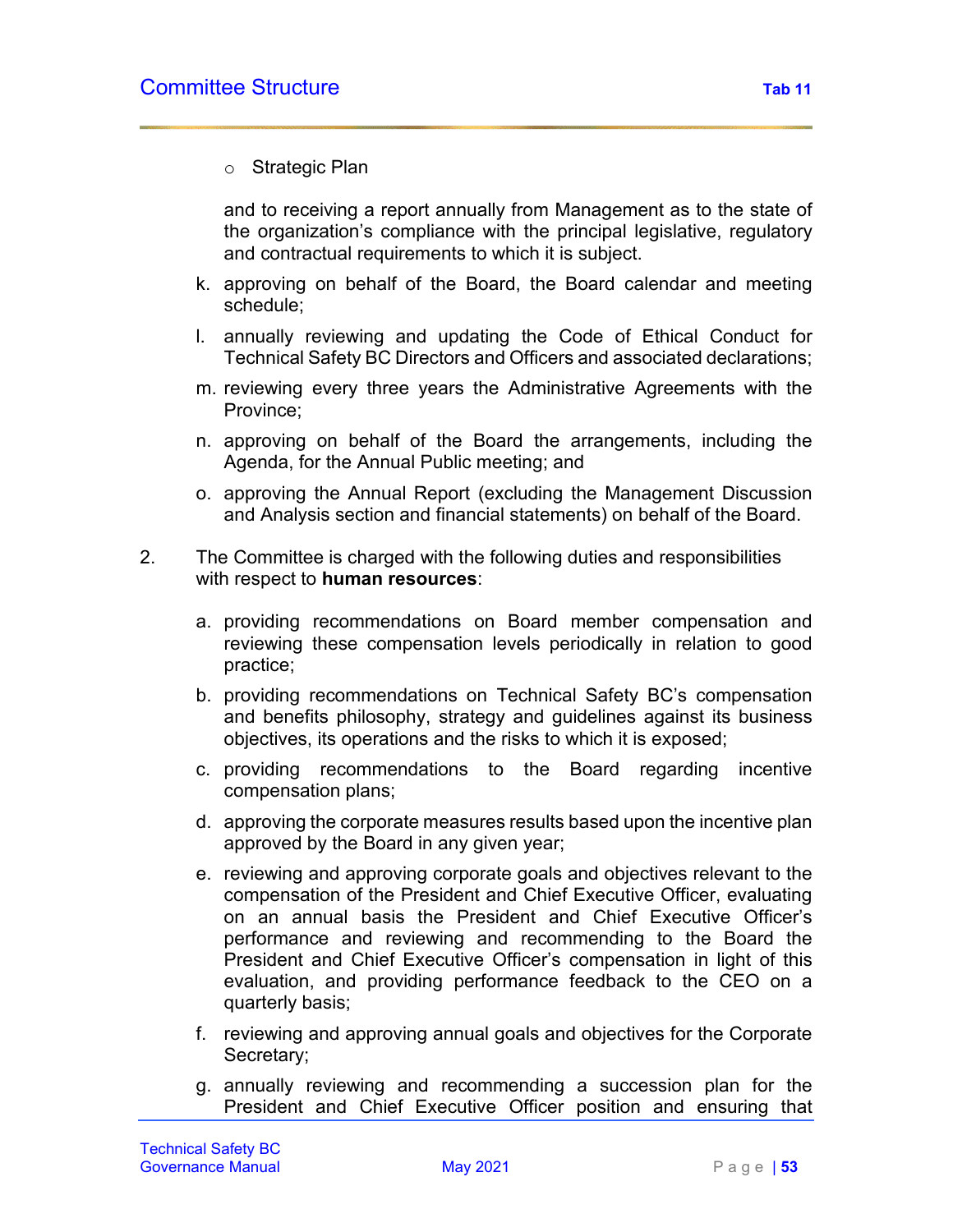Technical Safety BC has a suitable succession planning process in place for executive and other leadership positions;

- h. reviewing and approving changes to human resources policies and practices to attain the strategic goals of Technical Safety BC;
- i. reviewing and providing recommendations to the Board on the collective bargaining strategy for Technical Safety BC;
- j. reviewing on an annual basis the performance and compliance of Management concerning occupational health and safety;
- k. receiving quarterly updates on Technical Safety BC's Occupational Health and Safety Program; and
- l. conducting an annual review and discussion respecting the state of the organization's culture.

The Committee shall review such other matters that may be referred to it by the Board for consideration and possible recommendation.

### **STRATEGIC ADVISORY COMMITTEE**

The Strategic Advisory Committee assists the Board in fulfilling Technical Safety BC's vision of *Safe Technical Systems. Everywhere.* by reviewing Management's recommendations, and providing advice and assistance to the Board in the areas of strategic planning, implementation of key strategic initiatives, regulatory responsibilities, stakeholder consultation and safety oversight.

The Committee is charged with the following functions, duties and responsibilities:

- 1. Establishing with Management the process for developing Technical Safety BC's strategy and its implementation and clearly identifying goals and objectives for the annual strategic planning session;
- 2. Assisting Management in determining whether Technical Safety BC's information technology programs effectively support Technical Safety BC's business objectives and strategy and, where required, making recommendations to the Board, save and except with respect to the P4 Business Transformation Project, which for efficient governance including budget, will reside with the Finance and Audit Committee;
- 3. Review the adequacy of Technical Safety BC's data governance program annually and make recommendations to the Board, as appropriate;
- 4. Review Management's report on its progress in managing Technical Safety BC's data as a material asset of the organization on a semi-annual basis;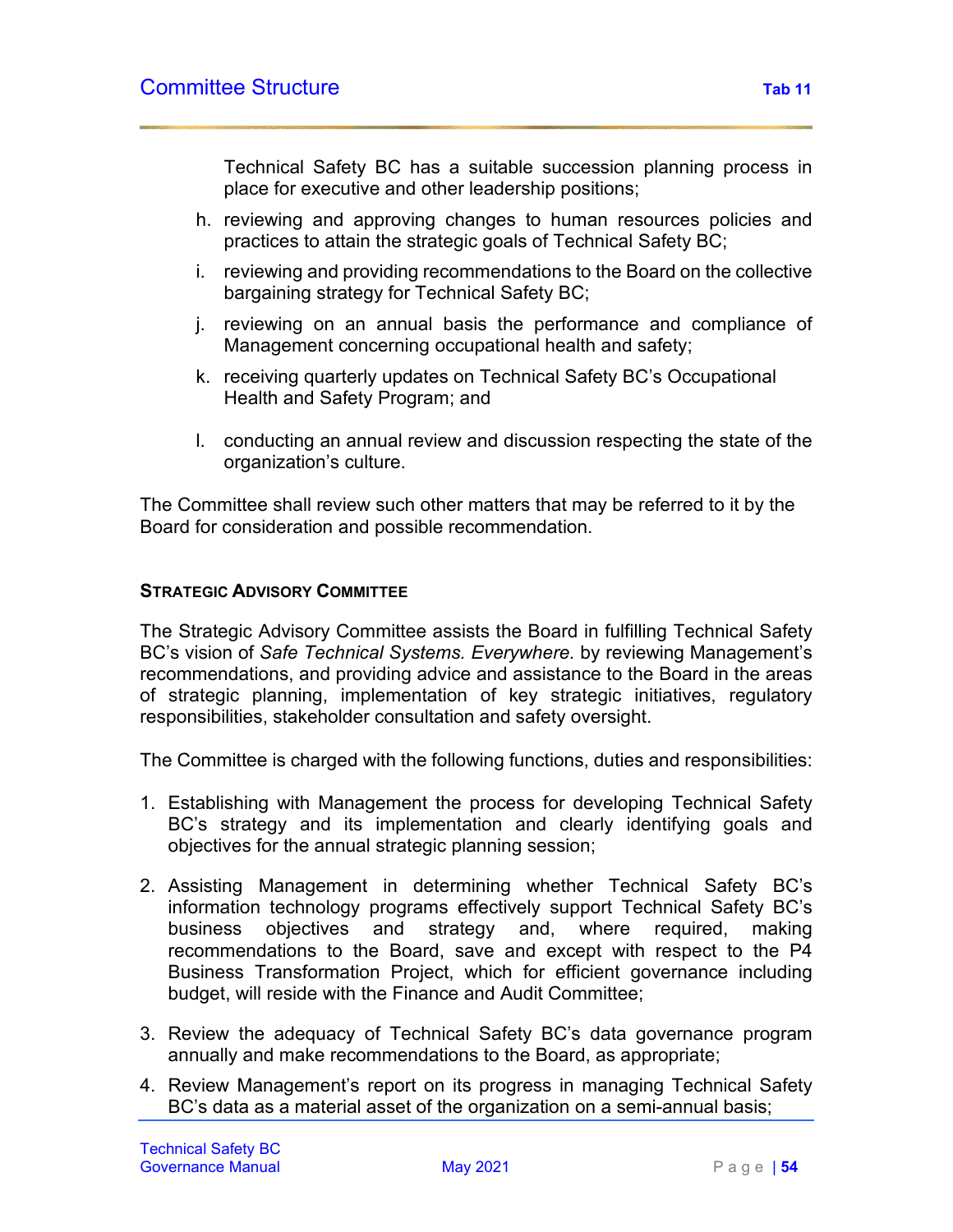- 5. Ensure that Technical Safety BC has appropriate policies and procedures for data governance, risk and security, including:
	- a. a plan to periodically conduct risk assessments covering the organization's use of information technology; and
	- b. processes to ensure data integrity, including relevance, completeness, accuracy and timeliness, and its appropriate use within the organization;
- 6. Overseeing that Technical Safety BC has suitable strategies and processes in place to:
	- a. fulfill its statutory mandate and meet its obligations under the Administrative Agreements with the Province,
	- b. support the development of any policies and legislation that will have a material impact on stakeholders, and
	- c. protect and proactively manage Technical Safety BC's reputation;
- 7. Reviewing and recommending to the Board the approval of:
	- a. proposed revisions to the *Safety Standards Act*, the *Railway Safety Act* and the respective regulations for submission to the Minister; and
	- b. the report on the independent review of risk control processes for each technology under the Administrative Agreement (every 3 years);
- 8. Approving on behalf of the Board, on an annual basis, Management's recommended approach for communicating the safety data that comprises the State of Safety report to government and our stakeholders;
- 9. Review the adequacy of Technical Safety BC's Business Continuity Plan, as well as its critical incident response capability and preparedness, annually and make recommendations to the Board, as appropriate;
- 10.Establishing a reasonable information and reporting system to allow the Committee to satisfy its oversight role with respect to strategy, risk and regulatory activities, including but not limited to, requiring reports at such frequency as the Committee deems necessary or at the frequency noted on:
	- a. Safety legislation;
	- b. Technical Committee and other consultation activities;
	- c. Regulation change strategy;
	- d. Enterprise risks and Technical risks (as risk reporting will generally be made directly to the full Board, requests for additional reporting to the Committee would be in the nature of more detailed reports focused on specific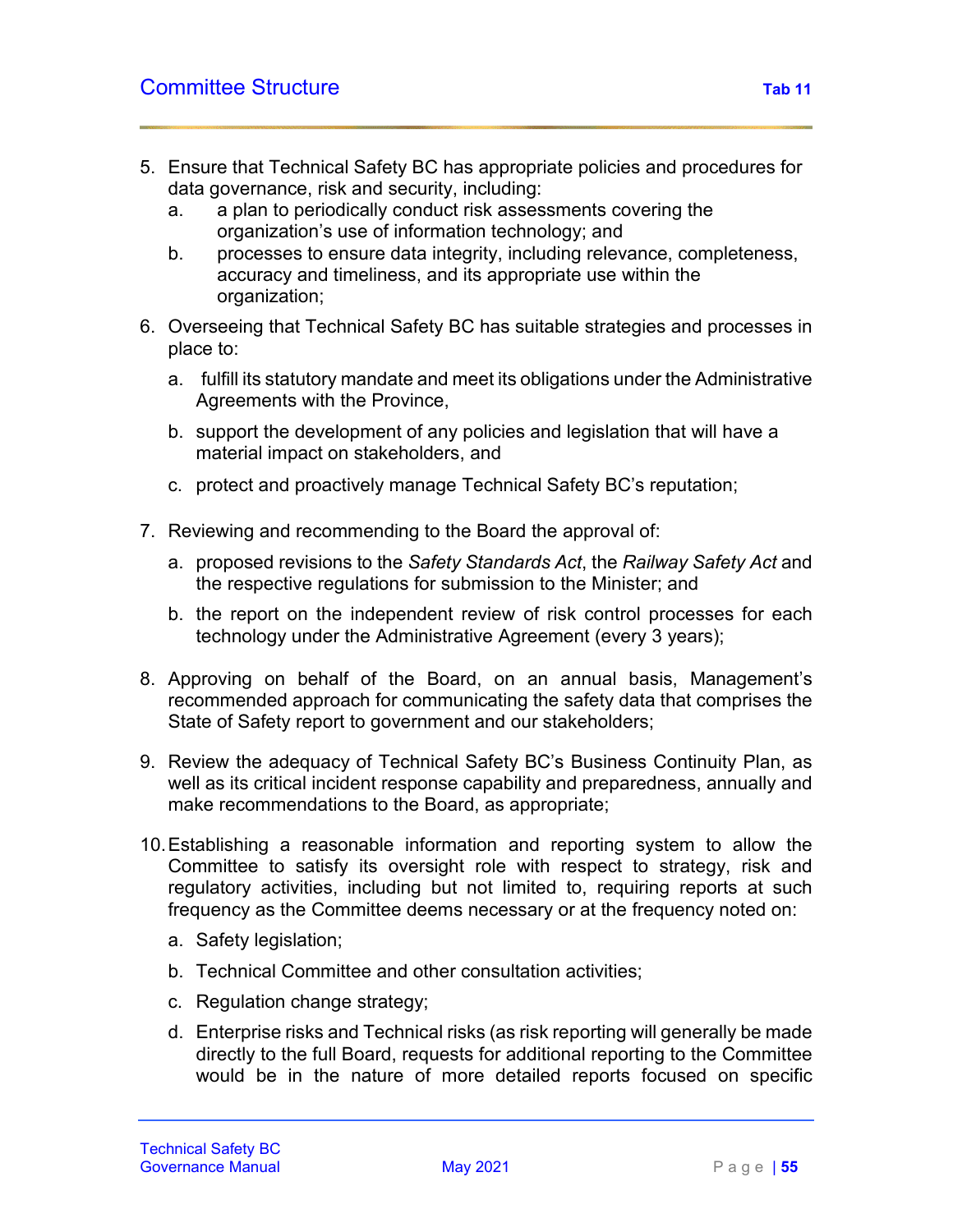Enterprise or Technical risks such as would enable the Committee to support the Board in its risk oversight responsibilities);

- e. The Structured Resource Allocation Program (at least annually);
- f. Education, assessment and enforcement activities;
- g. Business development;
- h. Information technology strategy, including, reporting on IT vulnerability scan vs. penetration testing (at least annually), save and except with respect to the P4 Business Transformation Project, which for efficient governance including budget, will reside with the Finance and Audit Committee;

11. Review the Committee's terms of reference and the Committee's effectiveness on an annual basis and make recommendations to the Governance and Human Resources Committee and/or the Board for change as appropriate.

The Committee shall review such other matters that may be referred to it by the Board for consideration and possible recommendation.

### **COMMITTEES OF THE BOARD AS OF April 21, 2021**

#### **Finance and Audit Committee**

#### **Members: Jeremy Black, Chair**

Jeremy Coughlin Neil Cumming Ivan Limpright Nancy Olewiler Ken Tourand George Abbott, Ex officio

#### **Governance and Human Resources Committee**

#### **Members: David Guscott, Chair**

Judy Cavanagh Neil Cumming Ivan Limpright Ken Tourand Angela Wesley George Abbott, Ex officio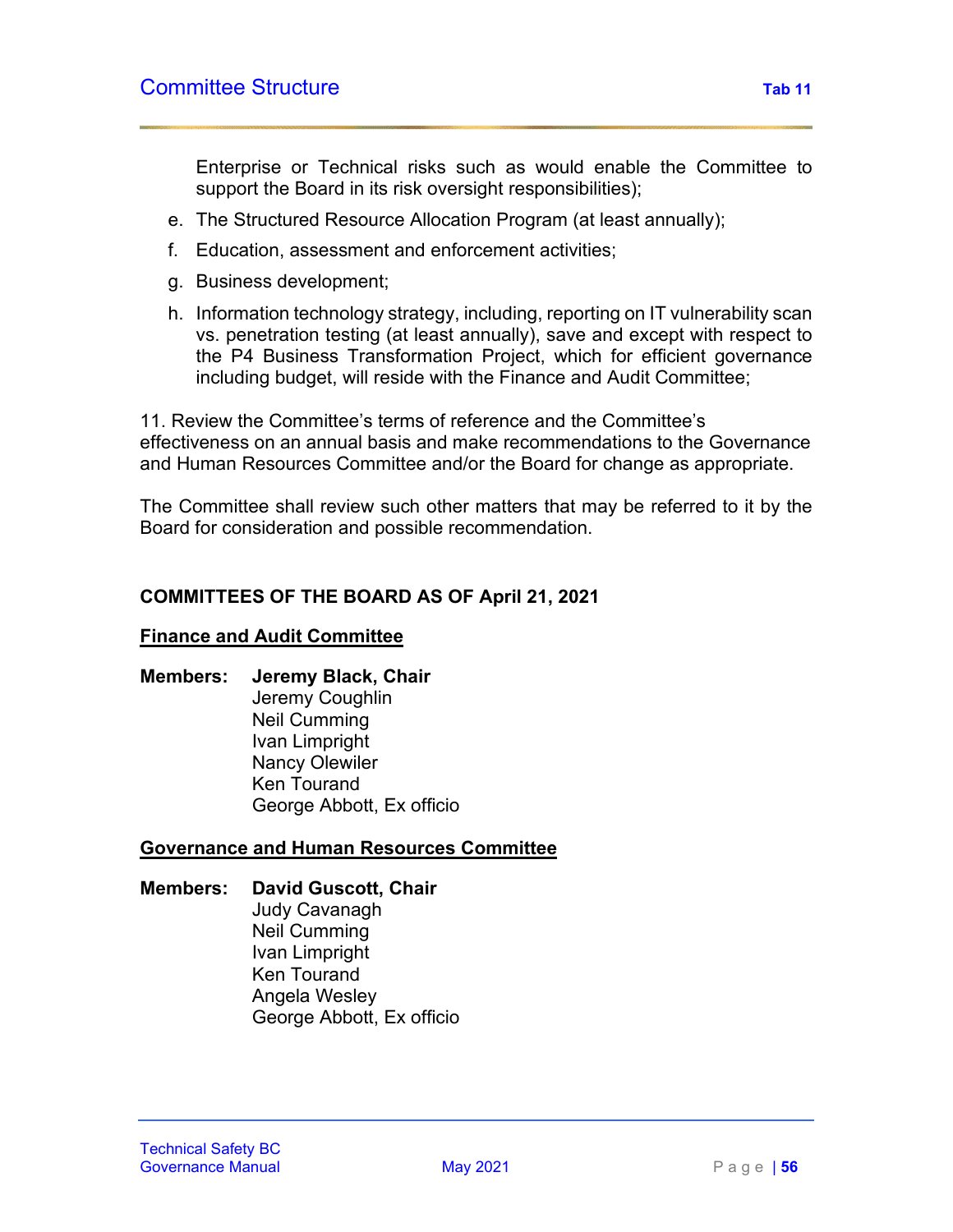# **Strategic Advisory Committee**

**Members: Gail Stephens, Chair** Judy Cavanagh Jeremy Coughlin Nancy Olewiler Daniel Smythe Angela Wesley George Abbott, Ex officio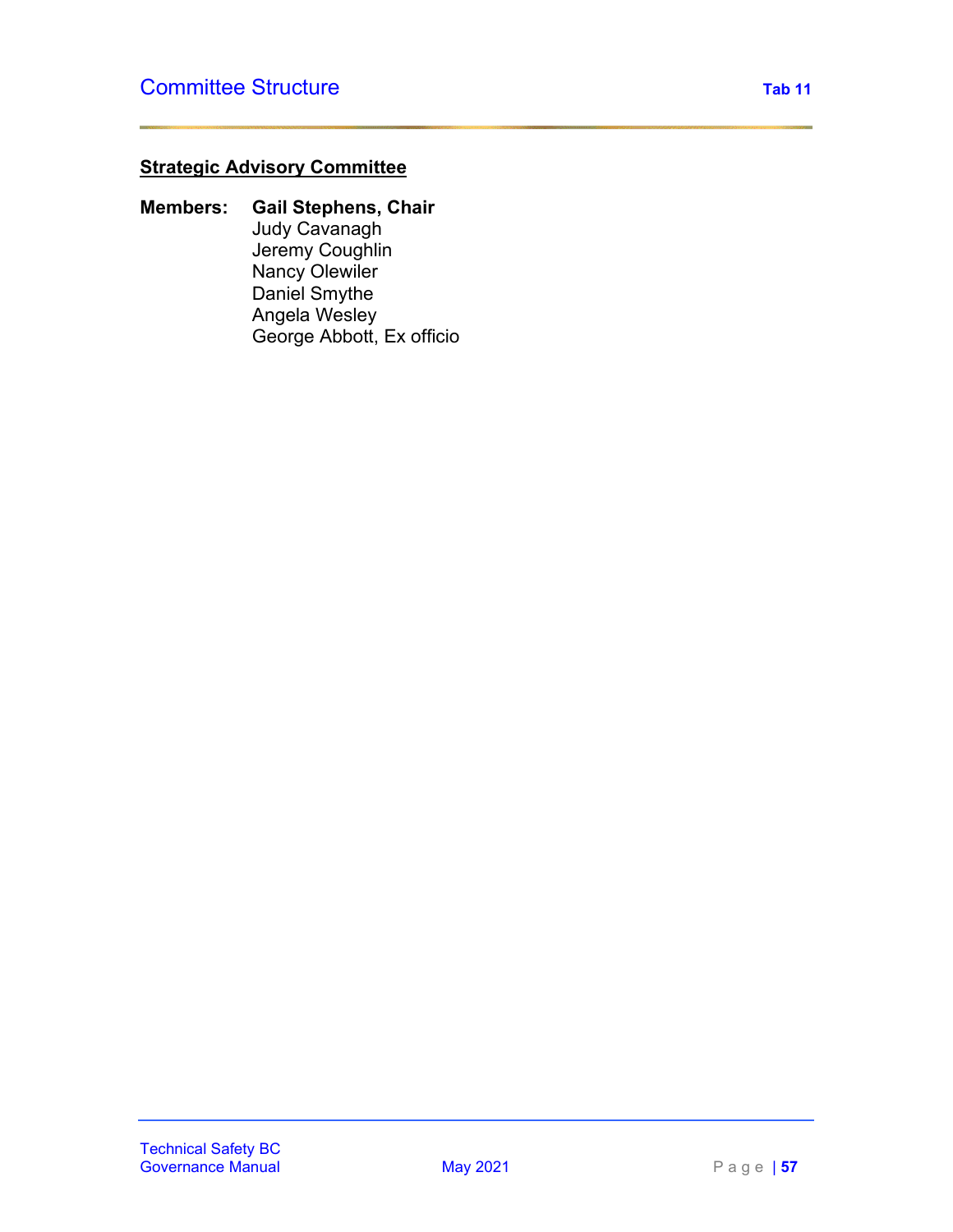The Board may hold a planning session each year and may include on the agenda for the session a self-assessment in order to review its effectiveness and how governance can be improved.

# **12.1 TOPICS FOR DISCUSSION**

Information that may be used as a basis for discussion includes, but is not limited to, the Board role in the achievement of corporate strategic goals and the achievement of Board governance objectives.

The following topics may also serve as useful discussion tools:

# **Board Operations**

- composition of the Board;
- establishing meeting agendas;
- appropriate committees:
- roles and responsibilities for the Chair, Board and committees;
- periodic assessment by the Board of its performance; and
- succession planning.

# **Monitoring and Acting**

- monitoring of Technical Safety BC's progress towards its goals and making recommendations for change in light of changing circumstances and specific government direction;
- assessing if the Board is provided with the necessary tools and knowledge to discharge its duties, i.e., adequate materials received in advance of Board or committee meetings, adequate support by Technical Safety BC employees, evaluation of projects, etc;
- determining if there is sufficient Board exposure to Technical Safety BC's management and employees;
- up-to-date and continuing advice and information on problem areas provided, i.e., issues identified, solutions determined and actions taken; and
- Board support of the CEO through assistance and counsel.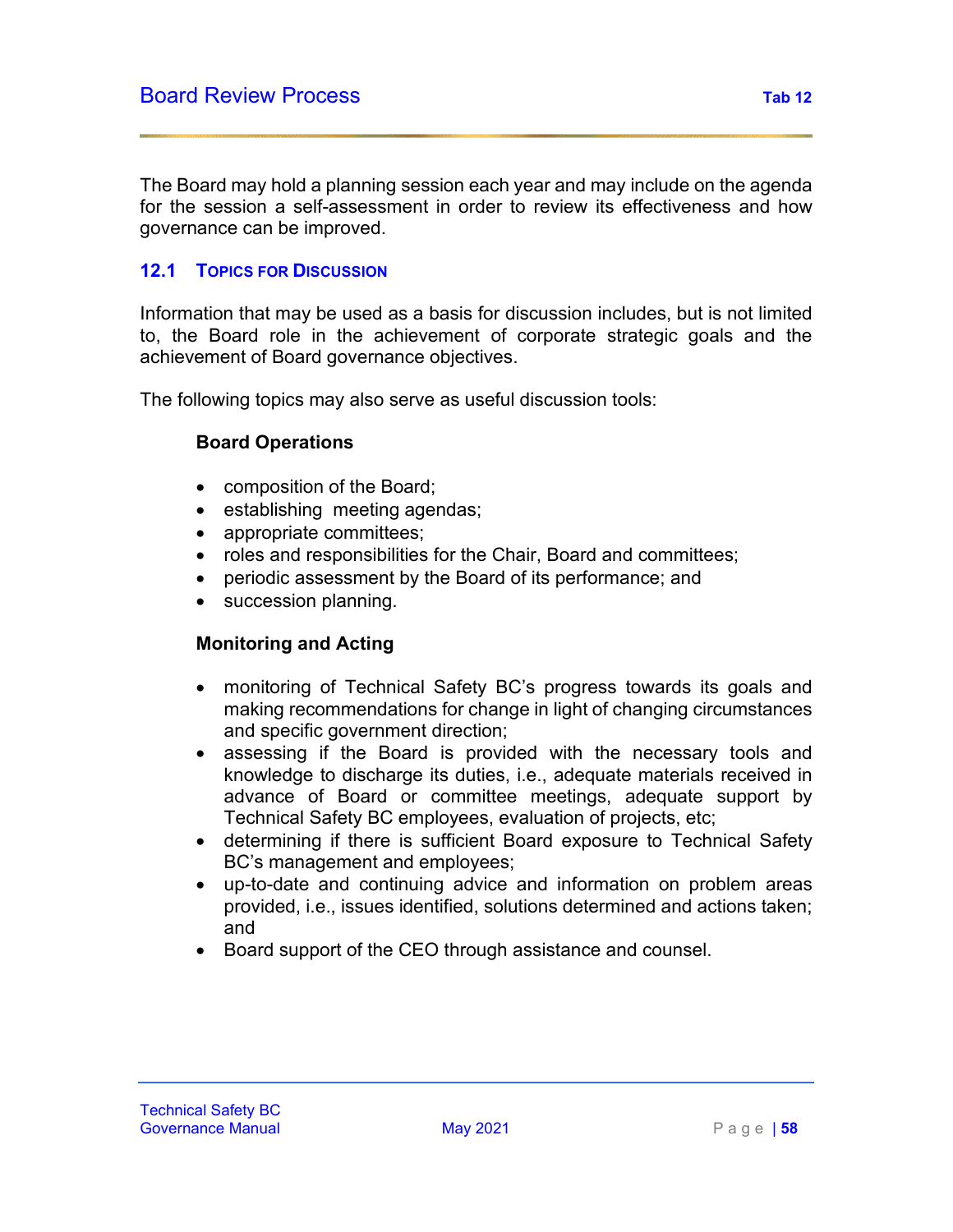# **Strategy Determination**

- Provide the vision and strategic direction for the organization; and
- direct and manage the development of corporate business plans for Technical Safety BC.

# **Business Planning**

- Reviewing and approving the 3 year business plan, ensuring that the plan:
	- a. aligns with the 10 Year Strategy,
	- b. takes into account enterprise and technical risks, and
	- c. is supported by appropriate metrics.

# **Enterprise and Technical Risk Oversight**

- One of the Board's principal accountabilities is to ensure that Technical Safety BC has an adequate and comprehensive enterprise risk management system (ERM), which includes the management of technical risks. Some of the ways in which the Board discharges its oversight responsibility of Technical Safety BC's ERM processes as they relate to strategic, operational and technology risks is by:
	- a. annually directing Management to provide a comprehensive report on the principal risks and control plans and the sufficiency of risk management oversight (including identifying for the Board any deficiencies in Technical Safety BC's ERM framework); reviewing the processes for identifying and classifying risks; reviewing the process to develop and evaluate the effectiveness of risk control strategies; and making recommendations to the Board with respect to improving the design of the ERM process; and
	- b. semi-annually directing Management to report to the Board on any material changes in the status of Technical Safety BC's principal risks as well as providing an update with respect to any emerging risks.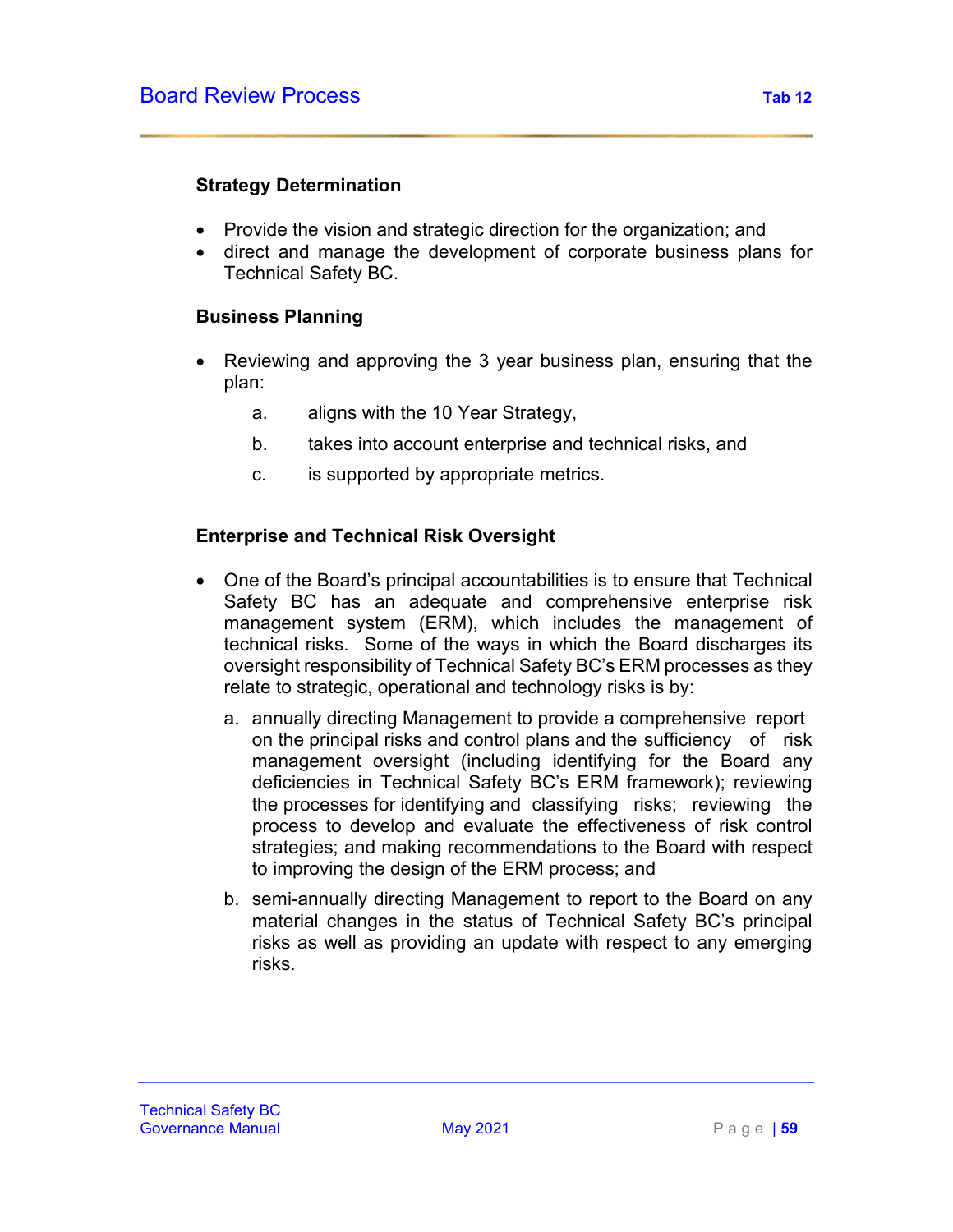# **Policies and Procedures**

- Board development of policies on governance matters;
- Board approval and monitoring of all significant corporate policies, including (but not necessarily limited to) those pertaining to communications, data governance, investments, spending authority and internal controls;
- monitoring policies to ensure that Technical Safety BC performs in the interests of the Province; and
- ensure that Technical Safety BC operates at all times within applicable laws and regulations, and to the highest ethical and moral standards.

# **Reporting and Consultation**

- Monitoring timely reporting of financial results, developments that have a significant and material impact on Technical Safety BC's business operations and plan;
- monitor consultation with stakeholders, and the public served by Technical Safety BC; and
- monitor and foster appropriate and effective consultation with government including the Minister and Ministry responsible for safety standards and other relevant government bodies.

# **Legal Requirements**

Ensure that legal requirements are met, and documents and records are properly prepared, approved and maintained.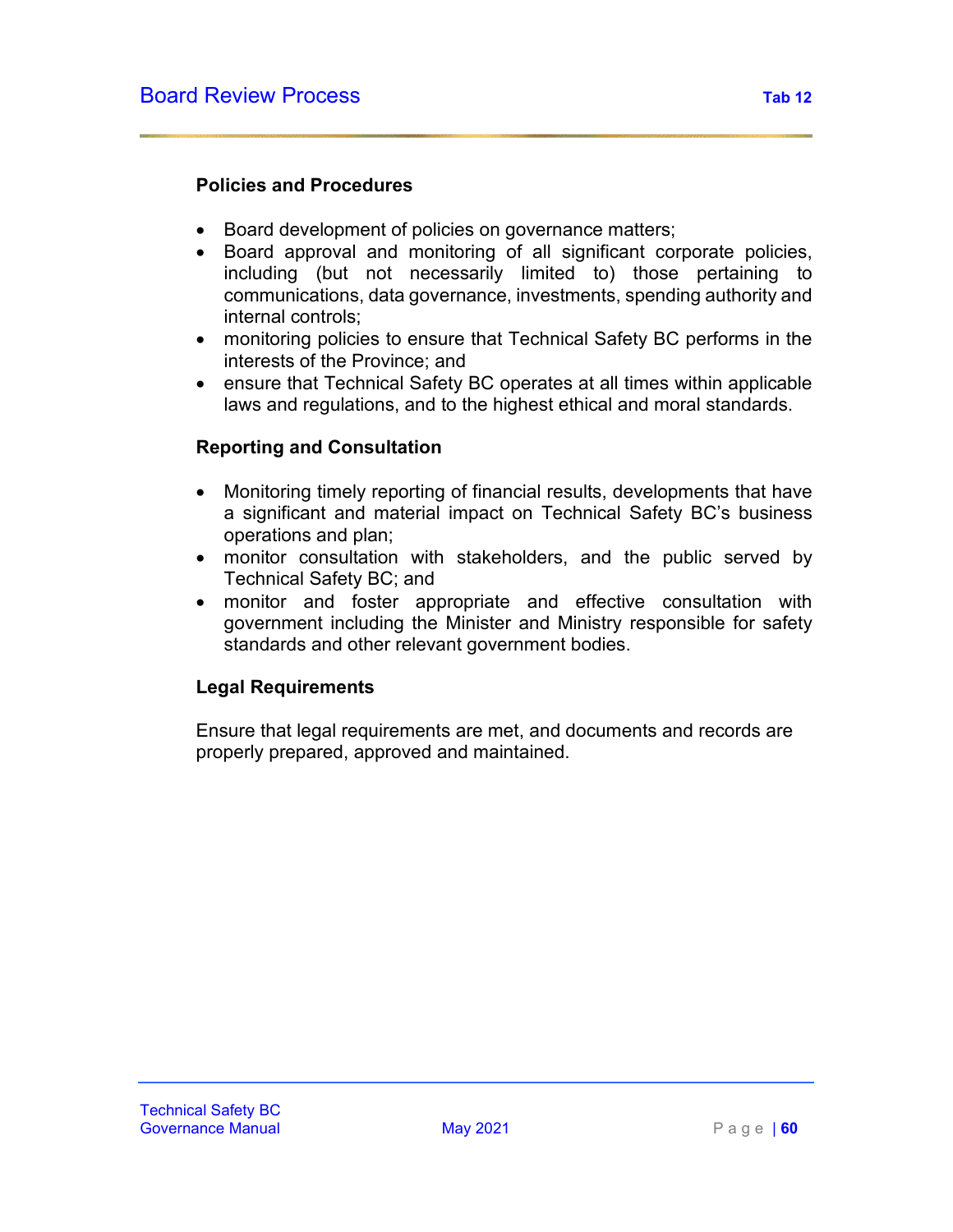#### **13.1 FEES** (April 1, 2019)\*

| <b>Item</b>                                                                            |   | <b>Fees</b> |
|----------------------------------------------------------------------------------------|---|-------------|
| <b>Annual Retainer - Chair</b>                                                         | S | 46,500      |
| Annual Retainer – Committee Chair – Finance and Audit<br><b>Committee</b>              |   | 20,000      |
| Annual Retainer - Committee Chair - Governance and<br><b>Human Resources Committee</b> |   | 20,000      |
| Annual Retainer - Committee Chair - Strategic Advisory<br><b>Committee</b>             | S | 18,000      |
| <b>Annual Retainer - Directors</b>                                                     |   | 13,400      |
| <b>Board and Committee Meetings fee</b>                                                |   | 825         |

\*(including travel and preparation time)

### **13.2 FEE GUIDELINES**

#### **Board and Committee Meetings**

"Board and Committee meetings" are defined as any Board meeting or Board committee meeting published in the Board calendar, as approved by the Board annually, or any Board meeting or Board committee meeting added to the calendar during the course of the year.

#### **Other Meetings**

The Chair will determine, at the Chair's discretion, whether a Board or committee meeting fee will apply when a Director, at the request of the Board, the Chair or the President, attends Technical Safety BC offices or elsewhere for the purpose of meeting with individuals or groups beneficial to the development of Technical Safety BC business.

### **13.3 FEE ADMINISTRATION**

- 1. All claims for fees submitted by Directors, other than the Chair, will be reviewed and approved by the Corporate Secretary and reviewed by the Chair. Fees beyond the Chair's Annual Retainer, submitted by the Chair, will be reviewed and approved by the Chair of the Governance and Human Resources Committee and the Corporate Secretary.
- 2. Any questions about fees and expenses will be referred to the Governance and Human Resources Committee for resolution. The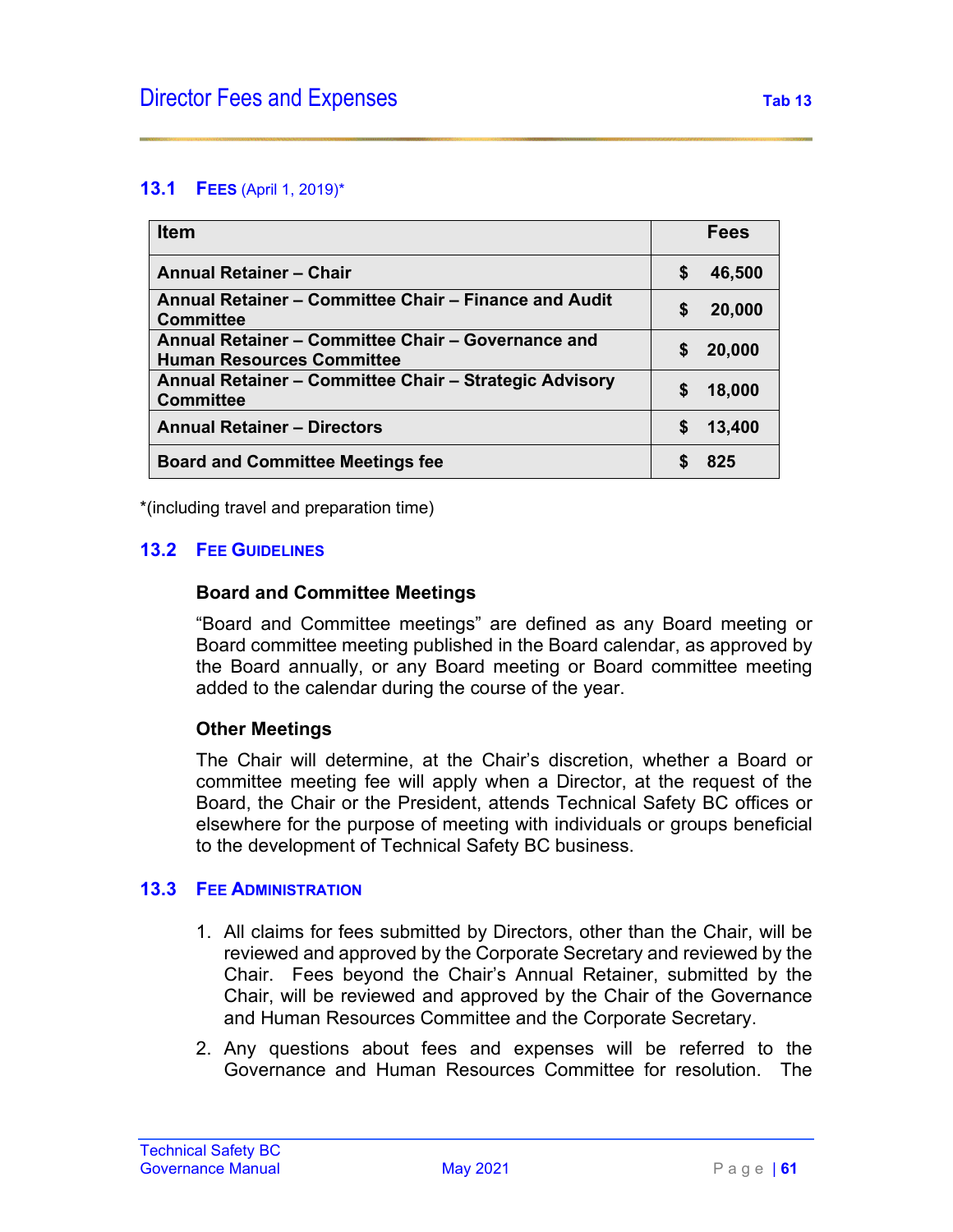Finance and Audit Committee will conduct an annual review of Directors' fees and expenses.

- 3. Directors are not required to complete expense forms for fees for Board or committee meetings or for other meetings where minutes, including a record of attendance, are provided to the office of the Corporate Secretary. Expense forms are required to document a speaking engagement, education or development activity, or any other meeting where minutes, including a record of attendance, are not provided to the Board office.
- 4. Annual retainers for Directors and Committee Chairs are paid quarterly in the month following the quarter.
- 5. Other than meetings of the Board and its committees, there will be no remuneration for any other activity unless the Board, the Chair, or the President and CEO specifically requests the Director to perform a particular duty on behalf of Technical Safety BC.
- 6. A Director will receive the following fees:
	- the fee for a teleconference of less than one hour shall be \$400 (revised April 1, 2019).
	- the fee for a teleconference of one hour or more shall be the full Board and committee meeting fee.
	- a Director shall receive a Board and committee meeting fee for each meeting attended but in no event shall the fee exceed \$1,650 per day, regardless of the number of meetings attended.

#### **13.4 EXPENSES**

#### **Travel**

#### **Private Vehicle Allowance**

The private vehicle allowance covers the gas and maintenance costs associated with operating a personal vehicle while traveling on Technical Safety BC business. Directors using their vehicles in the performance of their duties will be reimbursed at the rate currently in effect for Technical Safety BC employees (See Schedule "A").

### **Accommodation/Lodging**

Original hotel/motel receipts must be attached to the travel claim. Directors will make best efforts to use hotels and motels previously approved by Technical Safety BC Officers or employees. Directors may claim \$50.00 when staying in a private home instead of a hotel.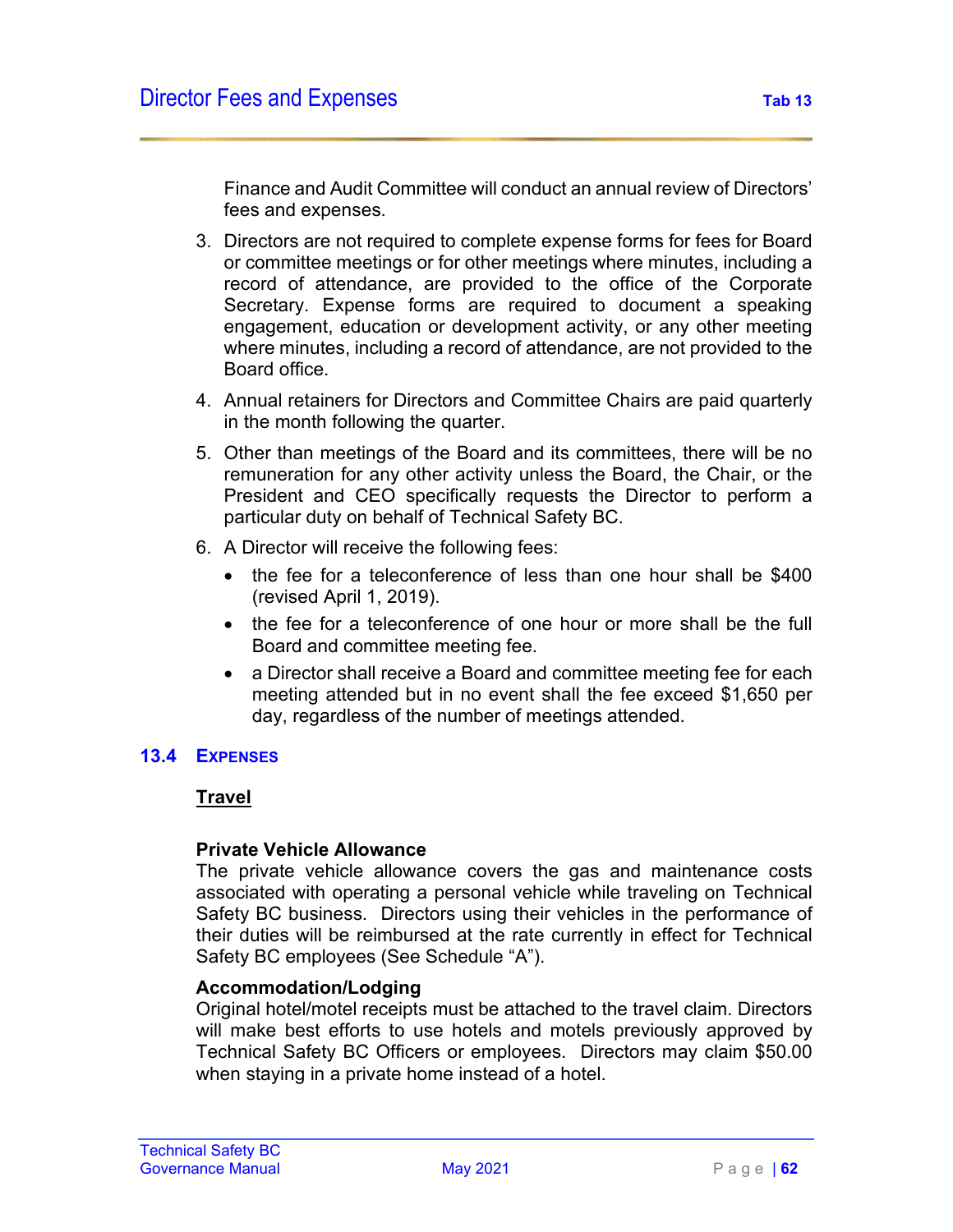## **Air Travel**

For those Directors who must travel outside their area of residence to attend Board meetings, the cost of airfare is an allowable travel expense. The passenger copy of the air ticket and/or a copy of the receipt or invoice must accompany the claim.

### **Vehicle Rental**

When Directors require rental vehicles, Technical Safety BC will reimburse charges for the base rental fee, additional collision coverage, mileage and gasoline. Receipts must accompany claim for reimbursement. This expense must be authorised and approved by the Corporate Secretary.

#### **Meals**

Directors may claim reimbursement for reasonable meal and incidental expenses as supported by receipts, to a maximum rate currently in effect per day for those Directors who must travel outside their area of residence to attend a Board meeting when Technical Safety BC does not arrange meals.

# **Authorization**

All claims for reimbursement should be documented on a Technical Safety BC Expense Claim form. All receipts must be attached and submitted for processing to Technical Safety BC's Executive Office.

#### **Allowance (updated September 2009)**

The Chair, at the Chair's discretion, may approve that a Director be paid a per meeting allowance in respect of each Board and committee meeting attended in lieu of expenses. The allowance shall be calculated according to the guidelines for expenses in this section 13.4. Where an allowance is paid, no documentation shall be required and the Director receiving the allowance shall not be entitled to any other amount in respect of expenses related to the meeting(s) for which the allowance was paid.

No credit card will be issued by Technical Safety BC to any member of the Board of Directors.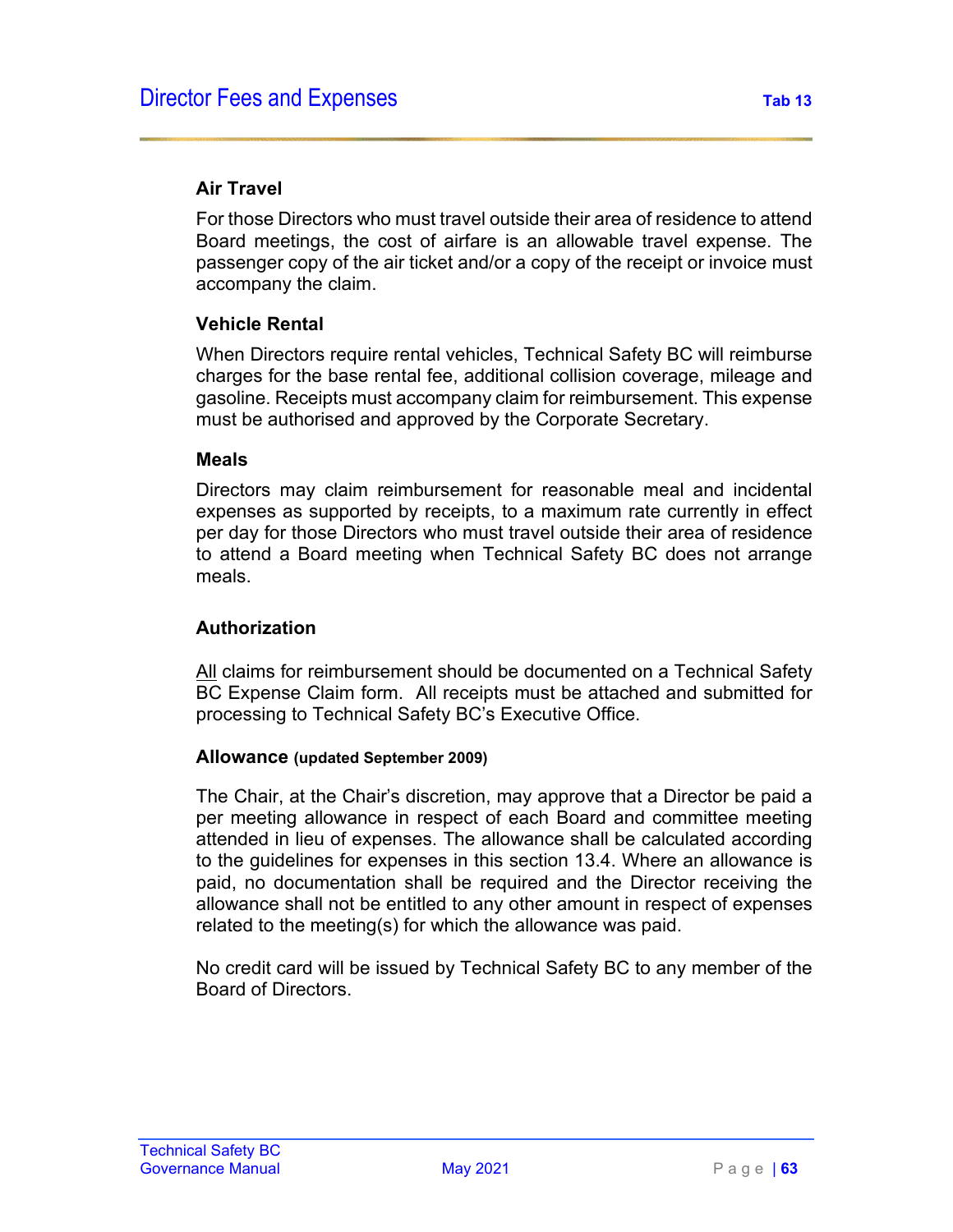- The Chair will determine, at the Chair's discretion, whether a Board and committee meetings fee will apply when a Director, at the request of the Board or Chair, attends a speaking engagement.
- Directors will not be paid for time spent attending education and development activities, but Directors will be reimbursed for expenses incurred such as conference fees, meals, accommodation and travel, provided that Directors' participation has been pre-approved, in the case of Directors by the Chair, and, in the case of the Chair, by the Chair of the Governance and Human Resources Committee.
- Directors will not be paid for time spent attending social events, including meals and receptions, but the Chair may authorize the payment of the admission fees to certain of these events.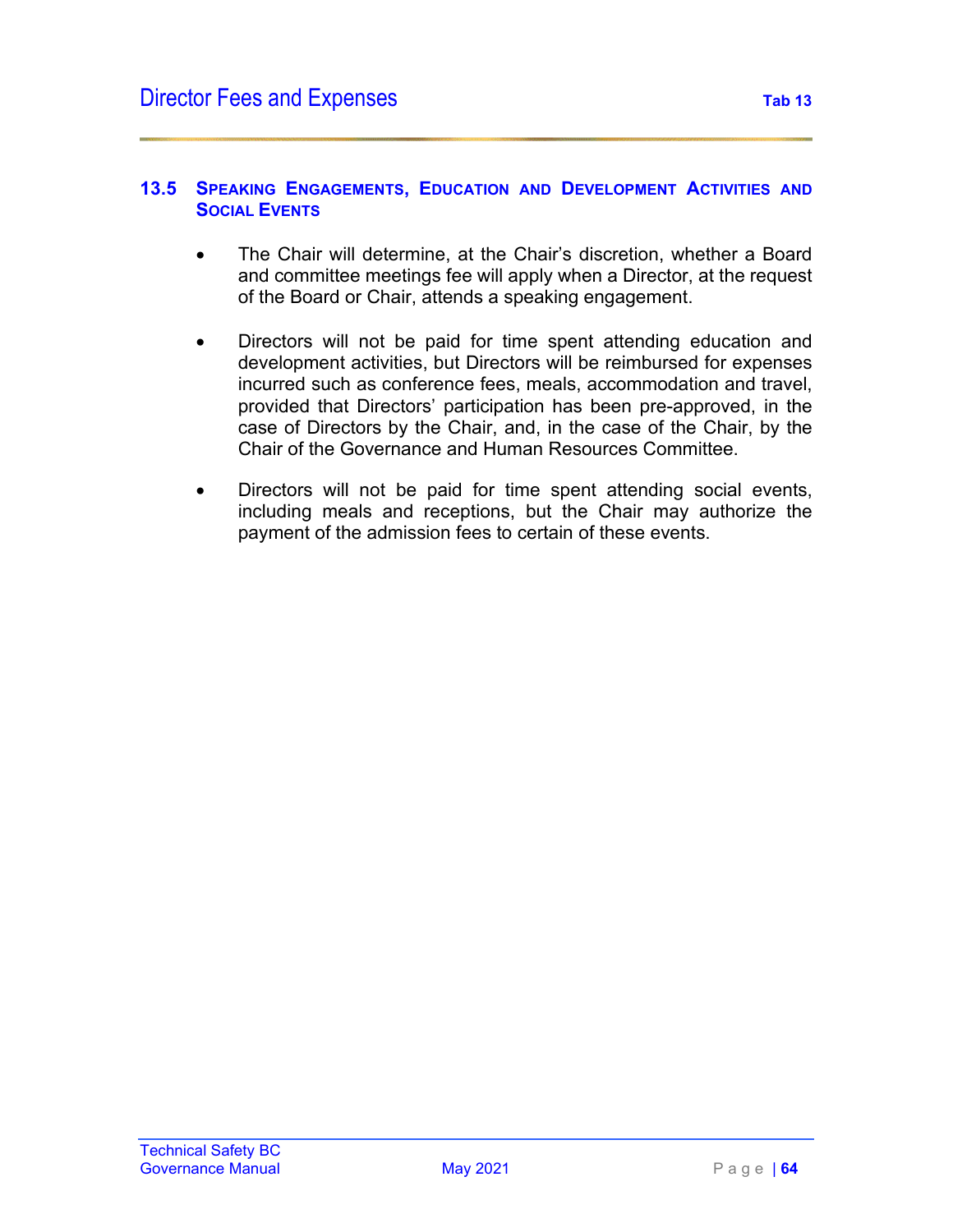# **Schedule "A"**

Current rates effective as of October 1, 2019

The current rate for mileage is  $$0.55$  per kilometre The current rate for meals is  $$65.00\,\mathrm{per\,day}$$ 

(Breakfast \$14.00, Lunch \$20.00, Dinner \$31.00)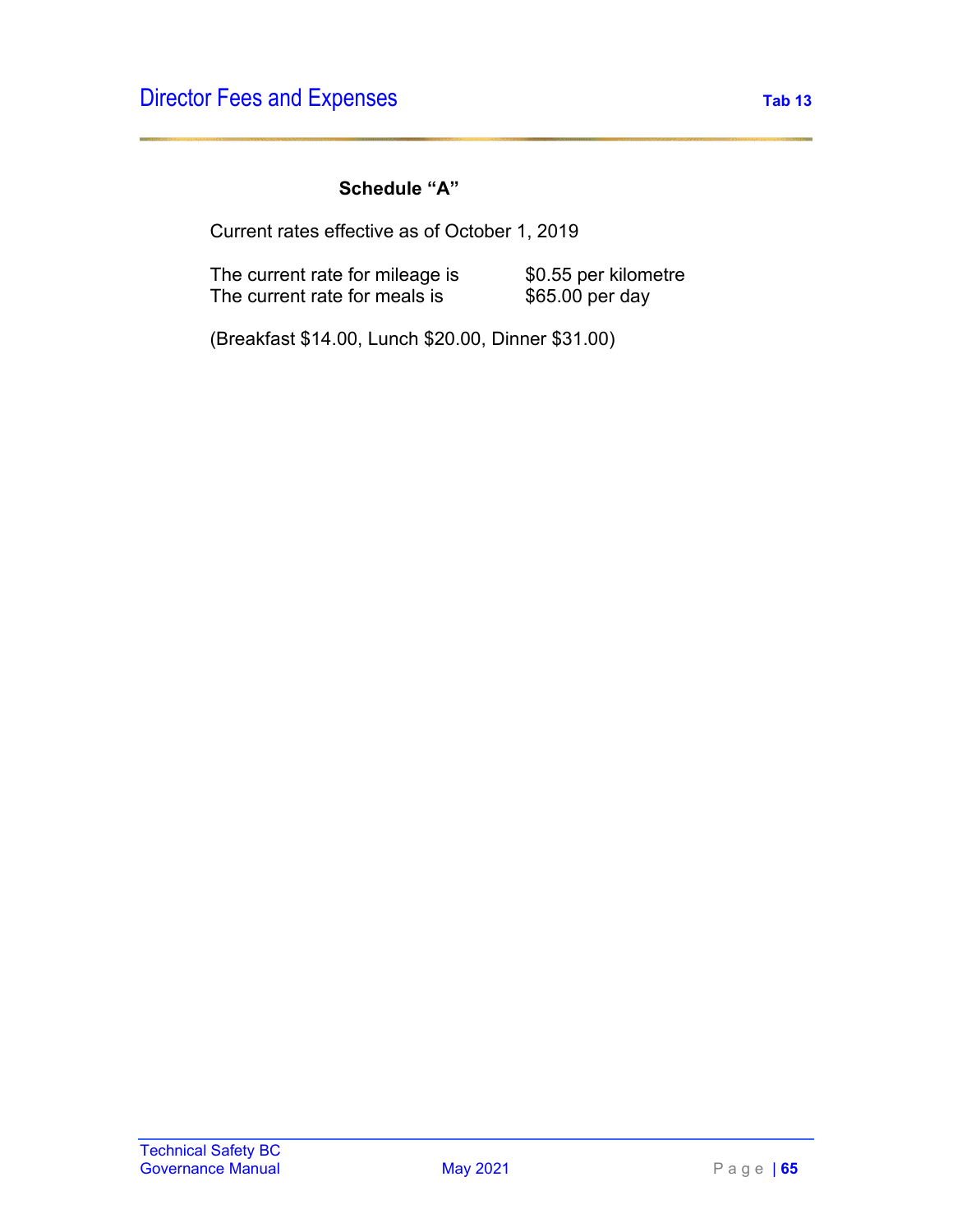| <b>MEMBERS</b>   | <b>CITY</b>     | <b>INITIAL</b><br><b>APPOINTMENT</b> | <b>REAPPOINTED</b>  | <b>EXPIRY OF CURRENT</b><br><b>TERM</b> |  |
|------------------|-----------------|--------------------------------------|---------------------|-----------------------------------------|--|
| Abbott, George   | Victoria        | January 6, 2014                      | January 7, 2017     | April 1, 2022                           |  |
|                  |                 |                                      | April 2, 2017 Chair |                                         |  |
| Black, Jeremy    | West Vancouver  | April 2, 2017                        | April 2, 2020       | April 1, 2023                           |  |
| Cavanagh, Judy   | New Westminster | July 3, 2019                         |                     | July 3, 2022                            |  |
| Coughlin, Jeremy | Delta           | February 18, 2020                    |                     | February 17, 2023                       |  |
| Cumming, Neil    | Richmond        | March 31, 2016 to<br>March 31, 2019  | January 7, 2020     | January 6, 2023                         |  |
| Guscott, David   | Vernon          | April 1, 2018                        | April 1, 2021       | March 31, 2024                          |  |
| Limpright, Ivan  | Abbotsford      | July 3, 2019                         |                     | July 3, 2022                            |  |
| Olewiler, Nancy  | North Vancouver | April 1, 2018                        | April 1, 2021       | March 31, 2024                          |  |
| Smythe, Daniel   | <b>Mission</b>  | April 11, 2021                       |                     | April 10, 2024                          |  |
| Stephens, Gail   | Victoria        | December 7, 2017                     | December 8, 2020    | December 7, 2023                        |  |
| Tourand, Ken     | Merritt         | January 7, 2020                      |                     | January 6, 2023                         |  |
| Wesley, Angela   | Terrace         | January 7, 2020                      |                     | January 6, 2023                         |  |

# Composition of Technical Safety BC's Board of Directors as of April 11, 2021

- The term of the Office of the Chair is 5 years, as per Part 3, s.8(2) of the *Safety Authority Act*
- A person may not serve as the Chair for more than 10 consecutive years, as per Part 3, s.8(5) of the *Safety Authority Act*
- The term of a Director is 3 years, as per Part 3, s.8(3) of the *Safety Authority Act*
- A person may not serve as a director for more than 6 consecutive years unless the additional service is as Chair, as per Part 3, s.8(4) of the *Safety Authority Act*